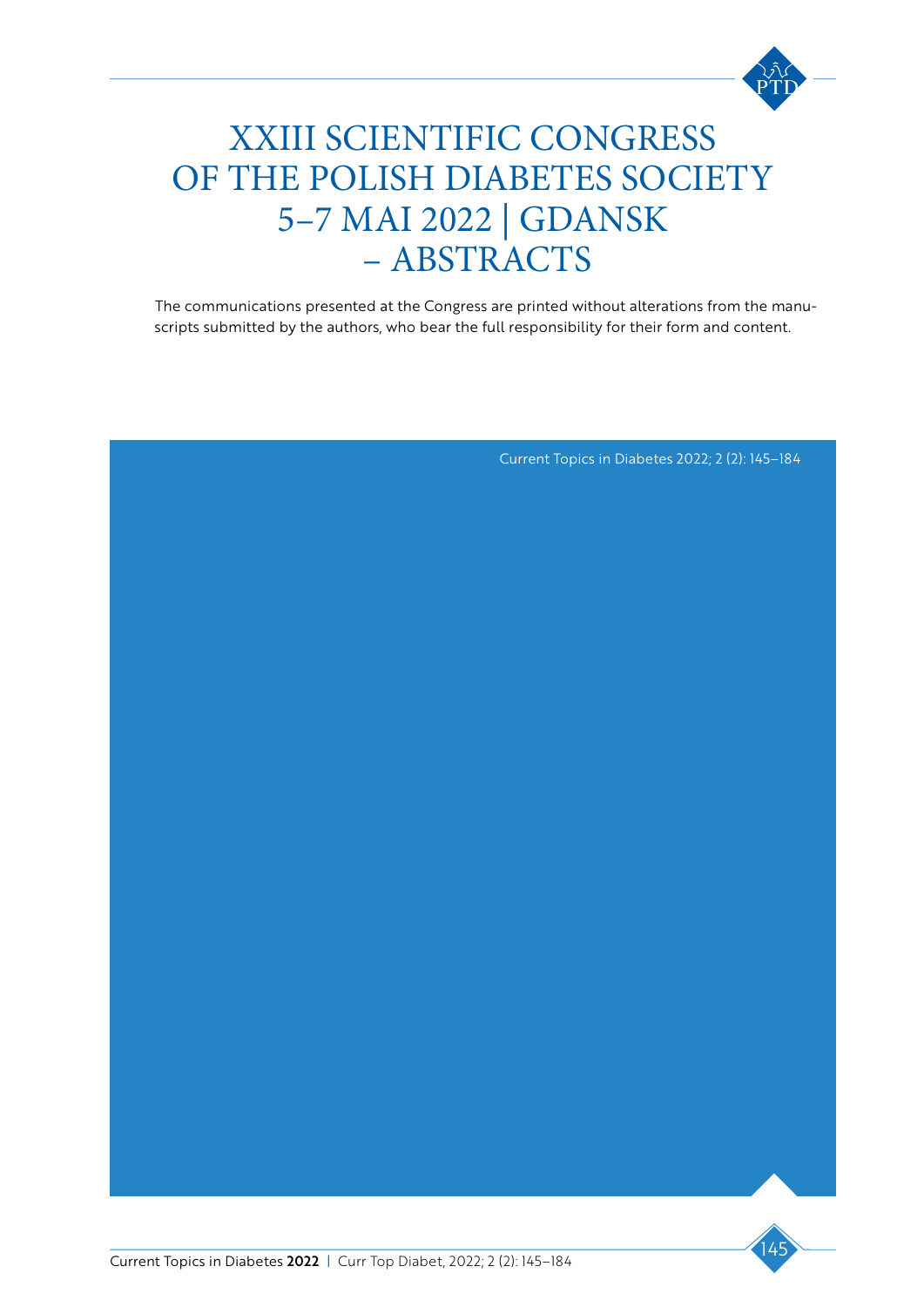# ORAL SESSIONS OF ORIGINAL PAPERS SESSION OF ORIGINAL PAPERS 1

Chairs: Monika Karczewska-Kupczewska, Agnieszka Szypowska

### U1

ACHIEVING GLYCEMIC TARGETS AMONG PREGNANT WOMEN WITH PRE-EXISTING TYPE 1 DIABETES TREATED WITH MODERN INSULIN PUMPS AUGMENTED WITH CONTINUOUS GLUCOSE MONITORING SENSORS WITH PREDICTIVE LOW GLUCOSE SUSPEND FUNCTION

Izabela Lasoń<sup>i</sup>, Przemyslaw Witek<sup>2</sup>, Mateusz Cyganek<sup>3</sup>, Maciej T. Małecki<sup>2</sup>, Katarzyna Cyganek<sup>2</sup>

1 Department of Metabolic Diseases and Diabetology, University Hospital in Cracow, Poland 2 Department of Metabolic Diseases, Jagiellonian University Medical College, Cracow, Poland 3 AGH University of Science and Technology, the Faculty of Computer Science, Electronics and Telecommunications, Cracow, Poland

Introduction: Maintenance of maternal blood glucose concentration at or near normoglycemic levels in the preconception period and throughout the entire pregnancy of women with type 1 diabetes mellitus (T1DM) is associated with a reduced risk of adverse outcomes for mothers and infants. According to the current guidelines, pregnant women with T1DM who use continuous glucose monitoring systems (CGM) should aim to reach the time spent with blood glucose levels in the target range (time in range – TIR) in over 70% of readings.

Aim of the study: The objective of this observational study was to assess achieving glycemic targets among pregnant women with pre-existing T1DM treated with modern insulin pumps augmented with CGM sensors with predictive low glucose suspend function (MiniMed 640G).

Material and methods: We analyzed records of 60 pregnant women with pre-gestational T1DM using 640G pump, who were registered between the years 2016–2020. All patients used CGM. Glycemic control was assessed by measuring glycated haemoglobin  $A_{1c}$  (Hb $A_{1c}$ ) levels and the time spent in the target range between 63–140 mg/dl.

Results: The mean age of patients was 29.5 ±4.9 years. The mean T1DM duration was 12.2 ±7.6 years, the mean body mass index: 23.0 ±3.7 kg/m2 , the mean  $HbA_{1c}$  level on the first visit: 6.5 ±1.4%. The first pregnancy visit was registered in 7.4 ±3.5 week of pregnancy. The mean time of initiation of therapy with the 640G system in women who were not planning a pregnancy was 9.5 ±5.1 week of pregnancy. In the study group 41.7% of women were planning to become pregnant. The  $HbA<sub>1c</sub>$  levels were observed to decrease throughout the pregnancy: the HbA<sub>1c</sub> was 6.2 ±1.0%, 5.3 ±0.5% and 5.4 ±0.5% in the first, second and third trimester, respectively (*p* = 0.0006). The mean percentage of CGM readings in the target range was at 56.0% in the first trimester, and 53.5% in the second, and 56.8% in the third trimester, respectively ( $p = 0.6$ ). In the first trimester 33.0% of patients achieved the time spent in the target range between 63–140 mg/dl (TIR > 70% of readings), while 35.0% – in the second, and 37.0% in the third trimester. In the study group we recorded 4 cases of a congenital malformation (6.7%), and 10 cases of macrosomia defined as birth weight > 4000 g (16.6% of patients).

Conclusions: The study showed that still a low percentage of patients achieved TIR, despite using modern insulin pump therapy augmented with CGM sensors with predictive low glucose suspend function.

### $\overline{1}$

TRANSITIONING OF PEOPLE WITH TYPE 1 DIABETES FROM MULTIPLE DAILY INJECTIONS AND SELF-MONITORING OF BLOOD GLUCOSE DIRECTLY TO MINIMED™ 780G ADVANCED HYBRID CLOSED LOOP SYSTEM: A TWO-CENTER, RANDOMIZED CONTROLLED STUDY

Bartłomiej Matejko<sup>i</sup>, Anna Juza<sup>2</sup>, Beata Kieć-Wilk<sup>i</sup>, Katarzyna Cyranka<sup>1</sup>, Sabina Krzyżowska<sup>3</sup>, Cohen Ohad<sup>4</sup>, Julien Da Silva<sup>4</sup>, Maciej Małecki<sup>1</sup>, Tomasz Klupa<sup>1</sup>

1 Department of Metabolic Diseases, Jagiellonian University Medical College, Cracow, Poland 2 Clinical Provincial Hospital of Frederic Chopin No. 1, Rzeszow, Poland 3 University Hospital in Cracow, Poland

4 Medtronic International Trading Sàrl, Tolochenaz, Switzerland

Aim of the study: To evaluate the outcomes and challenges of transitioning to the MiniMed™

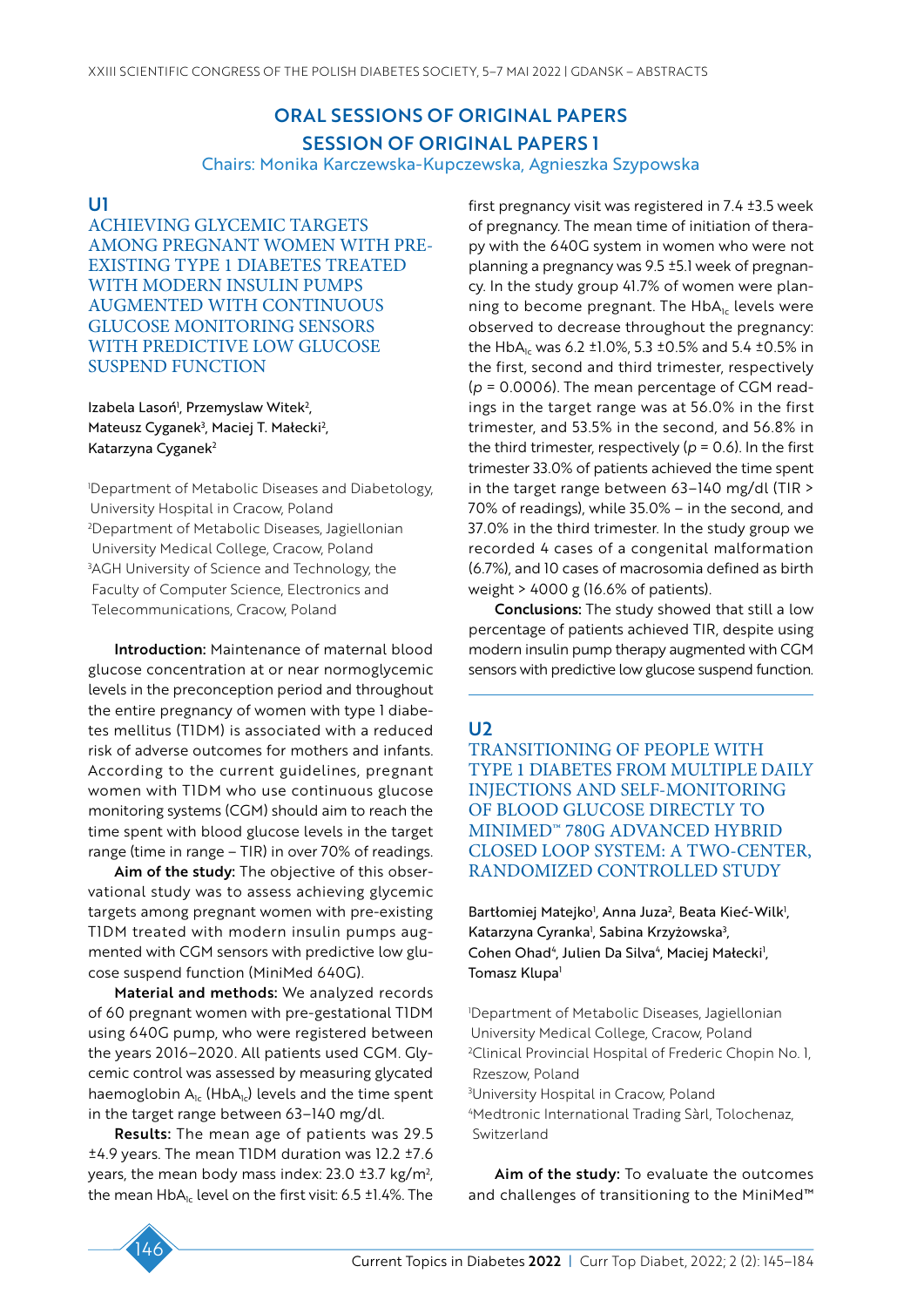780G advanced hybrid closed-loop (AHCL) system in adult individuals with type 1 diabetes (T1DM) naïve to CSII and continuous glucose monitoring (CGM) technologies.

Material and methods: The trial was a twocenter, randomized controlled, parallel group study (Clinicaltrials.gov registry: NCT04616391) evaluating individuals with T1DM aged 26–60 years and managed with multiple daily injection (MDI) and self-monitoring of blood glucose (SMBG), and an haemoglobin  $A_{1c}$  (Hb $A_{1c}$ ) < 10%. After 2 weeks run-in phase, participants were randomized to the AHCL or the MDI/SMBG group and followed up during 3 months.

Results: 41 participants were recruited and 37 were randomized to either the AHCL (20) or the MDI/SMBG (17) group. All 37 participants (age 40.3 ±8.0 years; duration of diabetes 17.3 ±12.1 years; body mass index 25.1  $\pm$ 3.1 kg/m<sup>2</sup>; HbA<sub>1c</sub> 7.2  $\pm$ 1.0%) completed the study. Time spent in target (time in range – TIR) increased from 69.3 ±12.3% at baseline to 85.0 ±6.3% at end of study in the AHCL group, while remaining unchanged in the control group: 62.1 ±11.2% to 61.5 ±11.2% (treatment effect 21.5% [95% CI: 15.7, 27.3%]; *p* < 0.001). The time below range (< 70 mg/dl) decreased from 8.7% ±7.3 to 2.1% ±1.7 in the AHCL group and remained unchanged in the MDI/SMBG group (7.5% ±7.6 to 8.1% ±7.1) (treatment effect –4.4% [95% CI: –7.4 to –2.1%]; *p* < 0.001). All secondary glucose outcomes at the end of study favored the intervention group. Participants from the AHCL group also had significant improvements in HbA<sub>1c</sub> levels (treatment effect –0.6% [95% CI: –0.9 to –0.2]; *p* = 0.005) and quality of life in specific subscales, compared to the MDI/SMBG group.

Conclusions: People with T1DM naïve to CSII and CGM technologies initiating AHCL significantly and safely improved their glycemic control, as well as their quality of life and psychological well-being, providing reassurance for the successful adaptability of advanced technologies for treatment of T1DM.

U3

# DOES THE TOTAL DAILY INSULIN DOSE BELOW 8 UNITS EXCLUDE AUTOMATIC MODE IN THE ADVANCED HYBRID CLOSED LOOP MINIMED™ 780G SYSTEM? CASE REPORT

Sebastian Seget<sup>1</sup>, Ewa Rusak<sup>1</sup>, Sebastian Sirek<sup>2</sup>, Barbara Trepka-Sirek<sup>3</sup>, Przemysława Jarosz-Chobot<sup>1</sup>

1 Department of Pediatrics and Children's Diabetology Faculty of Medical Sciences in Katowice Medical University of Silesia, Katowice, Poland 2 Department of Ophthalmology, Kornel Gibiński University Clinical Center, Medical University of Silesia, Katowice, Poland 3 Department of Cranio-Maxillofacial Surgery, Faculty of Medical Sciences in Zabrze, Medical University of Silesia, Katowice, Poland

Introduction: The advanced hybrid closed loop (AHCL) system introduced in Poland in December 2020 represents a new era in the treatment of type 1 diabetes. AHCL system is another step towards better care, improved quality of life and effectiveness and safety of therapy. Unfortunately, the current criterion for implementing the automatic mode of the MiniMed™ 780G – SmartGuard system is the total daily insulin dose (TDI) exceeding 8 units.

Aim of the study: Present a case of a patient with type 1 diabetes with less than 8 TDI units treated with the Medtronic AHCL system in automatic mode using diluted insulin lispro in a ratio  $of 1:1.$ 

Material and methods: In a 2.5-year-old boy diagnosed with type 1 diabetes in December 2021, treated with the MiniMed™ 780G system in manual mode due to a TDI of 4.8. A 1 : 1 dilution of insulin lispro was used (50 units of insulin in 1 ml 0.9% NaCl), the settings of the bolus calculator were modified – the carbohydrate index g/1 j was divided by 2, the hourly flow in the base was multiplied by 2. After 6 days of manual mode automatic mode was activated. The DPV SWEET program was used to analyze the report from the AHCL system memory.

Results: See the Table 1.

Conclusions: The AHCL system in the Smart Guard automatic mode enables safe and effective insulin therapy in patients, including the youngest children, with a daily insulin require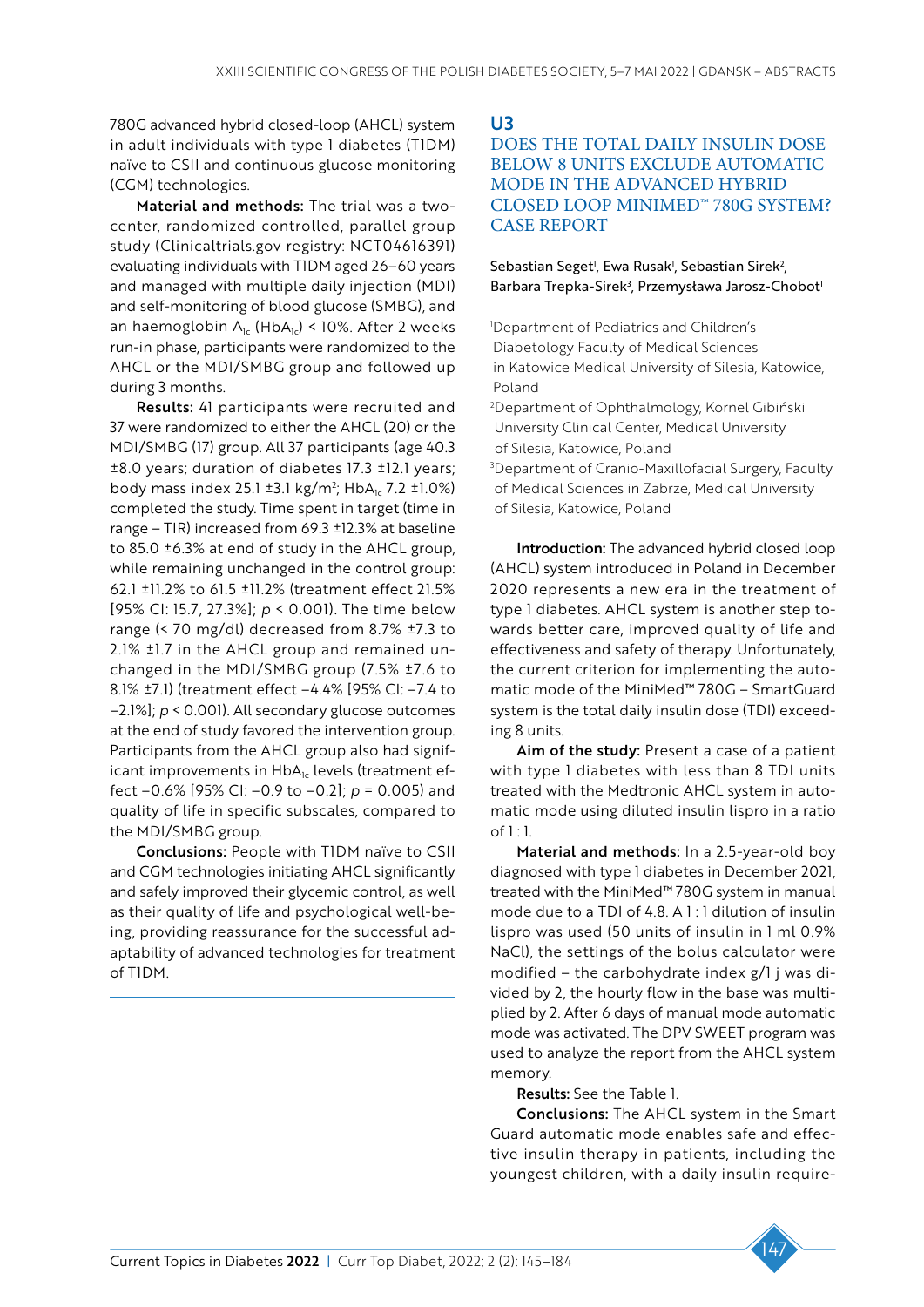Table 1. Patient with type 1 diabetes with less than 8 total daily insulin units treated with the Medtronic advanced hybrid closed loop system

|                                                        | The period before insulin<br>dilution 27 January-<br>2 February 2022 | Insulin dilution 1:1<br>3-9 February 2022 | Insulin dilution 1:1<br>10-16 February 2022 |  |  |
|--------------------------------------------------------|----------------------------------------------------------------------|-------------------------------------------|---------------------------------------------|--|--|
| Average blood glucose [mg/dl]                          | 131.18                                                               | 126.38                                    | 128.72                                      |  |  |
| CV [%]                                                 | 38.14                                                                | 37.07                                     | 32.56                                       |  |  |
| <b>GMI [%]</b>                                         | 6.45                                                                 | 6.33                                      | 6.39                                        |  |  |
| Time percentage of glucose concentrations in range [%] |                                                                      |                                           |                                             |  |  |
| $>$ 250 [mg/dl]                                        | 3.79                                                                 | 2.62                                      | 1.26                                        |  |  |
| 180-250 [mg/dl]                                        | 10.10                                                                | 7.60                                      | 10.91                                       |  |  |
| 70-180 [mg/dl]                                         | 79.76                                                                | 4.41                                      | 84.09                                       |  |  |
| 54-70 [mg/dl]                                          | 5.55                                                                 | 4.53                                      | 3.54                                        |  |  |
| $< 54$ [mg/dl]                                         | 0.81                                                                 | 0.86                                      | 0.20                                        |  |  |
| The percentage of sensor use [%]                       | 98                                                                   | 98                                        | 98                                          |  |  |
| Mode AHCL [%]                                          | $\overline{O}$                                                       | 9                                         | 100                                         |  |  |
| Mode manual [%]                                        | 100                                                                  | 91                                        | $\Omega$                                    |  |  |

*AHCL – advanced hybrid closed loop, CV – coefficient of variation, GMI – glucose management indicator*

ment of less than 8 units with a dilution of insulin in the ratio of  $1:1$ .

# U4 WHAT DO PRESCHOOL CHILDREN WITH TYPE 1 DIABETES GAIN BY USING ADVANCED HYBRID CLOSED LOOP SYSTEM?

Sebastian Seget<sup>1</sup>, A. Polanska<sup>1</sup>, A. Ochab<sup>2</sup>, E. Ledwoń<sup>3</sup>, A. Chobot<sup>2</sup>, J. Polanska<sup>4</sup>, P. Jarosz-Chobot<sup>1</sup>

1 Department of Pediatrics and Children's Diabetology Faculty of Medical Sciences in Katowice Medical University of Silesia, Katowice, Poland 2 Department of Pediatrics, Institute of Medical Sciences, University of Opole; Department

of Pediatrics, Institute of Medical Sciences, University of Opole, Poland 3 University Clinical Hospital in Opole, Department

of Pediatrics, Poland

4 Silesian University of Technology Faculty of Automatic Control, Electronics and Computer Science, Gliwice, Poland

Introduction: The MiniMed 780G is the first advanced hybrid closed loop (AHCL) pump available in Poland, for children with type 1 diabetes (T1D) from 7 yrs of age.

Aim of the study: The goal was to analyse glycemic control parameters in T1D children < 7 years of age treated with the AHCL in relation to previous pump therapy.

Material and methods: For 11 T1D children, aged 5.66 ±1.24 yrs, SAP records from two weeks preced-

| Table 2. Analyse glycemic control parameters in children with type I diabetes |  |
|-------------------------------------------------------------------------------|--|
|                                                                               |  |

|                                               | Sensor augmented pump | AHCL (first two weeks) | <b>AHCL</b> (second two weeks) |  |
|-----------------------------------------------|-----------------------|------------------------|--------------------------------|--|
| Avg SG [m/dl]                                 | 146.11 ±18.19         | 133.36 ±12.90          | 133.19 ±11.30                  |  |
| TDI [u]                                       | $15.81 \pm 4.41$      | 15.35 ±4.36            | $16.13 \pm 5.21$               |  |
| <b>GMI [%]</b>                                | $6.80 \pm 0.43$       | $6.50 \pm 0.30$        | $6.50 \pm 0.27$                |  |
| Percent of sensor glucose values in range [%] |                       |                        |                                |  |
| $>$ 250 [mg/dl]                               | $5.54 \pm 4.80$       | $3.95 \pm 3.03$        | $3.15 \pm 2.05$                |  |
| 180-250 [mg/dl]                               | 20.36 ±7.81           | 14.54 ±4.17            | $14.91 \pm 4.07$               |  |
| 140-180 [mg/dl]                               | $21.42 \pm 4.23$      | 19.00 ±3.03            | 19.48 ±3.00                    |  |
| 70-140 [mg/dl]                                | 46.35 ±10.94          | 54.20 ±6.85            | 54.88 ±5.26                    |  |
| 54-70 [mg/dl]                                 | $4.29 \pm 2.53$       | $6.04 \pm 3.52$        | $5.47 \pm 3.45$                |  |
| $< 54$ [mg/dl]                                | $2.03 \pm 2.51$       | $2.27 \pm 2.38$        | $2.10 \pm 2.01$                |  |

*AHCL – advanced hybrid closed loop, Avg SG – average sensor glucose, GMI – glucose management indicator, TDI – total daily insulin The sensor glucose profile shifted significantly towards the optimal TIR (70–140 mg/dl) (p < 0.05).*

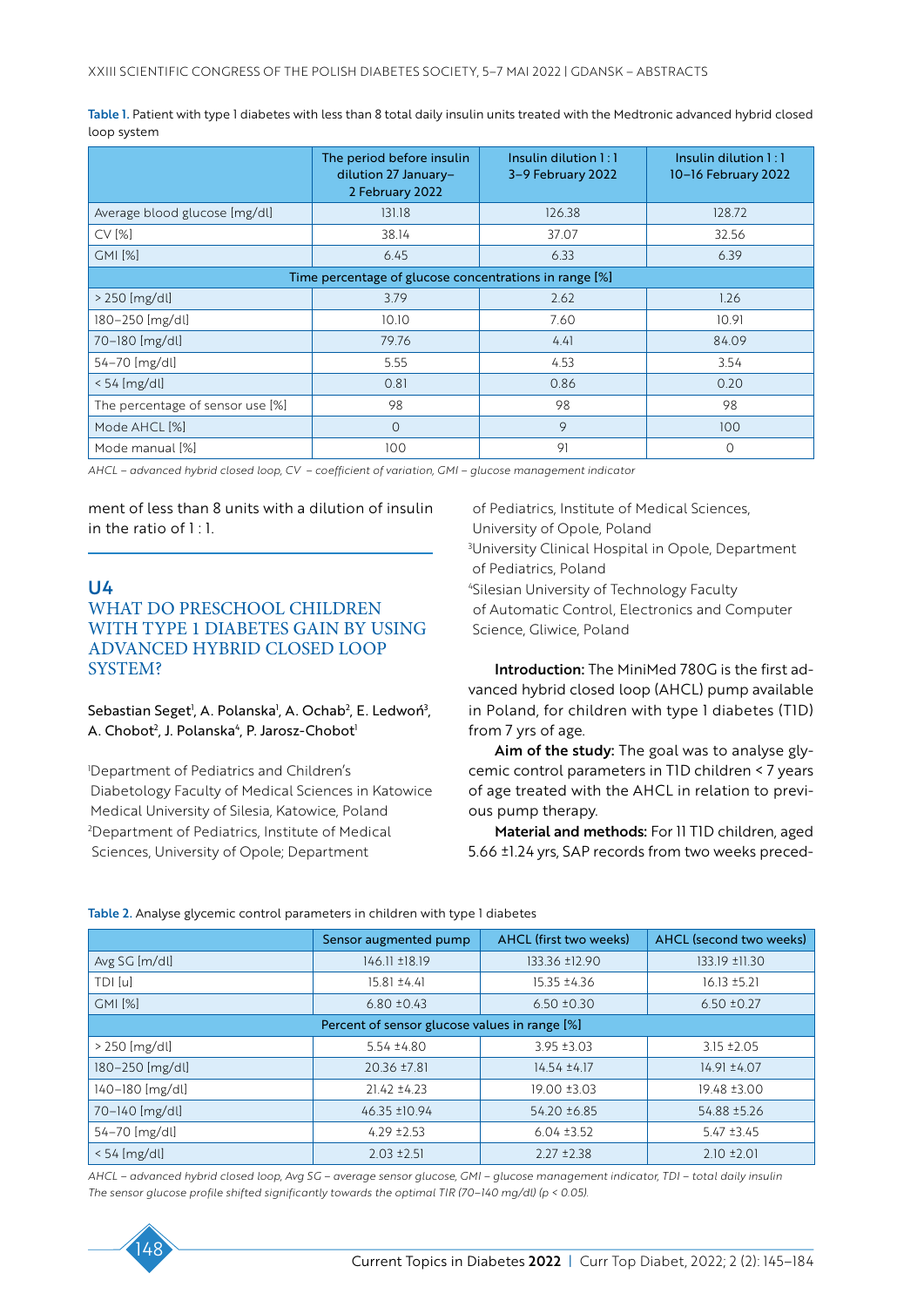ing the AHCL connection were compared to the records of the first four weeks in AHCL – divided into two two-week periods. The initial AHCL training period was excluded from analysis.

Results: See the Table 2.

Conclusions: In preschool children, AHCL system effectively and safety improves glycemic control by increasing time in range (70–140 mg/dl) compared to SAP.

# U5

# ANALYSIS OF FACTORS DETERMINING NEONATAL BIRTH WEIGHT IN PATIENTS WITH TYPE 1 DIABETES TREATED WITH PERSONAL INSULIN PUMP

#### Monika Żurawska-Kliś, Marcin Kosiński, Katarzyna Cypryk

Department of Internal Medicine and Diabetology, Medical University of Lodz, Poland

Introduction: Diabetes complicating pregnancy increases the risk of fetal growth acceleration (large for gestational age – LGA).

Aim of the study: To evaluate the factors influencing birth weight in patients with DM1 treated with an insulin pump (IP).

Material and methods: The study included 93 pregnant women with DM1 treated with IP, 54% used continuous glucose monitoring.

Medical history, data on the course of DM1, comorbidities, insulin requirements, weight gain and glycemic outcomes were analyzed.

Results: The mean age of women was 31.2 ±4.33 years, diabetes duration 15.9 ±7.43 years, pre-pregnancy haemoglobin  $A_{1c}$  (Hb $A_{1c}$ ) 7.12 ±1.28, 23% had HbA<sub>1c</sub> below 6.5%. There were 40 LGA and 1 SGA case (excluded from the analysis). The patients were divided into 2 groups – the study group consisted of 40 patients with LGA newborns, the control group included 52 patients. The patients did not differ as concerns anthropometric data, comorbidities or diabetes complications. Patients in the LGA group were less frequently primiparous (45% vs. 67%, *p* = 0.03), and had earlier miscarriages (25% vs. 9.4%, *p* = 0.05). Only in the LGA group, earlier deliveries macrosomic neonates were observed (12.5% vs. 0%, *p* = 0.012). There were no differences in insulin requirements,  $HbA_{1c}$ , or the percentage of patients achieving the  $HbA<sub>1c</sub>$  target in consecutive trimesters (T). Mean glycemia was

slightly higher in the LGA group in individual Ts, *p* > 0.05. Only the mean glycemia before pregnancy and the time spent above 140 mg/dl in the III T were higher in the LGA group – 143 ±27 vs. 124 ±26 mg/dl, respectively, *p* = 0.05 and 37.3 ±19.5% vs. 29 , 7 ±13.6%, *p* = 0.05. In the LGA group, 23 newborns (57.5%) had macrosomia, and in the control group 5 (9.4%) newborns. No other differences in obstetric outcomes were observed. Correlations between the incidence of LGA and the history of miscarriage ( $r = 0.214$ ), macrosomia ( $r = 0.28$ ) and parity (r = 0.22) were observed, all *p* < 0.005. There were correlations between the occurrence of LGA and mean glycaemia before pregnancy, in II and III T (r: 0.396, 0.220, 0.299, respectively), time in range (TIR) in II and III T ( $r = 0.214$  and 0.221), maternal body weight in II and III T ( $r = 0.20$  and 0.264) and gestational weight gain (*p* = 0.222), all *p* < 0.05. There was no correlation between LGA frequency and insulin doses.

Conclusions: In women with type 1 diabetes treated with IP, the incidence of LGA is associated with the observed pre-pregnancy glycaemia, in II and III T, and TIR in these trimesters. The burden of obstetric medical history also influences the incidence of LGA.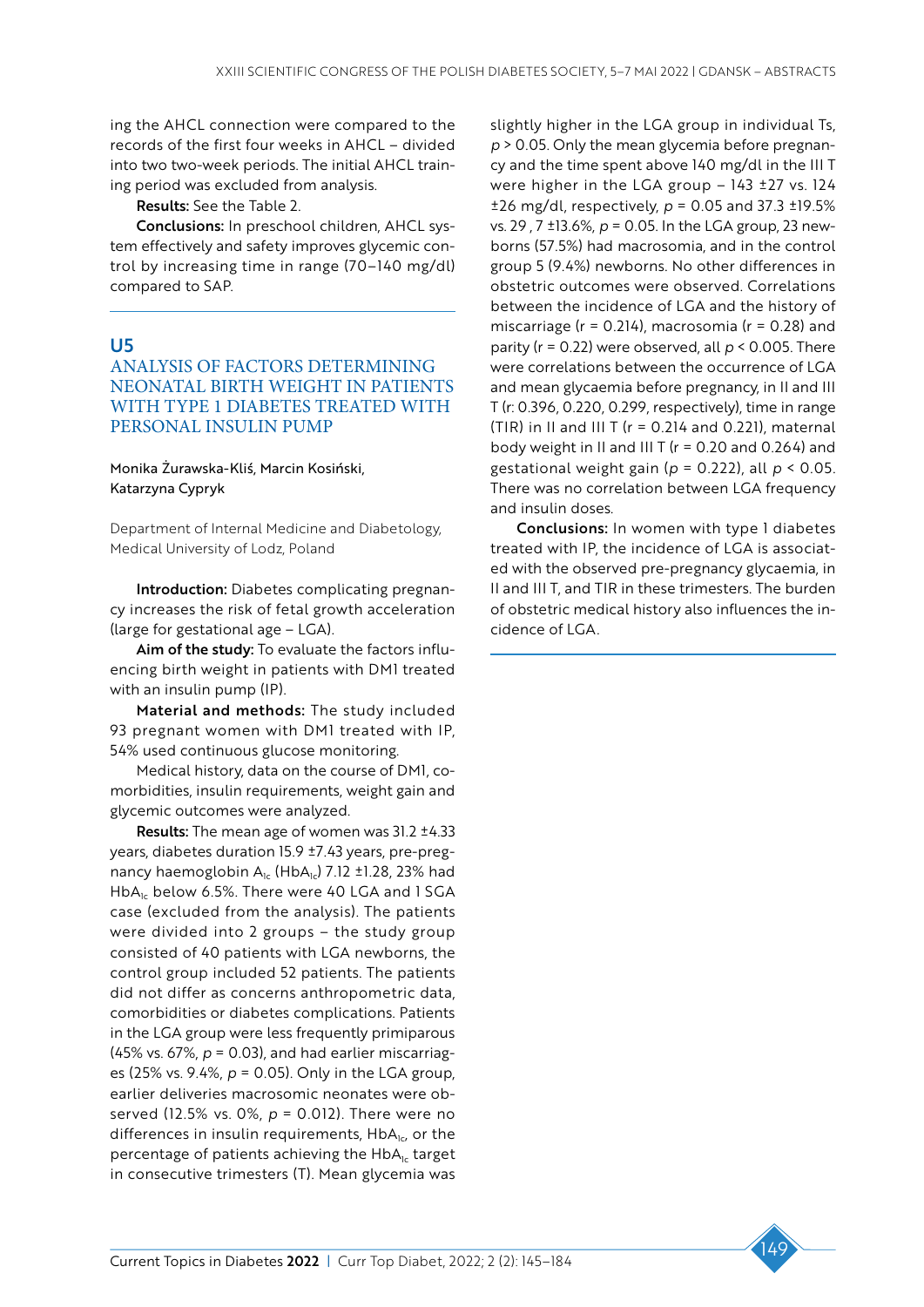# SESSION OF ORIGINAL PAPERS 2 Chairs: Edward Franek, Małgorzata Szelachowska

# U6

# METABOLIC SYNDROME IN CHILDREN AND ADOLESCENTS WITH TYPE 1 DIABETES MELLITUS – IS IT A REAL PROBLEM IN CLINICAL PRACTICE?

### Monika Grabia<sup>1</sup>, Renata Markiewicz-Zukowska<sup>1</sup>, Katarzyna Socha<sup>1</sup>, Agnieszka Polkowska<sup>2</sup>, Aneta Zasim<sup>2</sup>, Artur Bossowski<sup>2</sup>

1 Department of Bromatology, Faculty of Pharmacy with the Division of Laboratory Medicine, Medical University of Białystok, Poland 2 Clinic of Paediatrics, Endocrinology, Diabetology

with the Subdivision of Cardiology, Children's University Clinical Hospital in Białystok, Poland

The development of overweight and obesity is a growing problem, among both the healthy population and adolescents with type 1 diabetes (T1D). It significantly influences the course of diabetes, worsening insulin sensitivity and metabolic control. Moreover, it increases the risk of metabolic syndrome (MetS), and development of many cardiometabolic complications.

The main aim of the study was to assess the MetS prevalence in children and adolescents with T1D compared to healthy peers.

In the study 120 participants were enrolled ages 10–17. The diabetic group included sixty T1D patients with at least two years of disease duration. Sixty healthy peers comprised the control group. Blood high density lipoprotein cholesterol, triglycerides, fasting glucose, haemoglobin  $A_{1c}$  (Hb $A_{1c}$ ) and Total Antioxidant Status (TAS) were measured. Blood pressure was measured. Metabolic syndrome incidence was determined by the criteria of the International Diabetes Federation, National Cholesterol Education Program Adult Treatment Panel III, World Health Organization and Weiss et al. Respondents with MetS were included if they met at least one of the above-mentioned criteria. Nutritional status assessment included anthropometric measurements and body composition analysis by bioelectroimpedance method. A 3-day food diary and the Dieta6 program were used to evaluate dietary nutrient intake. The bioethics commitee written permission was obtained to perform the study. Statistical analysis on results was performed using Statistica program.

Metabolic syndrome was found in every third diabetic and every tenth healthy peer. CT1 subjects with MetS diets were characterized by high sucrose and saturated fatty acids consumption (especially palmitic acid) and low dietary fiber-rich products and mono- and polyunsaturated fatty acids (oleic, eicosapentaenoic, docosahexaenoic acids) intake. Body composition analysis showed high total adipose tissue content (diabetics with MetS vs. control: 26.4 vs. 14%, *p* < 0.001) and visceral (77 vs. 35 cm2 ,  $p$  < 0.001). Statistically significant higher HbA<sub>1c</sub> level was found in subjects with MetS (T1D with MetS vs. T1D without MetS: 9 vs. 7%, *p* < 0.01). Additionally, statistically significantly lower TAS was observed in the diabetics with MetS group, than in the control group (1.261 vs. 1.617 mmol/l, *p* < 0.001).

Demonstrated high young diabetics with MetS percentage confirms it may be a real problem in clinical practice. Subjects with MetS were characterized by high adipose tissue content, especially visceral, and diets low in unsaturated fatty acids and rich in saturated fatty acids. Above factors, combined with identified low antioxidant status, promote oxidative stress development, possibly resulting in difficulty maintaining metabolic control and accelerating cardiometabolic complications development.

# U7

# HIGH DENSITY LIPOPROTEIN PARTICLES' FUNCTION OF CHOLESTEROL EFFLUX CAPACITY IN NEWLY DIAGNOSED TYPE 1 DIABETES (PROSPECTIVE INLIPODIAB1 STUDY)

Aleksandra Uruska<sup>1</sup>, Anand Rohatgi<sup>2</sup>, Agata Grzelka-Woźniak<sup>1</sup>, Suzanne Saldanha<sup>2</sup>, Justyna Flotyńska<sup>1</sup>, Aleksandra Cieluch<sup>1</sup>, Anita Kaczmarek<sup>1</sup>, Aleksandra Pypeć<sup>1</sup>, Dorota Zozulińska-Ziółkiewicz<sup>1</sup>

1 Department of Internal Medicine and Diabetology, Poznan University of Medical Sciences, Poland 2 UT Southwestern Medical Center, Dallas, TX, USA

Introduction: People with type I diabetes are characterized by high serum high density lipoprotein (HDL) concentration, which does not translate into a better prognosis in this group. It

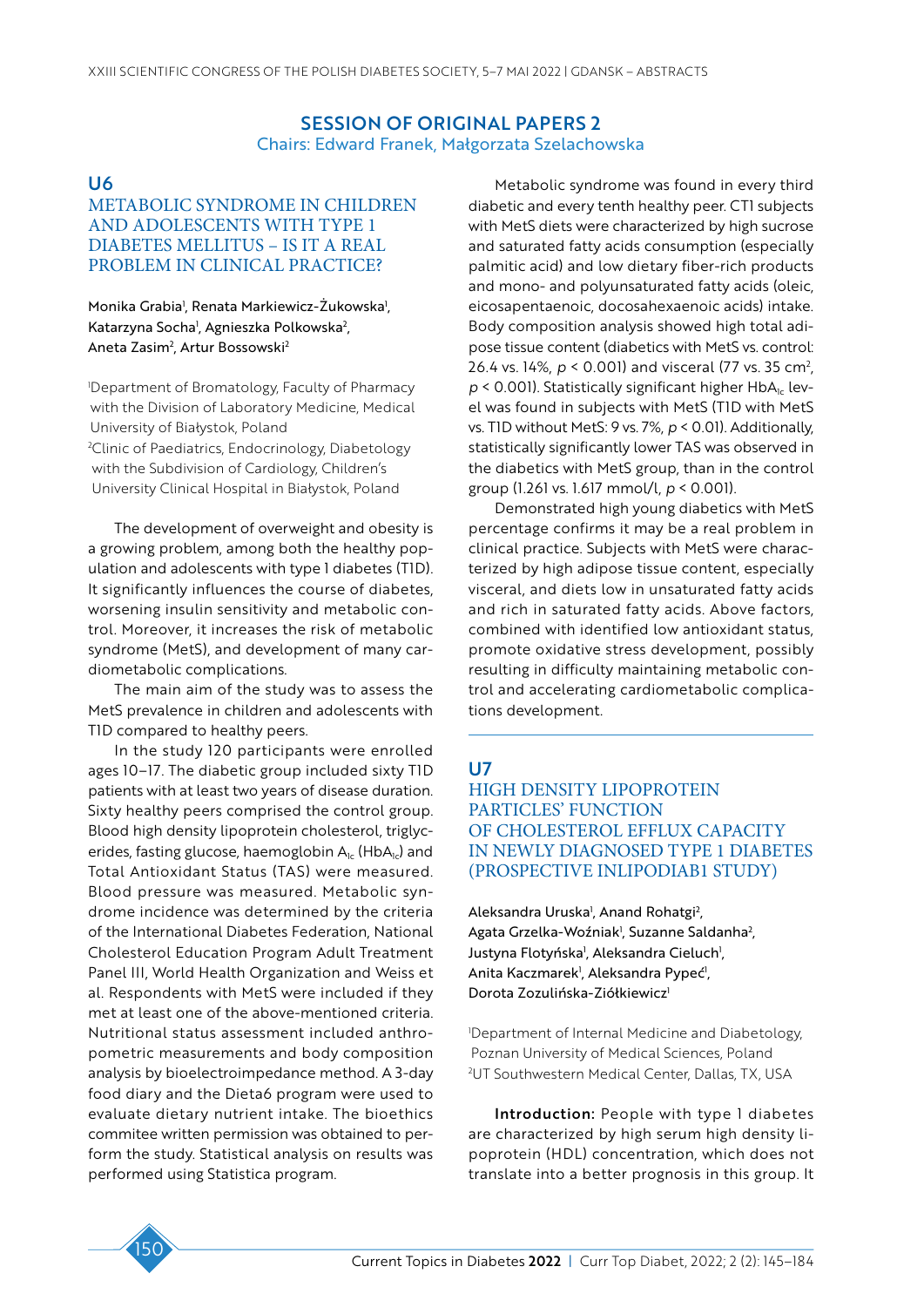is probably related to the impaired function of HDL particles. One of the main functions of HDL is the anti-atherosclerotic role related to cholesterol reuptake (cholesterol efflux capacity – CEC). The initiation of insulin therapy increases serum HDL-cholesterol levels within the first year of therapy. It is not known whether the quantitative changes are accompanied by an improvement in HDL function.

Aim of the study: To evaluate HDL cholesterol reuptake function in adults with newly diagnosed type 1 diabetes

Material and methods: The analysis comprised 125 patients (83 men, 66%) with newly diagnosed type 1 diabetes confirmed by the presence of autoantibodies, recruited to the insulin therapy and lipoproteins' profile in type 1 diabetes (InLipoDiab1) study. The median age at onset was 26 (IQR: 22–32) years. Cholesterol efflux capacity was assessed in collaboration with UT Southwestern Medical Center, Dallas, TX, USA by measuring the efflux of specially labeled cholesterol from murine J774 macrophages into the HDL acceptor in patients' serum. The study was performed at two points: before the first administration of exogenous insulin and after one year of using intensive insulin therapy.

Results: After one year of observation, a significant increase in serum HDL concentration [46 (36–55) vs. 66 (55–82) mg/dl; *p* < 0.0001] and no change in CEC [1.29 (1.11–1.42) vs. 1.24 (1.14–1.41); *p* = 0.6] were demonstrated.

Conclusions: In patients with type 1 diabetes, in the first year of the disease, there is no improvement in the function of HDL particles despite a significant increase in serum HDL concentration.

# U8

EFFICACY AND SAFETY OF VARENICLINE FOR SMOKING CESSATION IN TYPE 2 DIABETES PATIENTS – A DOUBLE-BLIND RANDOMIZED PLACEBO CONTROLLED TRIAL

Magdalena Walicka<sup>1,2</sup>, Cristina Russo<sup>3</sup>, Pasquale Caponnetto<sup>4</sup>, Fabio Cibella<sup>5</sup>, Marilena Maglia<sup>4</sup>, Angela Alamo<sup>6</sup>, Davide Campagna<sup>7,8</sup>, Lucia Frittitta<sup>9,10</sup>, Maurizio Di Mauro<sup>11,12</sup>, Grazia Caci<sup>13</sup>, Arkadiusz Krysiński<sup>1</sup>, Edward Franek<sup>1</sup>, Riccardo Polosa<sup>14,15</sup>

1 Department of Internal Medicine, Endocrinology and Diabetology of the Central Clinical Hospital

of the Ministry of Interior and Administration in Warsaw, Poland

- 2 Mossakowski Clinical Research Institute, Polish Academy of Sciences, Warsaw, Poland 3 Ambulatorio di Diabetologia, UOC Medicina Interna E D'Urgenza, Policlinico Universitario, AOU "Policlinico-V. Emanuele", Catania, Italy
- 4 Centro per la Prevenzione e Cura del Tabagismo, Azienda Ospedaliero-Universitaria "Policlinico-V. Emanuele" dell'Università Di Catania, Catania, Italy 5 Institute for Biomedical Research and Innovation, National Research Council of Italy (CNR), Palermo, Italy
- 6Centro Diabetologico UOC Andrologia Ed Endocrinologia, Policlinico Universitario, AOU "Policlinico-V. Emanuele", Catania, Italy 7 Ambulatorio di Diabetologia, UOC Medicina Interna E D'Urgenza, Policlinico Universitario, AOU "Policlinico-V. Emanuele", Catania, Italy
- 8 UOC MCAU, University Teaching Hospital "Policlinico-Vittorio Emanuele", University of Catania, Catania, Italy
- 9 Centro per il Diabete e l'Obesità UOC Endocrinologia, Ospedale Garibaldi Nesima, ARNAS Garibaldi, Catania, Italy,
- <sup>10</sup>Center of Excellence for the Acceleration of Harm Reduction (CoEHAR), Dipartimento Di Medicina Clinica E Sperimentale, Università di Catani, Catania, Italy
- <sup>11</sup>Center of Excellence for the Acceleration of HArm Reduction (CoEHAR), Dipartimento Di Medicina Clinica E Sperimentale, Università di Catania, Catania, Italy
- 12Ambulatorio di Diabetologia, Ospedale V. Emanuele, AOU "Policlinico-V. Emanuele", Catania, **Italy**
- 13Unit of Infectious Diseases, Department of Clinical and Experimental Medicine, University of Messina, Messina, Italy
- 14Dipartimento di Medicina Clinica e Sperimentale (MEDCLIN), Università Di Catania, Catania, Italy
- <sup>15</sup>Centro per la Prevenzione e Cura del Tabagismo (CPCT), Azienda Ospedaliero-Universitaria
- "Policlinico-V.Emanuele" dell'Università Di Catania, Catania, Italy

Introduction: Cardiovascular complications are leading cause of morbidity and mortality in patients with type 2 diabetes mellitus (T2DM). Smoking enhances the combined harmful effects of hyperglycemia and other risk factors thus accelerating vascular damage in patients with diabetes, so counseling on quitting smoking and treatment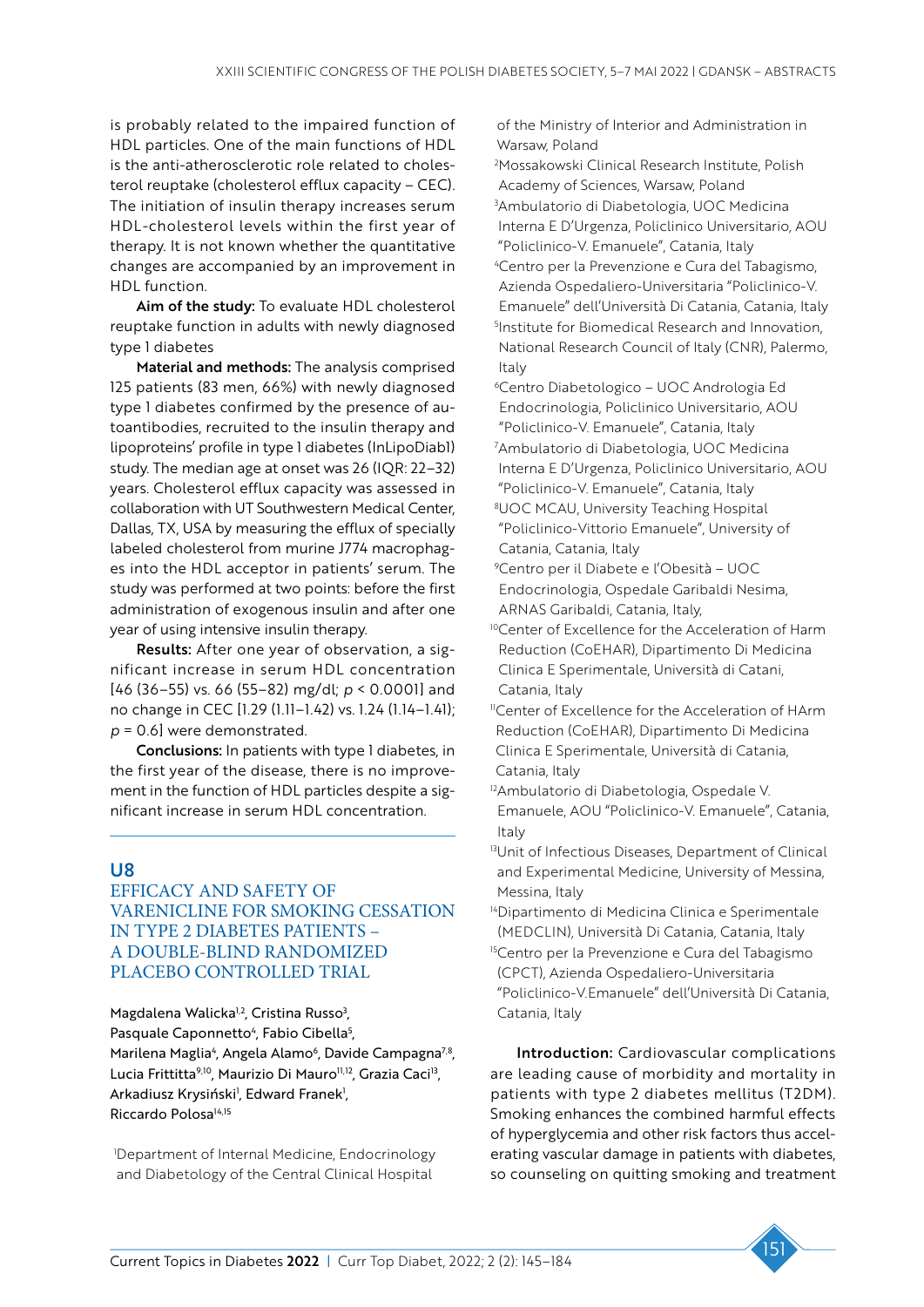of tobacco addiction should be routine components of diabetes care. The evidence for effective cessation interventions in patients with diabetes is limited.

Aim of the study: To evaluate the efficacy and safety of varenicline in smokers with T2DM.

Material and methods: It was a multicenter, double-blind, placebo-controlled, randomized, clinical trial. Study participants were T2DM patients, who were smoking at least 10 cigarettes a day and intending to quit. 300 patients were randomly-assigned (1 : 1) to varenicline (1 mg BID) or placebo group. The total duration of the study was 52 weeks (a 12-week treatment period followed by a 40-week nontreatment phase).

Results: The primary efficacy endpoint of the study was carbon monoxide confirmed continuous abstinence rate (CAR) from week 9 to week 24, which was significantly higher for varenicline vs. placebo (31.3% vs. 7.3%, OR 5.77, *p* < 0.0001). The secondary efficacy endpoints: CAR from week 9 to week 12, CAR from week 9 to week 52, and 7-day point prevalence of abstinence at weeks 12, 24, and 52, were also significantly higher for varenicline vs. placebo. The most frequent adverse events occurring in the varenicline group compared with the placebo group were: nausea (27.3% vs. 11.4%), insomnia (19.4% vs. 12.7%), abnormal dreams (12.7% vs. 3.4%), anxiety (11.4% vs. 7.3%) and irritability (9.4% vs. 5.4%). Serious adverse events were infrequent in both groups and not treatment-related.

Conclusions: Varenicline is well-tolerated and effective in achieving long-term abstinence in T2DM patients willing to quit.

### U9

# MEASUREMENT OF HAEMOGLOBIN A1c IN THE POSTPRANDIAL PERIOD MAY RESULT IN FALSE DIAGNOSIS OD **DIABETES**

Marta Bryśkiewicz, Piotr Molęda, Liliana Majkowska

Department of Diabetology and Internal Diseases, Pomeranian Medical University, Szczecin, Poland

**Introduction:** Haemoglobin  $A_{1c}$  (Hb $A_{1c}$ ) is very useful and convenient parameter for the diagnosis of carbohydrates abnormalities, especially as the assay does not need to be performed under fasting conditions. Some data indicate that lipaemic blood samples could lead to falsely elevated

 $HbA<sub>1c</sub>$  values, however data concerning the effect of postprandial state on HbA<sub>1c</sub> are not available. It can be assumed that even small changes in the postprandial period could affect the diagnosis of diabetes mellitus type 2 (DM2), which is very often asymptomatic.

Aim of the study: to assess the effects of a meal on  $HbA<sub>1c</sub>$  levels in the subjects with DM2 and in non-diabetic subjects with and without obesity.

Material and methods: study included 92 subjects aged 18–60 years old, and comprised 20 DM2 patients not well controlled (HbA $_{1c}$  > 7%), 20 DM2 patients well controled (HbA<sub>1c</sub>  $\leq$  7%), 24 obese subjects without diabetes, and 28 normal body weight subjects without diabetes. All studied subjects underwent three blood samplings: baseline at fast, and at the 4 hr and 6 hr after a standard breakfast containing 1200 kcal, with high fat (60 g) and high carbohydrate content (125 g), with protein content 44 g. All DM2 patients were taking their antidiabetic drugs according to previous prescription. Assays performed at fast and in postprandial state:  $HbA<sub>1c</sub>$ (HPLC method), glucose, total, low density lipoprotein and high density lipoprotein cholesterol, triglicerides. At each time point HbA<sub>1c</sub> was assayed twice to eliminate analytical error.

**Results:** Increase of  $HbA<sub>1c</sub>$  in the postprandial period was found in 60 subjects of the whole group (65%). The greatest changes of  $HbA<sub>1c</sub>$  were observed in DM2 patients – increase of  $\geq$  0.1% was found in 75% of them, while in the group without diabetes in 44.3% (*p* < 0.03). In all these subjects the highest increase of  $HbA<sub>1c</sub>$  was observed at 6 hr after the meal. Maximum increase of  $HbA<sub>1c</sub>$  value was found in patients with well controlled diabetes – it was 0.5% and 0.6% at 4 hr and 6 hr.  $HbA_{1c}$ levels positively correlated with triglicerides levels, both in the whole study group as well as in 60 subjects in whom  $HbA_{1c}$  levels increased after the meal.

Conclusions: Postprandial lipaemia may increase  $HbA_{1c}$  levels. Measurement of  $HbA_{1c}$  in the postprandial period may result in false diagnosis of diabetes mellitus.

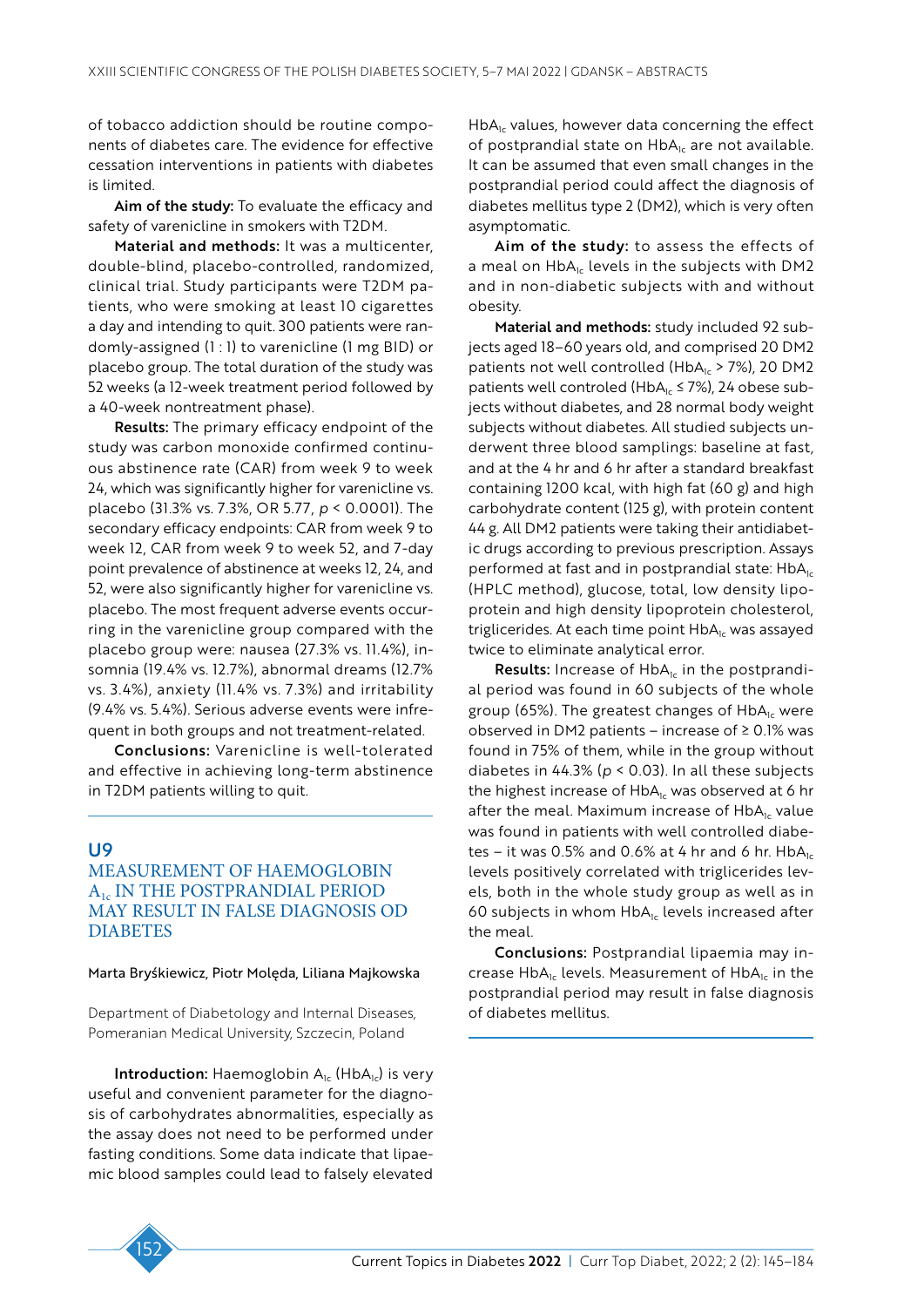# U10 MICROORGANISMS ISOLATED FROM INFECTED DIABETIC FOOT ULCERS

Jolanta Komarnicka<sup>1</sup>, Anna Korzon-Burakowska<sup>2</sup>, Łukasz Naumiuk<sup>1</sup>, Bartosz Rybak<sup>3</sup>, Marek Bronk<sup>1</sup>, Karolina Wolnik-Piernicka2

1 Laboratory of Clinical Microbiology, University Clinical Centre in Gdansk, Poland 2 Department of Prevention and Didactics, Regional Diabetes Center, University Clinical Centre in Gdansk, Poland

3 Department of Environmental Toxicology, Medical University of Gdansk, Poland

Introduction: Soft tissue and bone infections in patient with diabetic foot are growing therapeutic problem, due to increased microorganisms resistance.

Aim of the study: Analysis of etiological agents of diabetic foot infections and susceptibility to antibiotics microorganisms isolated in samples taken from patients from Regional Diabetes Centre in Gdansk in 2021.

Material and methods: We analysed 229 samples: deep swabs, aspirates and tissue samples from 136 patients of Diabetic Regional Centre in 2021

Samples were inoculated on standard microbiological media. Susceptibility testing of clinicallly relevant strains was performed by disc diffusion method according to EUCAST guidelines. Coagulase neg. Staphylococci and Corynebatrerium sp. isolated in single colonies were qualified as colonisation without susceptibility testing. Identification of the strains was done with Vitek system and MALDI TOF system.

Results: Among the samples 196 were positive. The dominated patogens were: *Staphylococcus aureus* – 19.4% isolated strains, anaerobes – 13% (*Prevotella sp*. 3.2%, *Peptostreptococcus sp* 3.2% i others: *Porphyromonas spp*, *Finegoldia magna*, *Bacteroides spp*. 6.5%). *Enterococcus faecalis* 9%, *Escherichia coli* 8.9%, *Enterobacter spp*. 8.8%, *Proteus mirabilis* 7.6%, *Pseudomonas aeruginosa* 7.1%, *Klebsiella spp*. 4.3%, *Acinetobacter spp*. 3.6%, *Streptococcus agalactiae* 4.5%, other β-haemolytic streptococci 6%, Susceptibility to antibiotics: amoxycillin clavulanic acid – 56%, cefuroxime – 75%, ceftriaxone – 83.4%, piperaillin tazobactam – 82%, meropenem – 95.9%, ciprofloxacin – 38.7%, clindamycin – 49%, trimetoprim-sulfometaksazole – 76%, gentamycin – 66.7%. All Gram-positive

strains were susceptible to wancomycin and linezolid. 97% of anaerobic bacteria were suceptible to metronidazole.

Conclusions: We noted low susceptibility to outpatients antibiotics in diabetic foot infections Especially important is high resistance to clindamycin and ciprofloxacin – antibiotics with good tissue penetration. Choice of right antibiotic should be based on microbiological results. For empirical treatment cefuroxime, cotrimoxazole or parenteral 3<sup>rd</sup> generation cefalosporins, pip/tazo and meropenem should be used.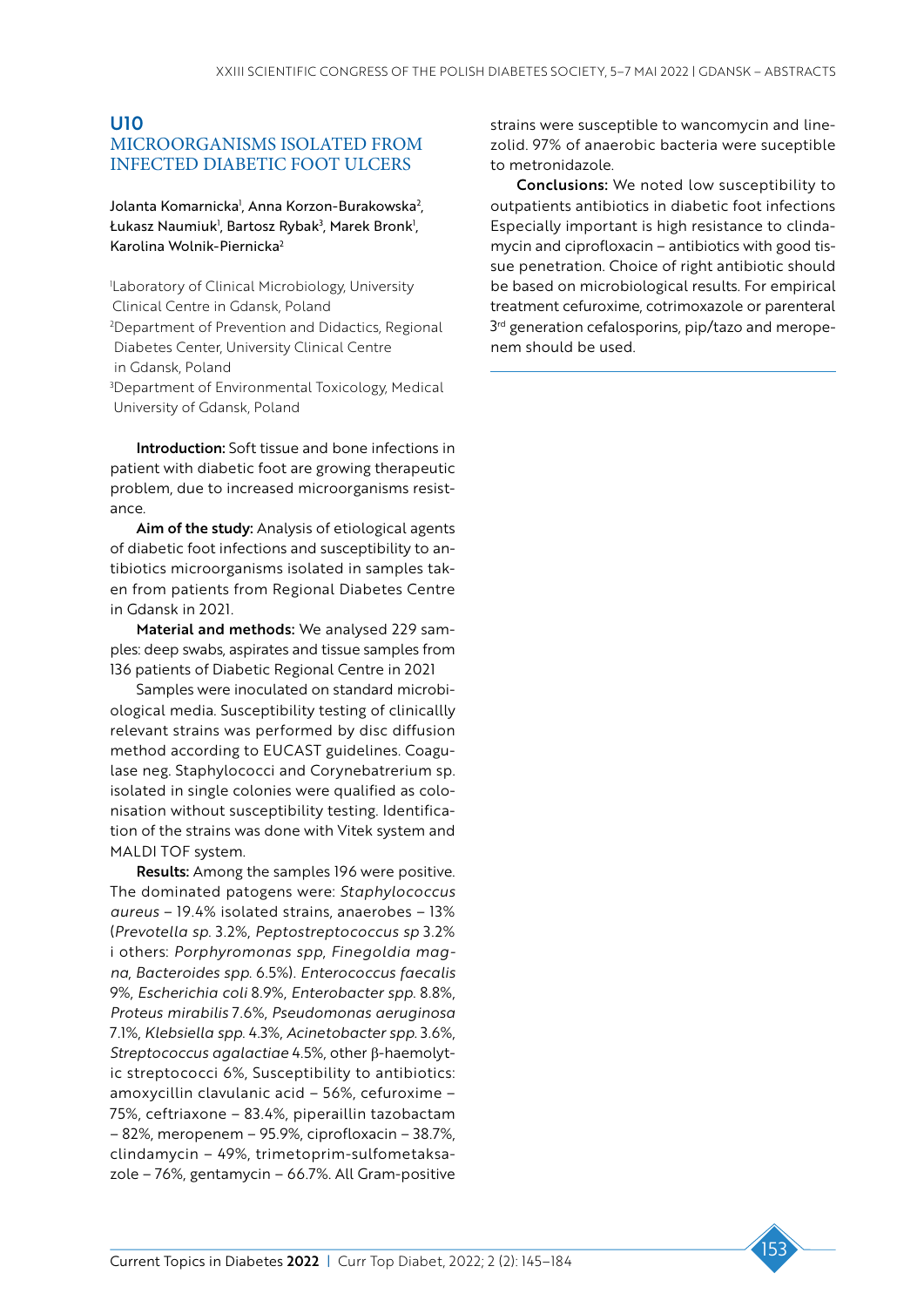# SESSION OF ORIGINAL PAPERS 3 Chairs: Wojciech Fendler, Roman Junik

# U11

# THE IMPACT OF THE COVID-19 PANDEMIC ON THE DIAGNOSIS OF TYPE 1 DIABETES IN POZNAN

Aleksandra Uruska, Anita Kaczmarek, Justyna Flotyńska, Agata Grzelka-Woźniak, Aleksandra Pypeć, Dorota Zozulińska-Ziółkiewicz

Department of Internal Medicine and Diabetology, Poznan University of Medical Sciences, Poland

Introduction: SARS-CoV-2 virus infection due to direct cytotoxicity on pancreatic β-cells and triggering autoimmune reaction may be associated with the increase in diabetes type 1.

Aim of the study: To analyze and compare cases of newly diagnosed type 1 diabetes before and during the pandemic.

Material and methods: The analysis covered adults hospitalized in the Department of Diabetology and Internal Medicine due to newly diagnosed diabetes with the phenotype of type 1 diabetes (sudden onset with typical symptoms of hyperglycemia, blood glucose exceeding 200 mg/dl, with indications of absolute insulin deficiency, without obesity), the period before (January 2017 – March 2018) and during (January 2020 – March 2021) the pandemic. The following were assessed in all participants of the study: the value of autoantibodies, the degree of metabolic decompensation at diagnosis (glucose concentration in the venous blood plasma, presence of ketonemia and diabetic ketoacidosis).

Results: 214 patients were enrolled in the study, including 76 women (35.5%), aged 30 (23–36); 108 in the pre-pandemic period (January 2017 – March 2018) and 106 during the pandemic (January 2020 – March 2021). In the time before the pandemic, negative antibodies were found more frequently despite a phenotype suggesting an autoimmune disease (24% vs. 3%, *p* < 0.001). The comparison of both groups showed that people diagnosed with diabetes during the pandemic were characterized by a higher concentration of anti-GAD antibodies [337 (62–2674) vs. 207 (2.42–919), *p* = 0.001], higher blood glucose level on admission [369 (286–457) vs. 332 (263–394) mg/dl, *p* = 0.01], lower body mass index [22.1 (19.8– 24.4) vs. 23.2 (20.2–26.1) kg/m2 , *p* = 0.04] and lower body weight before diagnosis of diabetes [71.8 (60.4–82.6) vs. 78 (66–88) kg, *p* = 0.03]. In addition, during the pandemic, the diagnosis of autoimmune diabetes was observed more often in women (41.5% vs.  $29\%$ ,  $p = 0.04$ ) and more frequently in the picture of ketoacidosis (40.5% vs.17%, *p* = 0.001), including severe ketoacidosis with pH < 7.0 (10% vs. 0%,  $p$  < 0.001). Haemoglobin  $A<sub>1c</sub>$  values and lipid profile did not differ significantly in both groups.

Conclusions: The number of adults hospitalized for newly diagnosed type 1 diabetes did not increase during the COVID-19 pandemic. However, diagnosis was delayed during the pandemic, reflecting much deeper metabolic disturbances. More often the diagnosis was made in the picture of diabetic ketoacidosis, including severe one.

# U12

THE IMPACT OF THE COVID-19 PANDEMIC ON THE NUMBER OF HOSPITALIZATIONS, AMPUTATIONS, AND DEATHS IN PATIENTS WITH DIABETIC FOOT IN POLAND

Beata Mrozikiewicz-Rakowska, Marcin Kleibert, Daniel Bałut, Patrycja Bąk, Leszek Czupryniak

Department of Diabetology and Internal Medicine, Medical University of Warsaw, Poland

Aim of the study: The healing process of diabetic foot (DF) ulcers is significantly delayed and associated with therisk of life-threatening complications. The analysis aim was to compare the number of hospitalizations, amputations, and mortality of patients with DF before and during the COV-ID-19 pandemic in Poland.

Material and methods: The number of elective and urgent hospitalisations along with amount of amputations and deceased patients collected between 2017–2019 and during COVID-19 pandemic in 2020 were compared and examined with a oneor two-ways ANOVA test analysis of variance. The data containing total number of cases in Poland were obtained from national medical records gathered by National Health Fund. Discharge diagnoses were categorized according to ICD-10 codes. Diabetic amputations were defined as those performed in patients with diabetes, but not earlier than 30 days before its diagnosis.

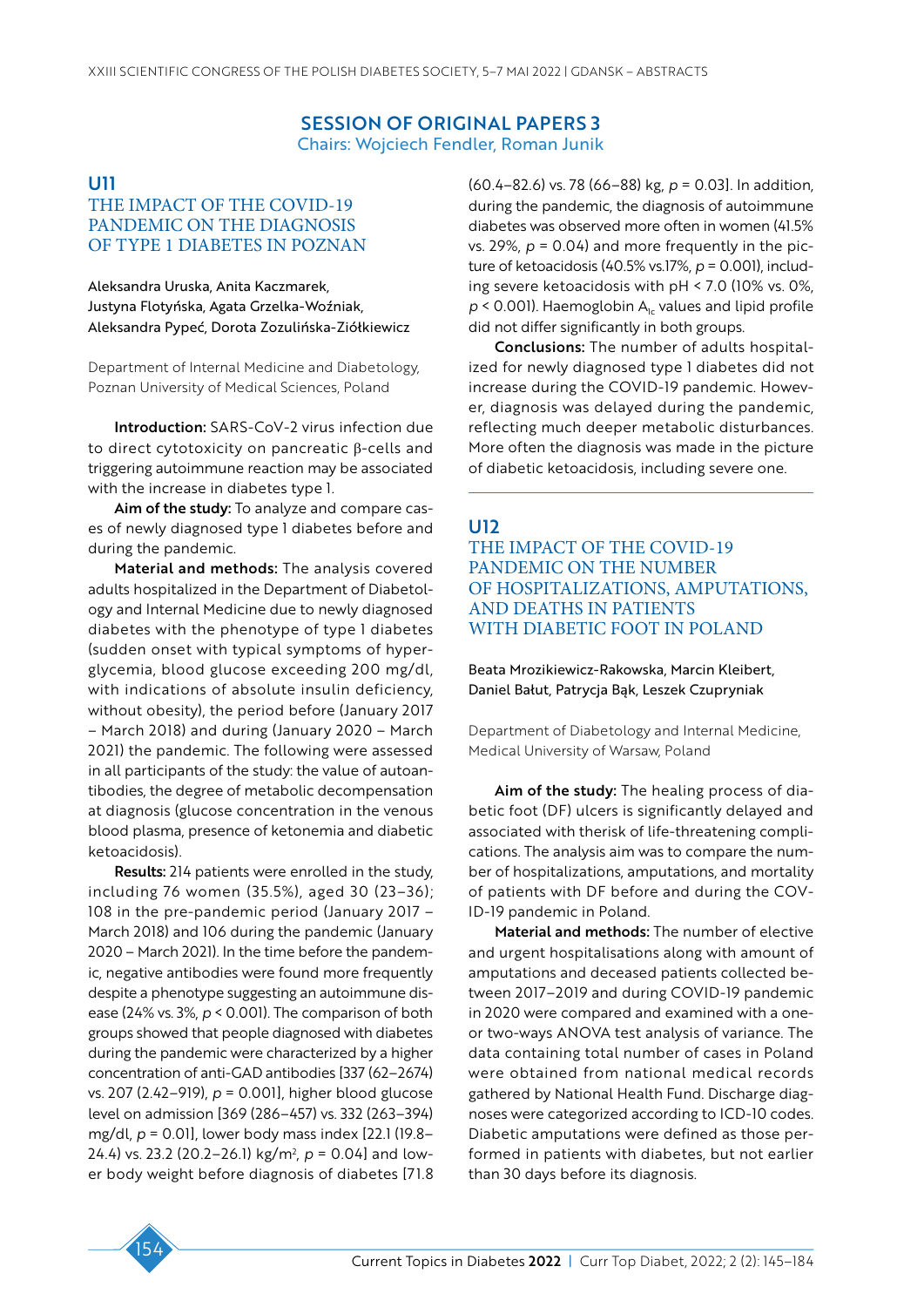Results: The analysis comparing the data related to the process of healing DF between the years 2017–2019 and 2020 showed statistically significant decrease of elective hospital admissions (from 29.6% to 26.3%, *p* = 0.0095). Among them was decrease of percentage of hospitalizations related with resection of devitalised tissues (from 79.4% to  $71.3\%$ ,  $p = 0.010$ ). Adversely in the analysed periods, there is an observed tendency of increased urgent hospital admissions (from 70.0% to 73.2%, *p* = 0.0103), which were related to the increase of the percentage of toe amputations (from 23.3% to 24.2% *p* = 0.023) and significant increase of major amputations (from 1776 to 1974, *p* = 0.00097). This rise was parallel with the increase of deaths due to DF (from 3.9% to 4.8%, *p* = 0.031).

Conclusions: The results of conducted analyses confirm that the COVID-19 pandemic had a negative impact on the medical care of patients with DF in Poland. Changes in the treatment regimens and greater patient support in terms of the possibility of providing medical services to patients with DFU in their place of residence are necessary in order to avoid not only unnecessary amputations, but also the increasing number of deaths due to this complication of diabetes.

# U13

ASSESSMENT OF THE ASSOCIATION OF BONE MORPHOGENETIC PROTEIN 4 (BMP4) AND ITS RECEPTOR BMPR1A IN SUBCUTANEOUS AND VISCERAL ADIPOSE TISSUE WITH METABOLIC SYNDROME IN OBESE HUMANS

Marta Dobrzycka<sup>1</sup>, Magdalena Stefanowicz<sup>2</sup>, Natalia Matulewicz<sup>2</sup>, Agnieszka Nikołajuk<sup>3</sup>, Jacek Dadan<sup>4</sup>, Piotr Myśliwiec<sup>4</sup>, Irina Kowalska<sup>1</sup>, Monika Karczewska-Kupczewska1

1 Department of Internal Medicine and Metabolic Diseases, Medical University of Bialystok, Poland 2 Department of Metabolic Diseases, Medical University of Bialystok, Poland 3 Prophylaxis of Metabolic Diseases, Institute of Animal Reproduction and Food Research of Polish Academy of Sciences in Olsztyn, Poland 4 1 st Clinical Department of General and Endocrine Surgery, Medical University of Bialystok, Poland

Introduction: Obesity has been linked to the development of metabolic syndrome (MS), which

increases the risk of type 2 diabetes and cardiovascular disease. Both high body mass index (BMI) and body fat distribution are important causes of metabolic disorders. Studies indicate that visceral obesity is a major determinant in the development of MS. Bone morphogenetic protein 4 (BMP4) signaling plays an important role in white adipose tissue formation as well as carbohydrate and lipid metabolism. In contrast, the involvement of BMP4 in the pathogenesis of obesity and its complications in humans is still unclear.

Aim of the study: To evaluate the association of BMP4 and BMPR1A expression in subcutaneous (SAT) and visceral adipose tissue (VAT) with MS in obese subjects.

Material and methods: The study included 31 subjects (10 men and 21 women, mean age: 38.9 ±10.95 years; mean BMI: 42.8 ±5.9 kg/m2 ) who underwent the bariatric surgery. Patients were divided into obese subjects without MS (*n* = 15) and with MS (*n* = 16) diagnosed according to the Harmonizing the Metabolic Syndrome criteria (Circulation 2009). The mRNA expressions of BMP4, BMPR1A, insulin signaling pathway genes (IRS1, IRS2, PIK3CA, AKT2, SLC2A4) and adipogenesis markers (CEBPA, CEBPB, PPARG, ADIPOQ) were measured in the obtained material (SAT, VAT).

Results: In obese subjects with MS the expression of BMP4 (*p* = 0.02) and BMPR1A (*p* = 0.02) in VAT was lower compared to obese subjects without diagnosed MS. In the entire group, BMP4 expression in VAT was correlated negatively with BMI (r = –0.41, *p* = 0.02), waist circumference (r = –0.55, *p* = 0.005), systolic blood pressure (r = –0.45, *p* = 0.01), serum triglyceride (r = –0.44, *p* = 0.02), fasting insulin (r = –0.57, *p* = 0.002), HOMA-IR (r = –0.57, *p* = 0.002), and positively with high density lipoprotein cholesterol concentration ( $r = 0.52$ ,  $p = 0.003$ ). BMPR1A expression in VAT was correlated negatively with triglyceride ( $p = -0.40$ ,  $p = 0.03$ ), fasting insulin (r = –0.40, *p* = 0.04), HOMA-IR (r = –0.42, *p* = 0.03). BMP4 and BMPR1A expression in VAT was correlated positively with IRS1 expression (r = 0.40, *p* = 0.03 and r = 0.40, *p* = 0.03, respectively) and BMPR1A expression was also correlated with SC-L2A4 expression (r = 0.54, *p* = 0.002). In SAT, BMP4 expression was correlated positively with ADIPOQ (r = 0.49, *p* = 0.006) and IRS1 (r = 0.48, *p* = 0.007) expressions, and BMPR1A expression with PPARG (r = 0.43, *p* = 0.02), ADIPOQ (r = 0.41, *p* = 0.02), IRS2 (r = 0.56, *p* = 0.001), PIK3CA (r = 0.50, *p* = 0.004) expressions. In multiple regression analysis, all these correlation were independent of BMI.

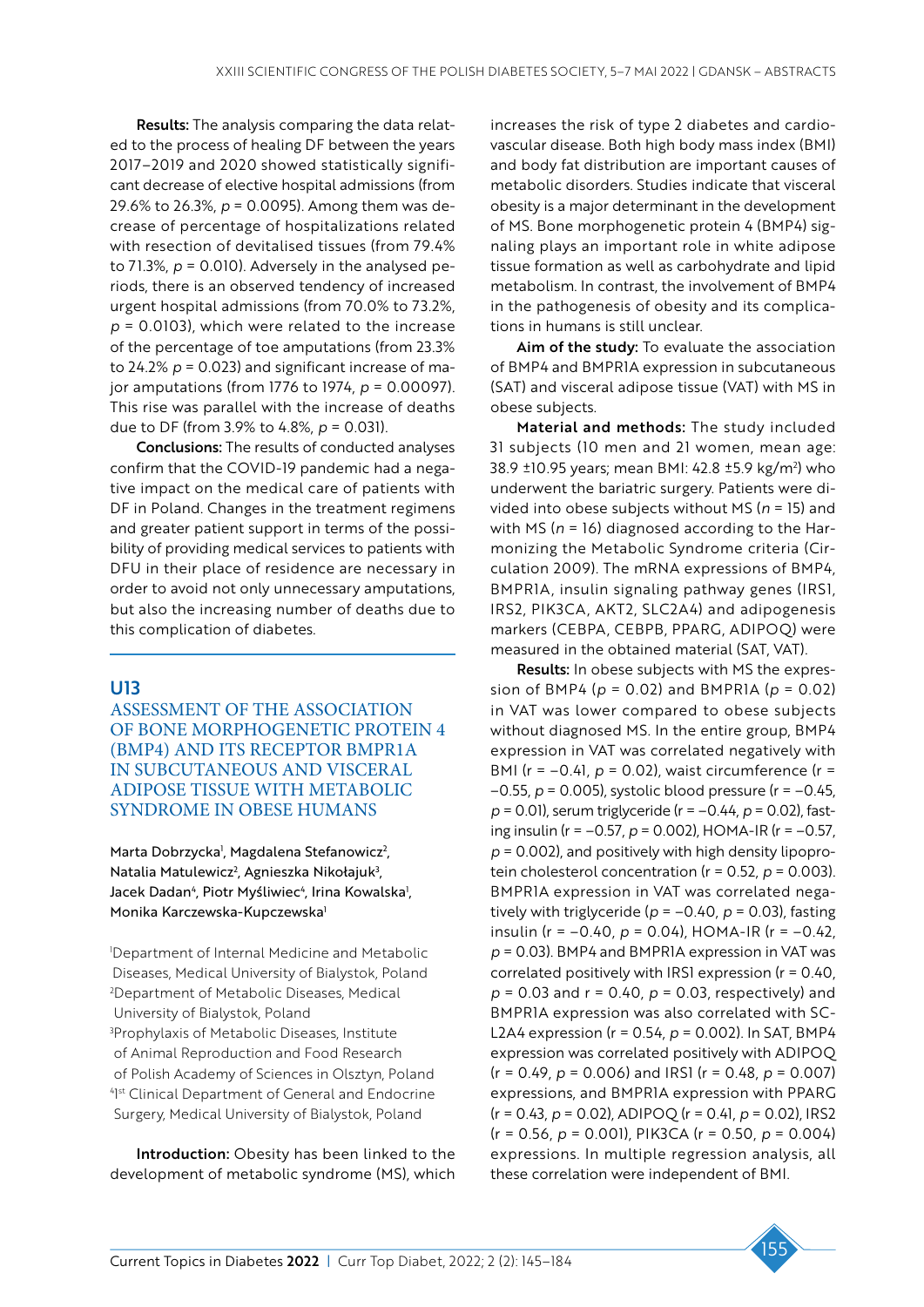Conclusions: The BMP4/BMPR1A pathway in VAT may play an important role in the induction of metabolic disturbances in obesity. BMP4 may also be an important regulator of white adipose tissue function in humans.

### U14 NEW ONSET DIABETES DURING COVID-19 PANDEMIC

#### Dominika Rynkiewicz<sup>ı</sup>, Bogumił Wolnik<sup>2</sup>

1 Medical University of Gdansk, Poland 2 Department of Hypertension and Diabetology, Medical University of Gdansk, Poland

The COVID-19 pandemic is a source of many long term complications, not only in the patients with severe pneumonia but also in the asymptomatic ones. Cells which present on their surface ACE-2 receptors are in particular jeopardy, as the SARS-CoV-2 virus shows affinity to them. In this group ex lung alveolar epithelial cells, kidneys, heart, brain, gastrointestinal and endocrine organs are in the greatest risk due to the co-expression of the transmembrane serine protease 2 (TMPRSS2). Those particles together seem to be a crucial anchor for the SARS-CoV-2 virus.

Additionally, SARS-CoV-2 infection may also cause cytokines storm, which is likely to damage many organs in the body. This scenario is more common in patients with severe pneumonia and high viremia.

The new onset diabetes in the post-COVID patients is a world-widely seen complication, which causes are currently under scrutiny. In this particular case, the direct damage of B islets induced by viral replication within them is the most highly reported cause. Sometimes it provokes temporal diabetic episode due to pancreatic regenerative potential.

Furthermore, like many other viruses, SARS-CoV-2 is suspected of triggering autoimmune B cells ablation. Nonetheless, the typical autoantibodies are absent in the majority of the post-COVID diabetes patients.

On top of that, the infection with SARS-CoV-2 virus acts as a trigger that could decompensate the prediabetic state and increase probability of developing diabetic ketoacidosis (DKA) in patients with newly diagnosed diabetes or unmask type 1 and 2 diabetes mellitus in patients. From the clinical point of view, the onset of diabetes in post-COVID-19 patients has more fulminant course, with severe hyperglycaemia and DKA at admission.

Conclusion: Viral etiology of diabetes mellitus or diabetic episode should be taken into account in the differential diagnosis during COVID-19 pandemic.

# U15

# NEFROPROTECTIVE EFFECT OF METFORMIN AMONG PATIENTS WITH DIABETES TYPE 2

Marcin Kleibert, Beata Mrozikiewicz-Rakowska, Patrycja Bąk, Daniel Bałut, Leszek Czupryniak

Department of Diabetology and Internal Medicine, Medical University of Warsaw, Poland

Introduction: The SARS-CoV-2 pandemic has had an enormous impact on the metabolic control of diabetes. The percentage of deaths and the number of complications due to it have increased significantly among patients with this condition. Knowledge of the efficacy of antidiabetic drugs during this period may help to improve metabolic control in the analyzed group of patients.

Aim of the study: To compare the metabolic control of patients with type 2 diabetes mellitus (DM2) treated with different drugs at the Diabetes Outpatient Clinic of UCK WUM in the period before (15 January– 28 February 2020) and during (05 June 2020 – 22 February 2021) the SARS-CoV-2 pandemic and to evaluate the potential impact of the applied form of antidiabetic therapy on metabolic control of diabetes and renal parameters among patients under observation.

Material and methods: Laboratory results of DM2 patients treated with metformin and/or insulin were analyzed; comparisons were made using Pearson correlation and ANOVA tests. Blood levels of metabolic control biomarkers were monitored throughout the first pandemic wave and compared with results obtained before March 4, 2020 (the first confirmed case of SARS-CoV-2 in Poland).

Results: We analyzed 598 patients (mean body weight 87.07 kg (±19.54), age 68.8 (±11.87)). In the analyzed group of patients 22.41% (*n* = 134) were treated with insulin, 42.64% (*n* = 255) with metformin and 28.6% (*n* = 171) with a combination of these drugs. Patients' baseline haemoglobin  $A_{1c}$ and creatinine levels were 7.33% (±1.39) and

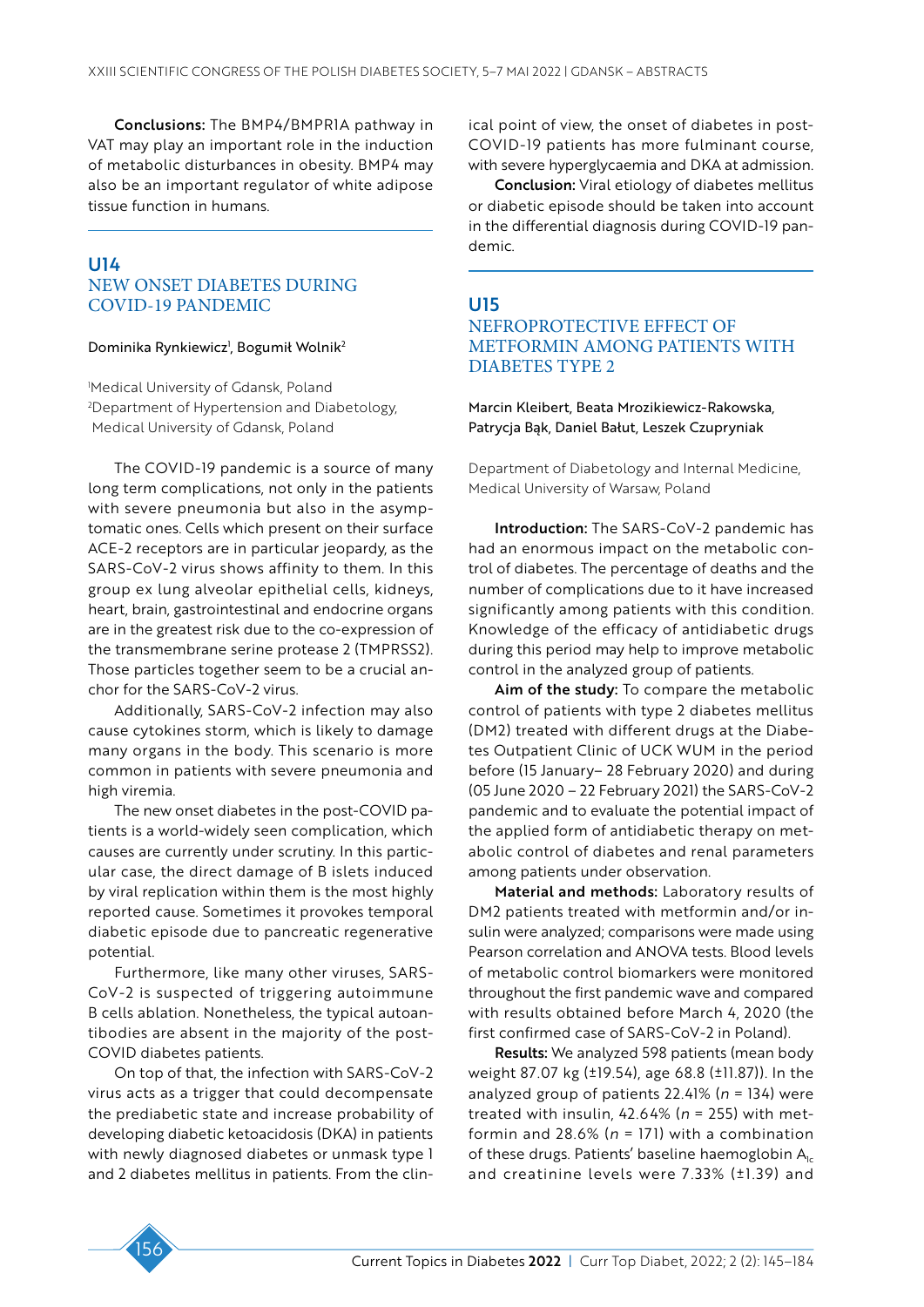1.16 mg/dl (±0.76) respectively and increased by 0.19% (*p* = 0.02) and 0.07 mg/dl (*p* = 0.004) respectively during follow-up. The frequency of patients presenting for laboratory tests decreased by 42.18% compared to the pre-pandemic period. All patients had an increase in creatinine levels, but metformin treated patients had the lowest increase at 0.01 mg/dl.

Conclusions: The observed deterioration of metabolic control among DM2 patients during the pandemic period makes it necessary to introduce systemic changes in the care of the analyzed group of patients. The aim of these changes should be to avoid an exponential increase in the incidence of diabetic complications and their irreversible consequences. Changes of renal parameters in patients treated only with metformin may indicate its nephroprotective effect. These results should confirm its leading place in the algorithm of therapy of patients with type 2 diabetes.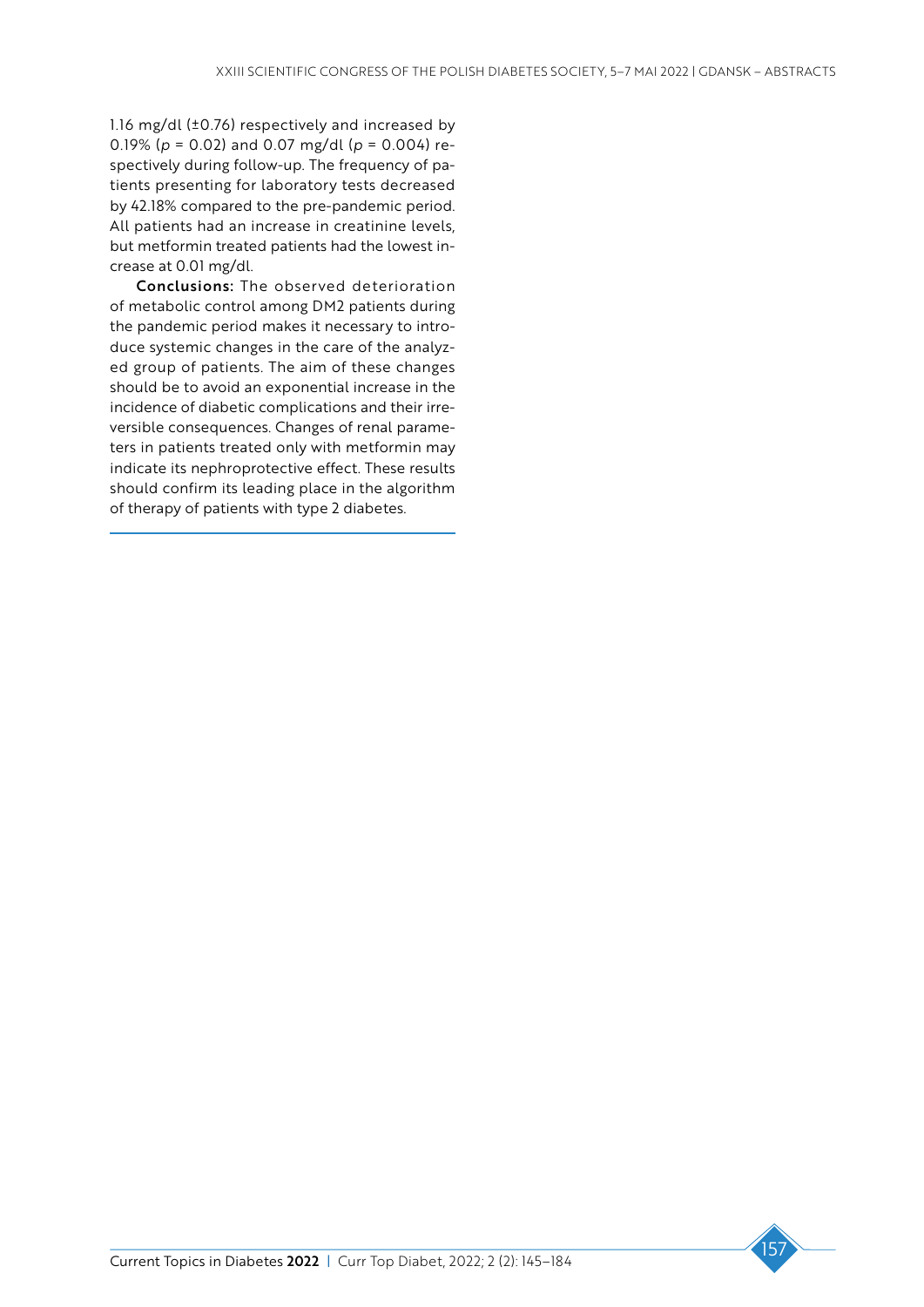# POSTER SESSIONS OF ORIGINAL PAPERS POSTER SESSION 1

Chairs: Monika Karczewska-Kupczewska, Maciej Pawłowski

### P1

# THE ASSESMENT OF NEUROPEPIDE Q IN PATIENTS WITH METABOLIC SYNDROME

Marta Pelczyńska<sup>,</sup> Aniceta Ada Mikulska<sup>2</sup>, Krystyna Czyżewska<sup>3</sup>, Paweł Bogdański<sup>1</sup>, Teresa Grzelak<sup>4</sup>

1 Department of Treatment of Obesity, Metabolic Disorders and Clinical Dietetics, Poznan University of Medical Sciences, Poland 2 Department of Physical Pharmacy and Pharmacokinetics, Poznan University of Medical Sciences, Poland

3 Department of Nursing, Stanisław Staszic State University of Applied Sciences in Pila, Poland 4 Department of Physiology, Poznan University of Medical Sciences, Poland

Introduction: Neuropeptide Q (NPQ) seems to regulate numerous physiological functions, including feeding and energy homeostasis. Nevertheless, its potential involvement in metabolic disorders is not fully understood.

Aim of the study: To evaluate serum concentrations of NPQ and to establish its relationship with metabolic syndrome (MetS) components.

Material and methods: 149 Caucasian individuals aged 24–66 years were examined. Subjects were divided into two groups: 66 patients with metabolic syndrome (MetS+, 45.33 ±9.59 years) and 83 healthy volunteers without MetS (MetS-, 41.29 ±8.19 years).

Biochemical measurements (fasting blood glucose – FBG, lipid profile) were performed using the enzymatic method with standardized commercial tests. Neuropeptide Q serum concentration was analysed using immunoenzymatic test. Anthropometric measurements (body weight and height, waist and hip circumference) were taken, and anthropometric indexes were calculated. Analysis of body composition was made using bioelectrical impedance technique. Moreover, blood pressure measurements were conducted.

Results: Subjects from MetS+ group had statistically higher body weight (by 47.3%; *p* < 0.001), body mass index; by 43.2%; *p* < 0.001) and percentage of body adipose tissue (BAT; by 38.3%; *p* < 0.001), as well as lower total muscle mass

(TMM; by 30.1%; *p* = 0.0001). According to the definition of metabolic syndrome, MetS+ group had significantly higher levels of FBG (5.51 (5.21;6.18) vs. 5.06 (4.70;5.22) mmol/l; *p* < 0.001) and triglycerides (TG; 2.08 ±1.13 vs. 0.98 ±0.44 mmol/l; *p* < 0.001), and significantly lower concentrations of high density lipoprotein (HDL; 1.18 ±0.30 vs. 1.77 ±0.42 mmol/l; *p* = 0.006), than MetS- group. The medians of concentrations of total cholesterol (TC) and low density lipoprotein were slightly higher in the MetS+ group, although without statistical significance. The concentration of NPQ in MetS+ group was significantly lower (0.47 (0.34;0.54) vs. 0.52 (0.43; 0.60) ng/ml, *p* = 0.015) than in MetS-. In the entire study population, several negative correlations were observed between NPQ concentration and Waist to Hip Ratio (r = –0.195, *p* = 0.017), BAT (r = –0.248, *p* = 0.003), diastolic blood pressure (r = –0.197, *p* = 0.016), TG (r = –0.176, *p* = 0.032) along with a positive correlation with HDL ( $r = 0.211$ , *p* = 0.01) and TMM (r = 0.498, *p* < 0.0001). Moreover, a negative correlation between NPQ and FBG  $(r = -0.245, p = 0.049)$  was observed in the MetS+ group. In a multiple regression model, in the entire study population, the total muscle mass turned out to be an independent factor determining NPQ concentration ( $p < 0.0001$ ,  $r^2_{\text{adj}} = 24.4\%$ ).

Conclusions: NPQ seems to protect against metabolic-related dysfunctions. Thus, NPQ level may be considered as a new potential biomarker of metabolic complications accompanying visceral obesity. Nevertheless, further studies are needed.

### P2

OBESITY AND DIABETES IN WOMEN ARE ASSOCIATED WITH LOWER EXPRESSION OF THE GENE ENCODING ESTROGEN RECEPTOR ALPHA (ESR1) IN SUBCUTANEOUS ADIPOSE TISSUE

Alina Kuryłowicz<sup>i</sup>, Krzysztof Koźniewski<sup>2</sup>, Marta Jonas<sup>2</sup>, Michał Wąsowski<sup>3</sup>, Maurycy Jonas<sup>4</sup>, Artur Binda<sup>5</sup>, Wojciech Lisik<sup>4</sup>, Wiesław Tarnowski<sup>5</sup>, Monika Puzianowskia-Kuźnicka<sup>6</sup>

1 Department of Human Epigenetics, Mossakowski Clinical Research Institute, Polish Academy of Sciences, Warsaw, Poland

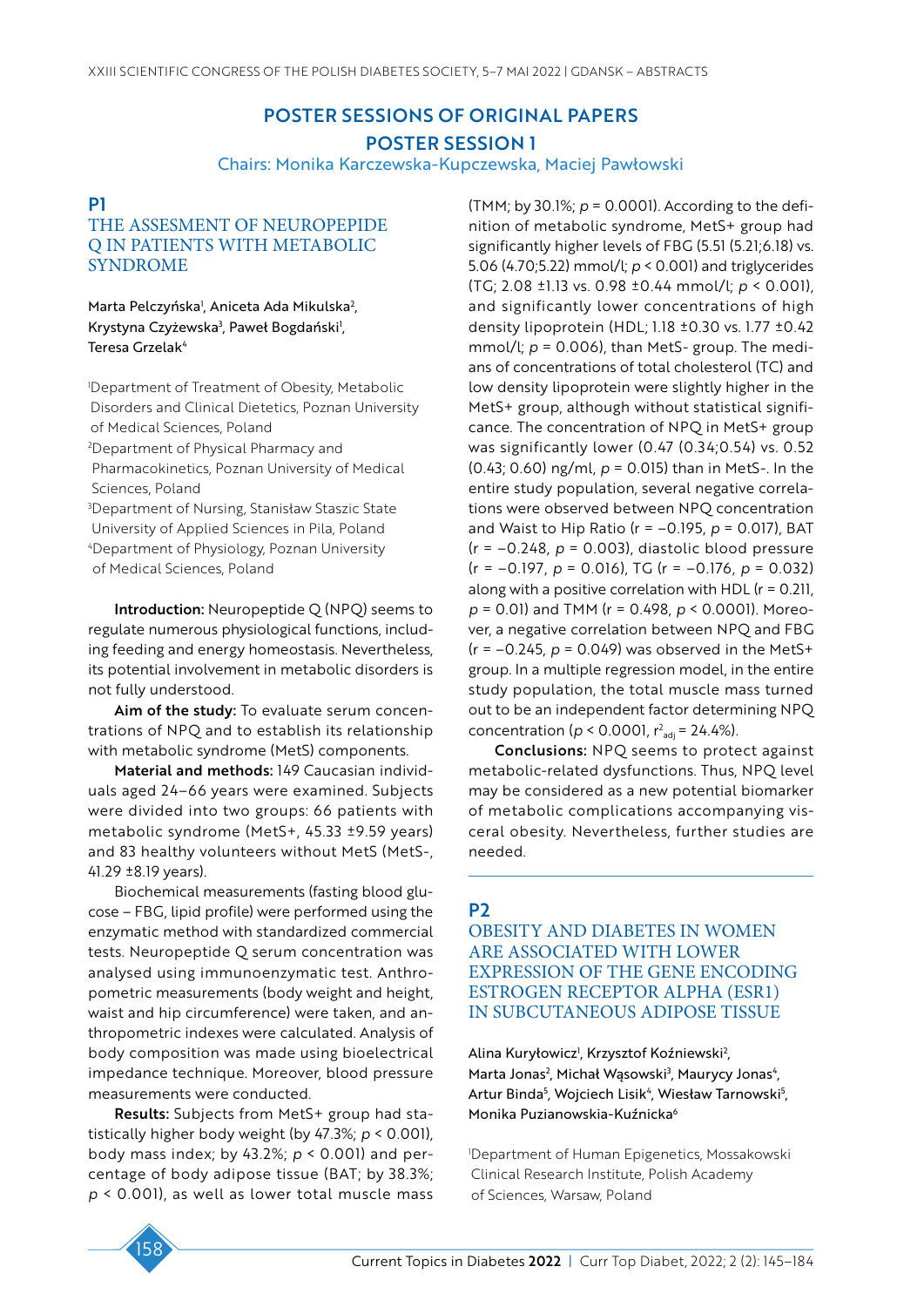2 Department of General Medicine and Geriatric Cardiology, Medical Centre of Postgraduate Education Warsaw, Poland

3 Department of General and Transplantation Surgery, Medical University of Warsaw, Poland 4 Department of General, Oncological and Bariatric Surgery, Medical Centre of Postgraduate Education Warsaw, Poland

*p* < 0.0001 A *p* = 0.0017 6 ESRI mRNA (arbitrary units)  $p = 0.0009$ <br> *p* = 0.0038<br> **p** = 0.0038<br> **p** = 0.018<br> **p** = 0.018<br> **p** = 0.018<br> **p** = 0.018<br> **p** = 0.018 ESR1 mRNA (arbitrary units) *p* = 0.0009 4 2  $\overline{O}$ VAT-O SAT-O VAT-N SAT-N SAT-PO C<sub>D</sub> 4 *p* = 0.0083 *p* = 0.0013 ESR1 mRNA (arbitrary units) ESR1 mRNA (arbitrary units) 3 2 1 0 VAT-O SAT-O VAT-N SAT-N  $\begin{array}{cc} \sqrt{O} \\ \sqrt{O} \end{array}$ *p* < 0.0001

*p* < 0.0001 *p* = 0.0005 **E**  $p = 0.0005$  **F** 6 ESR1 mRNA (arbitrary units) ESR1 mRNA (arbitrary units) 4 *p* = 0.015 *p* = 0.019 2 **VATO WP ND** SATOW<sub>WP</sub> SATO WR ND **VATAWP** SATHWP SATPOUND 0 **VATO WPO** 

5 Department of Geriatrics and Gerontology, Medical Centre of Postgraduate Education, Warsaw, Poland

Introduction: Proper estradiol levels and action positively influence peripheral insulin sensitivity in vivo. Therefore, a menopause-related decrease in estradiol level may be partially responsible for





Figure 1. Evaluate an association between estrogen receptor  $\alpha$  mRNA levels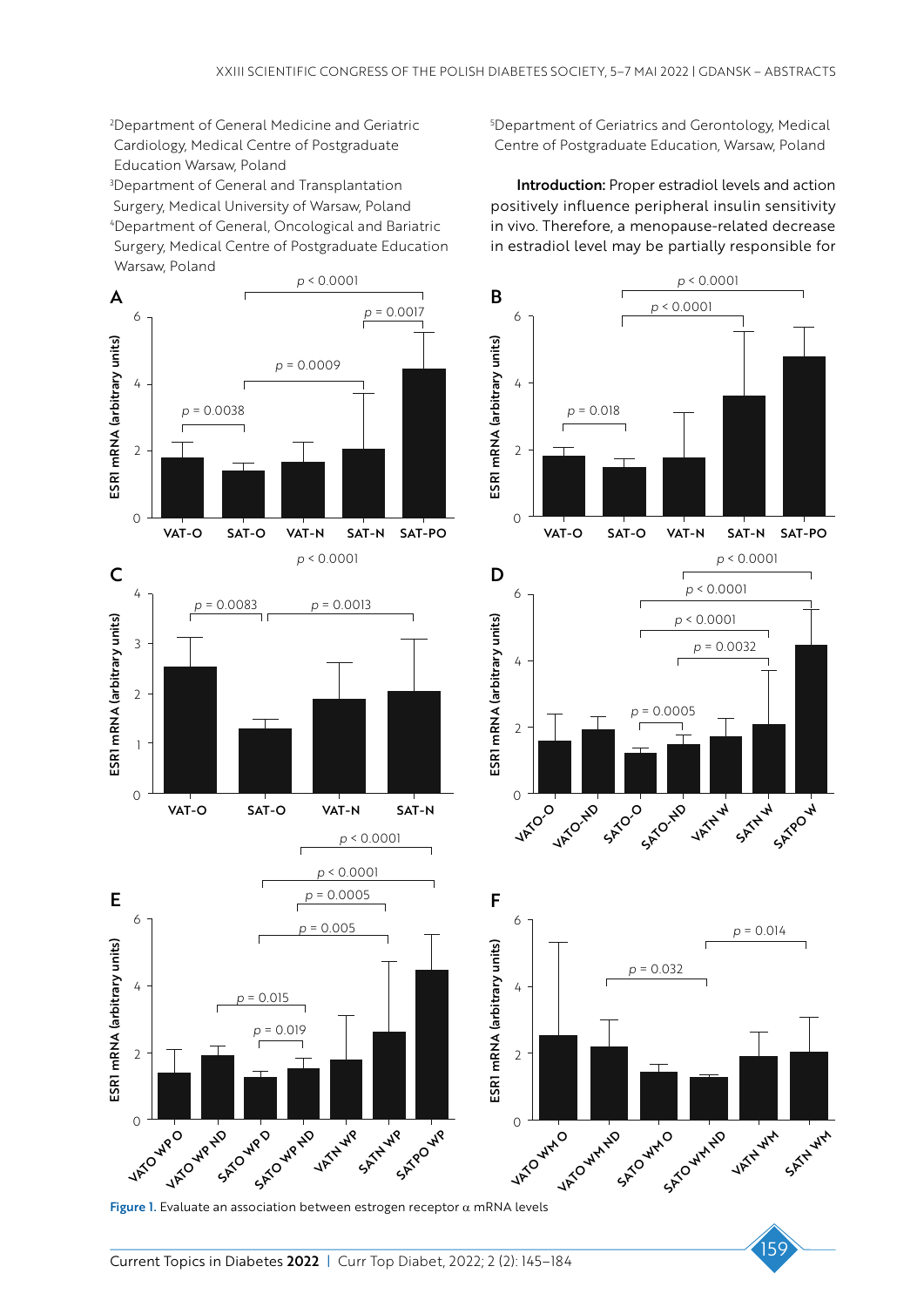the increased risk of insulin resistance in postmenopausal women and account for their higher susceptibility to type 2 diabetes (T2D). A chief mediator of estradiol action in tissues is estrogen receptor α encoded by ESR1.

Aim of the study: To evaluate an association between ESR1 mRNA levels in adipose tissues and incidence of T2D in pre-and postmenopausal obese before and after bariatric surgery and normal-weight women.

Material and methods: ESR1 mRNA levels were measured by real-time PCR in visceral adipose tissue and subcutaneous adipose tissue (SAT) of 63 obese (O, body mass index (BMI) > 40 kg/m2 ) women before bariatric surgery, 18 normal-weight (N, BMI 20–24.9 kg/m2 ) women and in 14 SAT tissues of women one year after bariatric surgery (PO).

Results: In the entire study group (Figure 1 A), ESR1 expression on mRNA level was lower in subcutaneous adipose tissue of obese patients (SAT-O) compared to SAT of the normal-weight individuals (SAT-N, *p* < 0.0009). This finding was common for 48 premenopausal (*p* = 0.0001, Figure 1 B) and 15 postmenopausal (*p* = 0.0013, Figure 1 C) women. The surgically-induced weight loss was associated with a significant increase of ESR1 mRNA level in SAT (SAT-PO) in the whole study group (*p* < 0.0001, Figure 1 A) and premenopausal (*p* < 0.0001, Figure 1 C) study participants. Since none of the female patients from the weight-loss group had a postmenopausal status, the impact of menopause on this phenomenon could not have been studied. When the entire group of the obese study participants was divided into subgroups according to the presence of T2D it occurred that ESR1 mRNA levels were significantly lower in SAT of 23 obese women with T2D compared to 40 women with normal glucose levels (*p* = 0.0005, Figure 1 D). However, stratification of female patients by menopausal status revealed that the association between the ESR1 mRNA levels in SAT and diabetes was present in the premenopausal women only (*p* = 0.019, Figure 1 E), while in the postmenopausal group no difference between the diabetic and nondiabetic patients was observed (Figure 1 F).

Conclusions: Obesity in women is associated with decreased ESR1 mRNA levels in SAT, regardless of menopausal status. However, decreased ESR1 mRNA levels in SAT increase the incidence of diabetes only in premenopausal obese women.

# P3 EARLY TRANSCRIPTOMIC ORGAN-SPECIFIC CHANGES IN MURINE MODEL OF TYPE 2 DIABETES (DB/DB MICE)

Agnieszka H. Ludwig-Słomczyńska<sup>1</sup>, Michał T. Seweryn<sup>2</sup>, Agnieszka Borys<sup>1</sup>, Anna Ledwoń<sup>1</sup>, Magdalena Druszczyńska3 , Magdalena Łabieniec-Watała<sup>4</sup>, Paweł P. Wołkow<sup>1</sup>

1 Center for Medical Genomics OMICRON, Jagiellonian University Medical College, Cracow, Poland 2 Biobank Lab, Faculty of Biology and Environmental Protection, University of Lodz, Poland 3 Department of Immunology and Infectious Biology, Faculty of Biology and Environmental Protection, University of Lodz, Poland 4 Department of Medical Biophysics, Faculty of Biology and Environmental Protection, University

Introduction: The animal models of diabetes, such as db/db mice, are a useful tool to decipher the genetic Introduction of molecular changes at

the early stages of disease development.

of Lodz, Poland

Aim of the study: Here we aimed to find the early transcriptomic changes in three tissues involved in the regulation of metabolism – adipose tissue, muscle and liver in db/db mice.

Material and methods: Nine animals were included in the study. Tissues were collected at ages: 8, 12 and 16 weeks. Three mice were analyzed per time point.

A transcriptome wide analysis was performed by mRNA-seq. 500 ng of total RNA was used to prepare libraries according to SENSE mRNA-Seq Library Preparation Kit (Lexogen). The libraries were sequenced on NextSeq (Illumina). The bioinformatic analysis consisted of the following steps: trimming the sequences using the Cutadapt tool, mapping them to the mouse reference genome GRCm38 with the STAR aligner, counting the mapped mRNA reads using HT-Seq. Differential expression analysis was performed with the aid of edgeR package in R. The analysis of the Kyoto Encyclopedia of Genes and Genomes (KEGG) and Gene Ontology pathways was also performed.

Results: The time-dependent transcriptomic analysis has shown that most pronounced differences could be observed in liver, while muscle and adipose tissue did not undergo statistically significant changes in mRNA expression. In liver, 9 genes were differentially expressed between time points

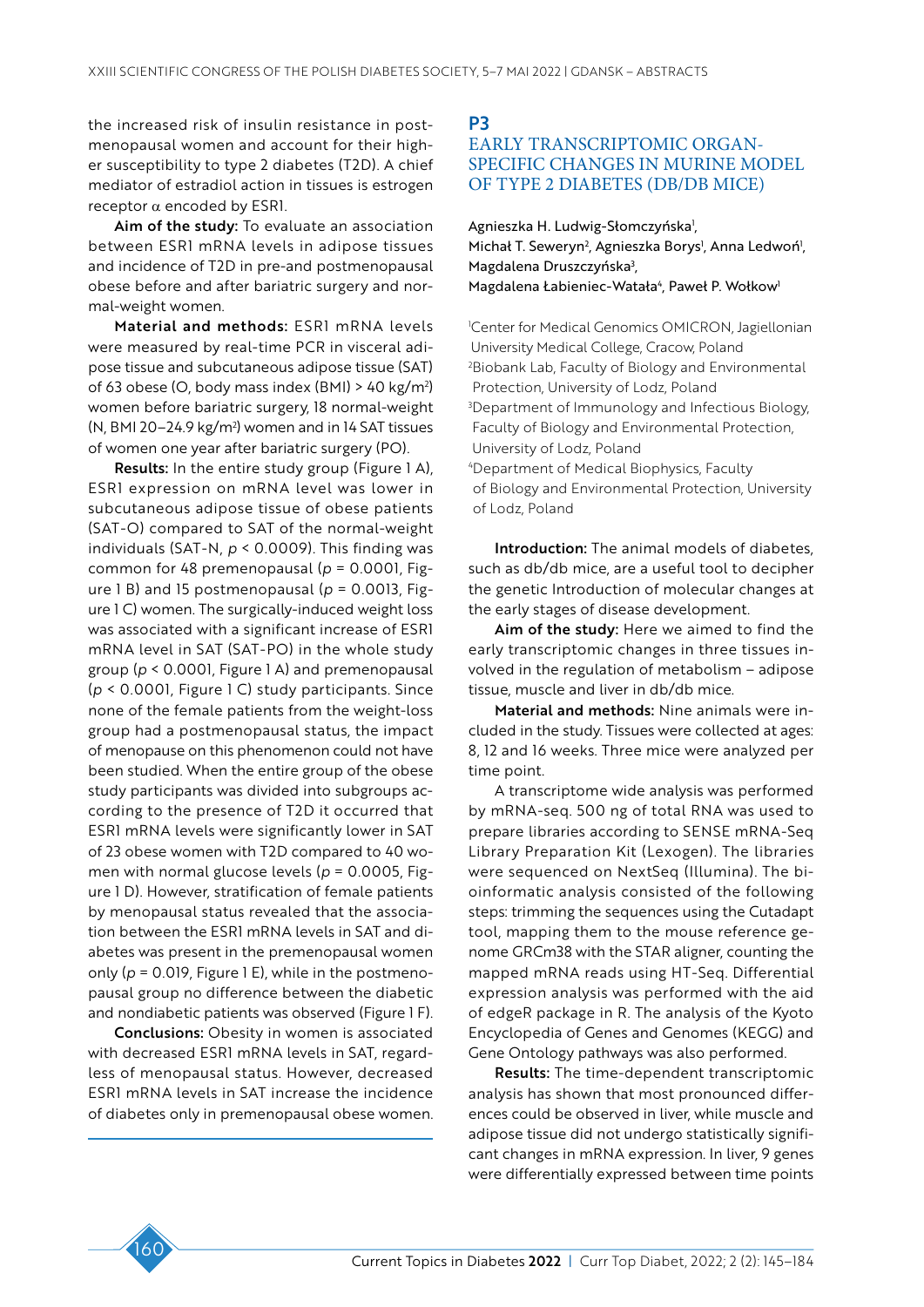8 and 12 weeks (Irf7, Ly6a, Ly6g6d, H2-Dma, Pld4, Ly86, Fcer1g, Ly6e, Idi1) and 6 genes between ages 8 and 16 weeks (Neb, Cdkn1a, Mup-ps13, Rbm14, Tsku) (adj. *p*-value < 0.05). The analysis of mitochondrial transcriptomic profile (MitoExome) in the liver also changed with time. Two differentially expressed genes were found between time points 8 and 12 weeks (Ckmt2, Cox6a2) and 5 genes between ages 8 and 16 weeks (Mavs, Tomm40L, Mtfp1, Ckmt2, Cox6a2) (adj. *p*-value < 0.05).

Conclusions: The KEGG pathway analysis performed on nominally significant genes has shown a significant enrichment in pathways related to autoimmune response (natural killer cell mediated cytotoxicity, antigen processing and presentation, graft-versus-host disease or autoimmune responses). Very early changes (ages 8–12 weeks) were characterized by NOD-like receptor pathway, cytosolic DNA sensing, cytokine-cytokine receptor interaction and chemokine pathway and pathways characteristic for steroid biosynthesis. Our results suggest an important contribution of immunological response, mainly cytosolic DNA sensing, and mitochondria at the early stages of diabetes and obesity development.

### P4

INFLUENCE OF BARIATRIC SURGERY-INDUCED CHANGES IN BODY COMPOSITION ON THE GLYCAEMIC CONTROL PARAMETERS IN OBESE WOMEN AND MEN

Alina Kuryłowicz<sup>i</sup>, Ada Sawicka<sup>i</sup>, Michał Wąsowski<sup>i</sup>, Agata Bogołowska-Stieblich<sup>,</sup> Marek Tałałaj<sup>1</sup>, Artur Binda<sup>2</sup>, Wiesław Tarnowski<sup>2</sup>, Piotr Jankowski<sup>1</sup>

1 Department of General Medicine and Geriatric Cardiology, Medical Centre of Postgraduate Education, Warsaw, Poland

2 Department of General, Oncological and Bariatric Surgery, Medical Centre of Postgraduate Education, Warsaw, Poland

Introduction: Bariatric surgery is not only the most effective method of excess weight loss but also allows for the improvement or even remission of the majority of obesity-related comorbidities, including type 2 diabetes (T2D). One of the mechanisms underlying the beneficial effect of bariatric procedures on the course of T2D is the surgery-induced change in body composition.

Aim of the study: To evaluate the effect of bariatric-induced changes in body composition on the glycaemic control parameters in obese women and men stratified by the diabetic status.

Material and methods: 422 obese patients (331 women and 91 men, mean body mass index 43.6  $\pm$ 5.7 kg/m<sup>2</sup>, mean age 42.4  $\pm$ 10.8 years) qualified for sleeve gastrectomy were included into the study. In the study participants, body composition and the basic parameters of carbohydrate metabolism (fasting glucose and % of glycated haemoglobin –  $HbA_{1c}$ ) were evaluated before and 12 months after the procedure.

Results: Initially, 160 (37.9%) study participants [111 (33.5%) women and 49 (53.8%) men] were diagnosed with glucose tolerance disorders (T2D or prediabetes). At baseline, statistically significant differences in body composition between men and women were observed: a higher % of body fat (FBM) in the female group  $(46.2 \pm 3.7 \text{ vs. } 37.6)$ ±5.8; *p* < 0.0001) and a higher % of lean body mass (LBM) in the male group  $(60.5 \pm 5.5 \text{ vs. } 51.6 \pm 3.4)$ ; *p* < 0.0001). At 12 months after the bariatric surgery, glucose intolerance persisted in 60 patients (39 women and 21 men). In men, bariatric surgery led to a greater % loss of FBM than in women (53.2 ±19.6 vs. 45.6 ±13.5; *p* = 0.0074) and, conversely, a lower % loss of LBM (16.9 ±5.3 vs. 14.2 ±4.8; *p* = 0.0023). In women, the higher loss of FBM correlated with a lower fasting glucose ( $rs = -0.367$ , *p* < 0.0001), and in women with previously diagnosed glucose intolerance: with lower fasting glucose and a lower % of  $HbA_{1c}$  (rs = -0.408, *p* = 0.00013 and rs = –0.385, *p* = 0.0003, respectively). In all men and in men with previously diagnosed glucose intolerance, a statistically significant correlation was observed between higher LBM loss and lower fasting glucose (rs = –0.337, *p* = 0.03 and rs = –0.439, *p* = 0.03, respectively).

Conclusions: In the studied group, sleeve gastrectomy led to a more significant loss of FBM in men and LBM in women. Regardless of these changes, in women, a better glycaemic control correlated with more significant loss of FBM, and in men – of LBM.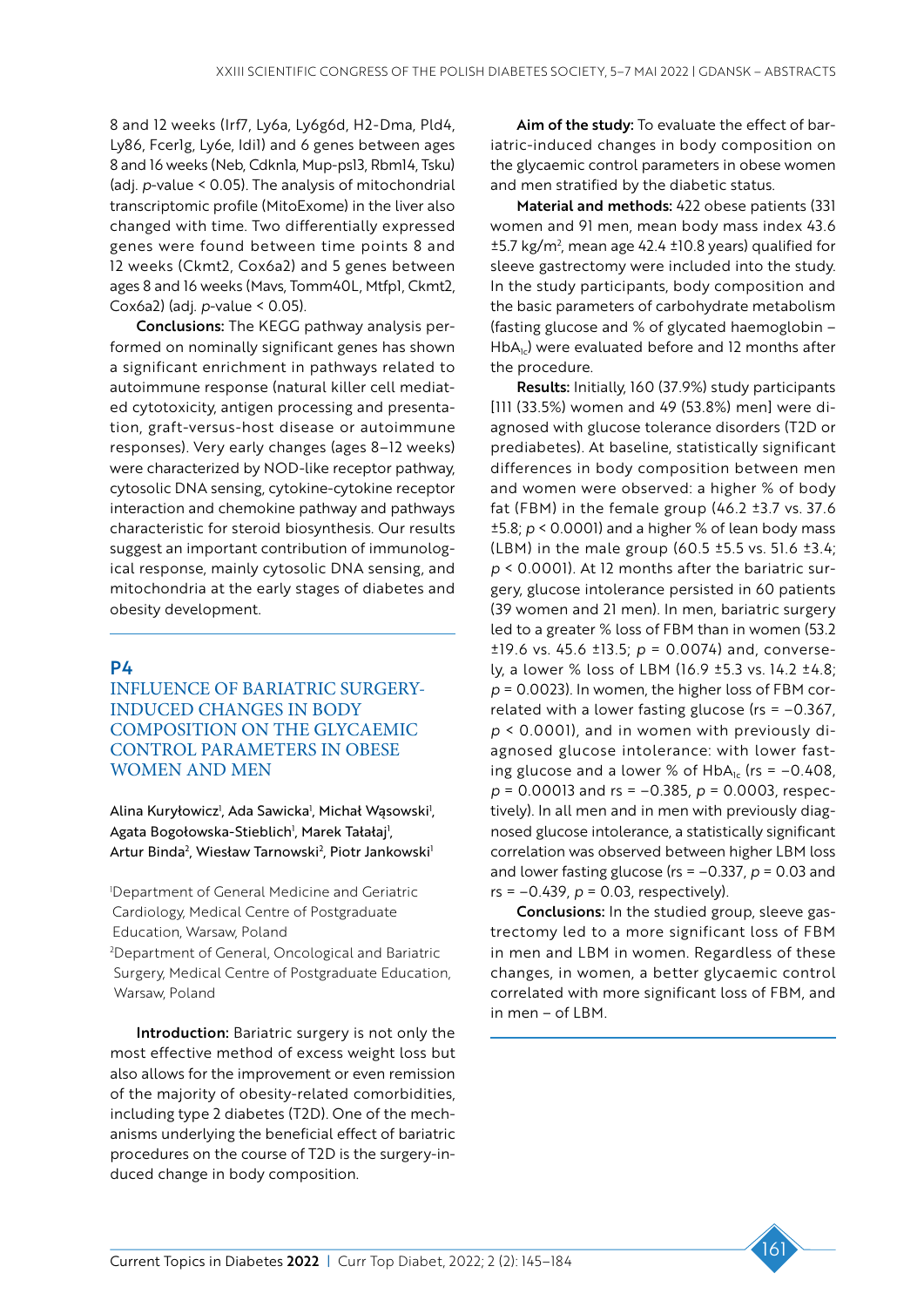P5

# RELATIONSHIPS OF THE SECRETOME OF ADIPOSE TISSUE-DERIVED MESENCHYMAL STEM CELLS WITH GLUCOSE AND LIPID METABOLISM IN ADULTS

Grzegorz Wystrychowski<sup>1</sup>, Klaudia Simka-Lampa<sup>2</sup>, Agnieszka Witkowska<sup>3</sup>, Ewelina Sobecko<sup>2</sup>, Aleksandra Skubis-Sikora<sup>4</sup>, Bartosz Sikora<sup>4</sup>, Ewa Wojtyna<sup>5</sup>, Agnieszka Golda<sup>6</sup>, Katarzyna Gwizdek<sup>7</sup>, Marta Wróbel<sup>8</sup>, Sylwia Górczyńska-Kosiorz<sup>i</sup>, Nikola Szweda-Gandor<sup>ı</sup>, Wanda Trautsolt<sup>ı</sup>, Celina Kruszniewska-Rajs<sup>9</sup>, Władysław Grzeszczak<sup>1</sup>, Joanna Gola<sup>9</sup>

1 Department of Internal Medicine, Diabetology and Nephrology, Faculty of Medical Sciences in Zabrze, Medical University of Silesia, Katowice, Poland 2 Department of Biochemistry, Faculty of Medical Sciences in Katowice, Medical University of Silesia, Katowice, Poland

3 Foundation of Healthy Life, Katowice, Poland 4 Department of Histology and Embryology, Faculty of Medical Sciences in Katowice, Medical University of Silesia, Katowice, Poland

5 Institute of Psychology, University of Silesia, Katowice, Poland

6Alfamed General Practice, Siemianowice Śląskie, Poland

7 Department of Physical Rehabilitation, Faculty of Health Sciences in Katowice, Medical University of Silesia, Katowice, Poland

8 Department of Internal Medicine, Diabetology and Cardiometabolic Diseases, Faculty of Medical Sciences in Zabrze, Medical University of Silesia, Katowice, Poland

9 Department of Molecular Biology, Faculty of Pharmaceutical Sciences in Sosnowiec, Medical University of Silesia, Katowice, Poland

Adipose tissue is rich in mesenchymal stem cells (MSC) that have multipotent differentiation potential. In addition, the secretome of MSC has been found to improve regeneration of injured tissues and exert immunosuppressive effects. The role of adipose tissue MSC in the pathogenesis of obesity and metabolic syndrome remains, however, unknown.

We aimed to assess the secretion of selected growth factors and cytokines by adipose tissue-derived MSC in relation to body weight and basic glucose and lipid metabolism parameters in adult subjects.

For this preliminary study thirty adult subjects with no inflammatory or cancerous disease

|                                     |                                   | VEGF [pg/ml]                     | IGF-1 [ng/ml]                    | $IL-6$ [pg/ml]                    | IL-10 [pg/ml]                      | HSP90 [ng/ml]                 |
|-------------------------------------|-----------------------------------|----------------------------------|----------------------------------|-----------------------------------|------------------------------------|-------------------------------|
|                                     | Mean ±SD<br>(min-max)             | 2987.5 ±890.1<br>$(1240 - 4005)$ | $1.69 \pm 1.06$<br>$(0.9 - 6.6)$ | 2132 ±680.0<br>$(343.2 - 4001.2)$ | $1.78 \pm 0.66$<br>$(0.64 - 3.28)$ | 61.9 ±12.0<br>$(45.3 - 91.6)$ |
| Age [years]                         | $44.1 \pm 9.6$<br>$(28 - 66)$     | $-0.13$                          | $-0.01$                          | 0.12                              | $-0.08$                            | $-0.10$                       |
| BMI [kg/m <sup>2</sup> ]            | $31.9 + 7.7$<br>$(21.3 - 47.9)$   | $-0.15$                          | 0.34                             | 0.12                              | 0.10                               | 0.03                          |
| Total fat tissue [body<br>weight %] | $36.4 \pm 8.0$<br>$(15.6 - 48.0)$ | $-0.31$                          | 0.16                             | 0.17                              | 0.11                               | $-0.14$                       |
| Visceral fat indicator              | $9.2 \pm 3.9$<br>$(3-17)$         | $-0.14$                          | 0.32                             | 0.12                              | 0.08                               | $-0.07$                       |
| <b>HOMA-IR</b>                      | $4.2 \pm 5.2$<br>$(0.5 - 21.2)$   | $-0.16$                          | 0.19                             | 0.21                              | 0.22                               | 0.17                          |
| Fasting serum glucose<br>[mg/dl]    | 101.5 ±35.0<br>$(65 - 221)$       | $-0.16$                          | $-0.01$                          | 0.08                              | 0.41<br>$p = 0.02$                 | 0.23                          |
| $HbA_{ic}$ [%]                      | $5.9 \pm 1.1$<br>$(4.8 - 9.3)$    | $-0.01$                          | $-0.08$                          | 0.17                              | 0.43<br>$p = 0.02$                 | 0.16                          |
| Serum HDL-<br>cholesterol [mg/dl]   | 58.6 ±13.8<br>$(37-87)$           | $-0.24$                          | $-0.14$                          | 0.03                              | $-0.17$                            | $-0.24$                       |
| Serum LDL-<br>cholesterol [mg/dl]   | $109.9 \pm 31.1$<br>$(42-176)$    | $-0.11$                          | $-0.25$                          | 0.20                              | $-0.24$                            | $-0.41$<br>$p = 0.03$         |
| Serum triglycerides<br>[mg/dl]      | 135.1 ±85.3<br>$(38 - 385)$       | $-0.14$                          | $-0.10$                          | 0.10                              | 0.33                               | 0.01                          |

Table 3. Coefficients of Spearman rank correlations of the studied proteins by mesenchymal stem cells with basic clinical parameters of the metabolic syndrome

*VEGF – vascular endothelial growth factor, IGF-1 – insulin–like growth factor 1, IL – interleukin, HSP90 – heat shock protein 90*

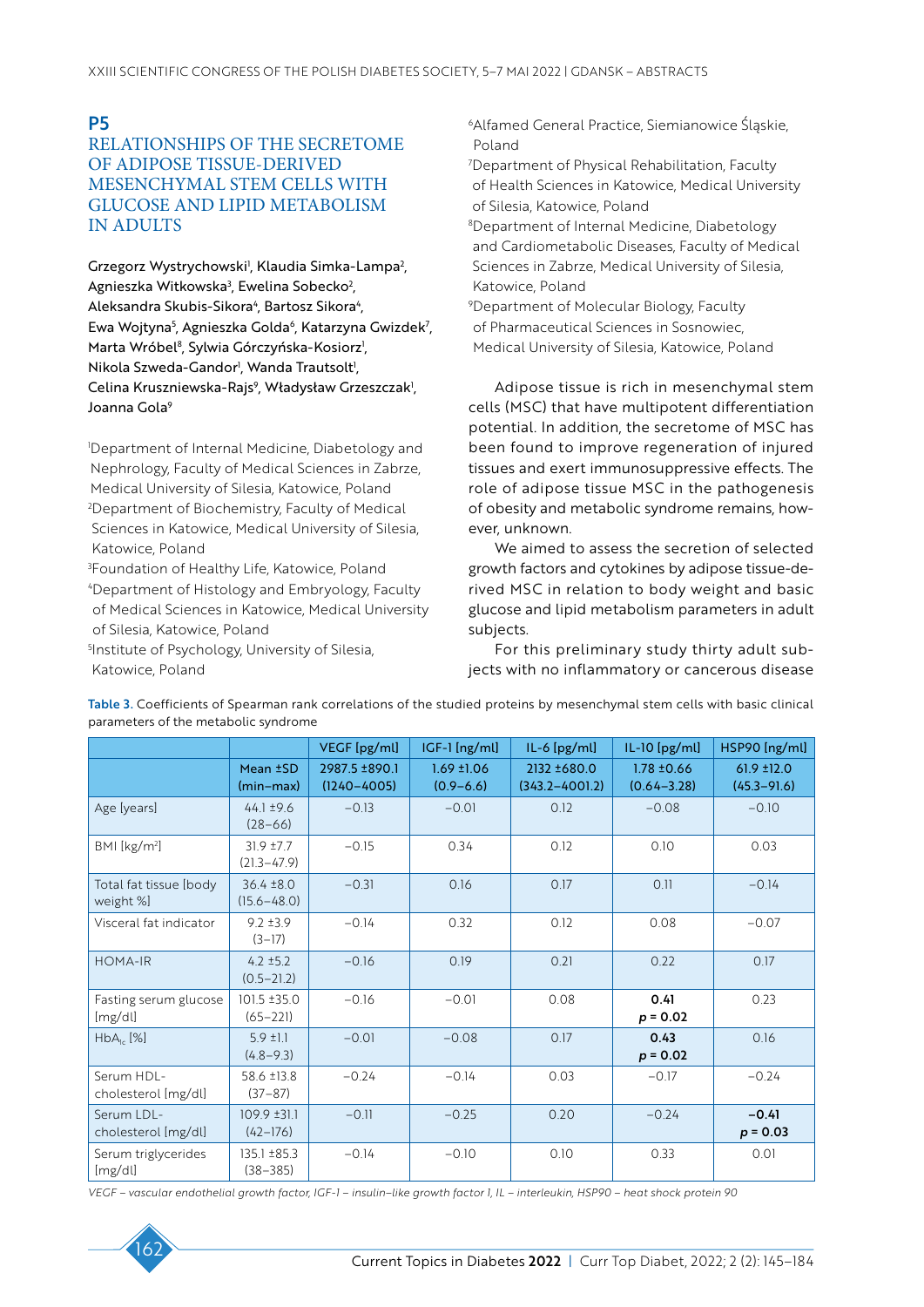were enrolled, including 25 female; 16 obese, 9 overweight and 5 normal weight; 7 type 2 diabetic, 6 pre-diabetic and 17 normoglycemic ones.

Mesenchymal stem cells were harvested from a sample of abdominal subcutaneous adipose tissue, which was collected by liposuction. Mesenchymal stem cells were cultured in standard conditions until confluence was reached and reseeded for a final passage. At ~80% of confluence medium was renewed for the last time and after 72 hours conditioned medium was collected. Concentrations of vascular endothelial growth factor (VEGF), insulin-like growth factor 1 (IGF-1), Interleukin 6 (IL-6), interleukin-10 (IL-10), and heat shock protein 90 (HSP90) were evaluated in the media samples with dedicated ELISA kits. Basic glucose and lipid metabolism parameters were assessed from the fasting venous blood samples. Total and visceral fat mass were estimated with a bioimpedance device.

Mesenchymal stem cells secretion of neither of the two studied growth factors, nor IL-6, correlated with the analyzed clinical parameters (Table 3). On the other hand, MSC expression of IL-10 correlated positively with fasting blood glucose and the fraction of glycated haemoglobin, whereas release of HSP90 was associated inversely with serum low density lipoprotein cholesterol concentration.

In conclusion, secretion of selected cytokines by adipose tissue-derived MSC appears related to the degree of glucose and cholesterol metabolism disturbances in adults. This suggests involvement of the protein secretome of adipose tissue MSC in the pathogenesis of the metabolic syndrome and calls for further study in the field.

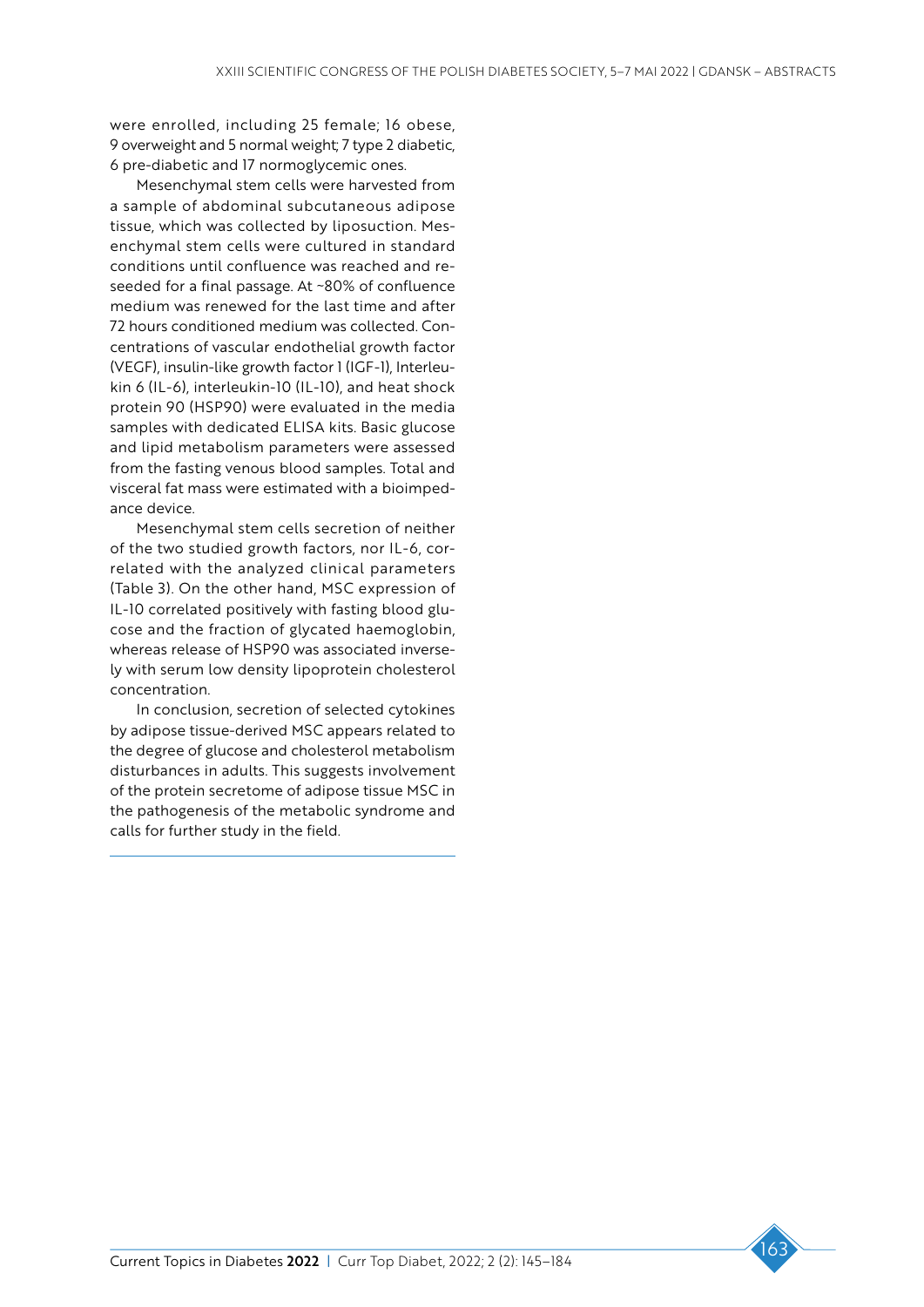# POSTER SESSION 2 Chairs: Mariusz Dąbrowski, Przemysław Witek

# **P6**

# FULMINANT TYPE 1 DIABETES MELLITUS – A NEW SUBTYPE OF TYPE 1 DIABETES CASE REPORT

Małgorzata Godziejewska-Zawada<sup>1</sup>, Katarzyna Mordarska<sup>2</sup>, Sylvia Krasinski<sup>2</sup>, Elżbieta Karpińska-Gasztoł2

1 Department of Endocrinology, Center of Postgraduate Medical Education, Bielański Hospital, Warsaw, Poland <sup>2</sup>I<sup>st</sup> Department of Internal Medicine, Subdepartment of Diabetology and Metabolic Disorders, Bielański Hospital, Warsaw, Poland

Introduction: Fulminant type 1 diabetes mellitus (FT1DM) is a distinct subtype and accounts for 20% of ketosis-onset type 1 diabetes cases in Japan. We present a case of unusually rapid course of type 1 diabetes. A 48-year old woman was admitted to the hospital with ketoacidosis. Four days before admission she had a high fever  $(38.5°C)$  and a sore throat, next thirst and polyuria, then weakness and drowsiness. On admission: pH = 6.9; plasma glucose level = 50.8 mmol/l (916 mg/dl). Na = 132 mmol/l; K = 6.42 mmol/l;  $CRP = 53.82.$ 

Material and methods: Body mass index = 21 kg/m²; dryness of oral mucosa. Additional laboratory tests: haemoglobin  $A<sub>1c</sub> = 41$  nmol/mol (5.9%); C-peptide = 0.03 ng/ml; autoantibodies anti-GAD  $<$  5.0I U/ml, anti TPO = 75II U/ml (0–60); amylase = 86.2 (28–100); TSH = 2.35 uIU/ml;. In Computed Tomography of abdomen: Nodular thickening at the border of the body and tail of the pancreas without a distinct lesion. The pancreas not enlarged without any focal changes. In MRI of abdomen: pancreas of normal size without focal lesions. Wirsung duct not extended. Extra spleen. On chest X-ray: no change. In the Ultrasound of thyroid: thyroid of normal size, with no obvious focal changes. Echogenicity heterogeneous with hypoechoic areas. Flesh with bands of fibrosis. Lymph nodes unchanged.

Results: Ketoacidosis in the course of fulminant type 1 diabetes mellitus. Hashimoto thyroiditis. Euthyroidism.

Discussion: Non autoimmune fulminant type 1 diabetes is a distinct subtype of type 1 diabetes. Diagnostic criteria for FT1DM by the Japan Diabetes Society are: 1. occurrence of diabetic ketosis or ketoacidosis (approximately 7 days) after onset of hyperglycaemic symptoms; 2. plasma glucose level ≥ 16.0 mmol/l (≥ 288 mg/dl) and haemoglobin  $A<sub>1c</sub>$  $(HbA<sub>1c</sub>)$  < 8.7% at first visit; 3. fasting serum C-peptide level < 0.3 ng/ml (< 0.10 nmol/l) and < 0.5 ng/ml (< 0.17 nmol/l) after iv glucagon (or after meal) load at onset. Approximately 70% of patients with fulminant type 1 diabetes presented with flu-like or gastroenteritis-like symptoms. Fever is the most common and was observed in 60.0% of patients. Fulminant type 1 diabetes mellitus could also develop after immune checkpoint inhibitors, which have been widely used for the treatment of many types of cancer.

Conclusions: Some adult patients develop diabetes with an unusually rapid course – FT1DM. The disease may be related to a viral infection or occur as a side effect of anti-cancer treatment. Careful interviewing allows us to determine the unusually rapid course of diabetes, and the examination of C-peptide and  $HbA<sub>1c</sub>$  to make a proper diagnosis.

#### P7

HOW TO APPLY THERAPY OPTIONS PRESENTED BY ADVANCED CLOSED LOOP THERAPY (ADVANCED HYBRID CLOSED LOOP MINIMED 780G) IN A DIABETES TYPE 1 PATIENT UNDERGOING MINOR SURGICAL **PROCEDURES** 

Wanda Lutogniewska, Sebastian Seget, Ewa Rusak, Karolina Klenczar, Michalina Fonfara, Paulina Rączkowska, Przemysława Jarosz-Chobot

Department of Paediatric Diabetology Faculty of Medical Sciences, Medical University of Silesia, Katowice, Poland

Introduction: The preparation of a type I diabetes patient for an elective surgical procedurę requires prior assesment of metabolic control of the disease and performing basic tests. It is essential to consider new technologies in preparation of the patient for a surgical procedure.

Aim of the study: To present a case of a patient treated with advanced closed loop thera-

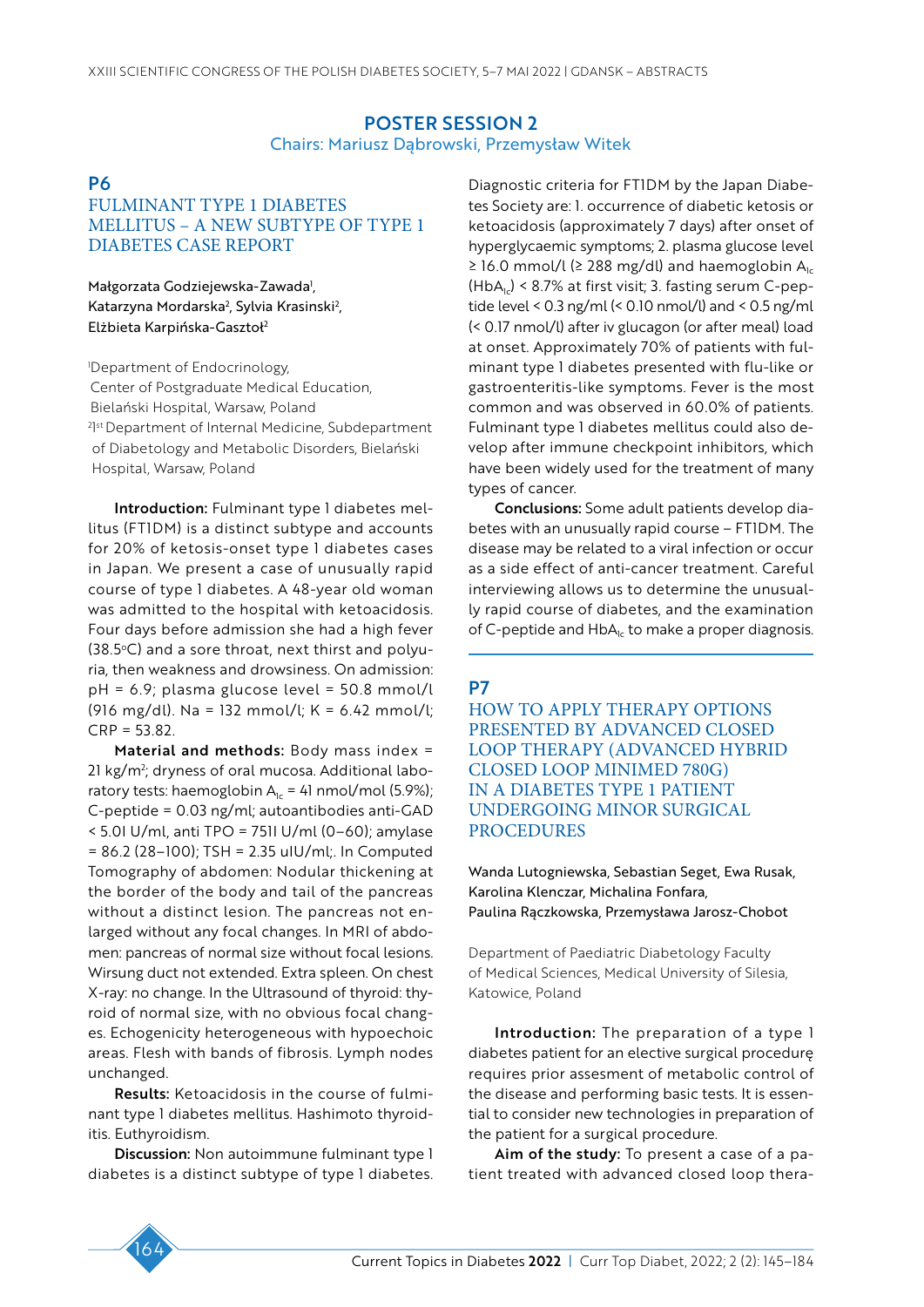py (AHCL MiniMed 780G) while in deep sedation during diagnostic upper gastrointestinal tract endoscopy.

Material and methods: In January 2022 our 12 year old, female patient with a 6 years history of type 1 diabetes, managed with AHCL since Jan 2021, was admitted to our department for endoscopy of upper digestive tract performer in deep sedation as part of inestigation of coeliac disease. In the AHCL report from the two weeks prior to hospital admission, her mean glycemia was 113 ±33 mg/dl, glucose management indicator 6.0%, coefficient of variation 29.3%, time in range (TIR) 92%, time below range 4% TAR 4% , sensor use 98% of the time, auto-mode system – 100%.

Results: In the perioperative period the patient was hydrated intravenously without glucose and the inuline was delivered exclusively with auto-mode system, with the temporary glycemia target set at 150 mg/dl. The glycemia in that period was within the desired range, mean glycemia 138 ±12 mg/dl, TIR 100%.

Conclusions: The automatic mode with temporary glycemia target at 150 mg/dl enables safe and correct managment of a small procedure (below two hours) in a patient treated with hybrid closed loop (AHCL).

# P8

THE IMPACT OF DIET MACRONUTRIENTS (FATS, PROTEINS, CARBOHYDRATES) ON METABOLIC CONTROL IN PATIENTS WITH TYPE 1 DIABETES TREATED WITH A PERSONAL INSULIN PUMP

#### Anna Koperska<sup>1</sup>, Anita Rogowicz-Frontczak<sup>2</sup>, Dorota Zozulińska-Ziółkiewicz<sup>2</sup>, Sylwia Stróżyk<sup>2</sup>

1 Department of Obesity and Metabolic Disorders Treatment and Clinical Dietetics, Poznan University of Medical Sciences, Poland

2 Department of Internal Medicine and Diabetology, Poznan University of Medical Sciences, Poland

Introduction: In recent years, there has been an increase in the incidence of type 1 diabetes (DM 1). Nutrition education and proper diet constitute an integral part of the treatment of this disease.

Aim of the study: To evaluation of diet macronutrients impact on metabolic control in patients with type 1 diabetes.

Material and methods: The study included 32 people with type 1 diabetes, including 16 women and 16 men in age 26 ±5.3 years with diabetes occurrence 11.5 ±5.7 years, treated with a personal insulin pump (OPI) 6 ±3.7.

Evaluation of the diet was made based on anonymous questionnaires and current listing diaries. The content of macronutrients, vitamins, and minerals in the diet of patients was referred to the norms for the Polish population and the PTD recommendations. Anthropometric measurements were performed using the BIA method. The glycemic assessment was made based on data from glycemic monitoring (FGM) – FreeStyle Libre, as well as measurements using a glucometer. Laboratory tests included: haemoglobin  $A_{1c}$  (Hb $A_{1c}$ ), total cholesterol, its low density lipoprotein and high density lipoprotein (HDL) fractions, and triglycerides. The AGE-Reader was used to assess glycation through the fluorescence of collagen in the skin (AF).

Results: The diet of patients with DM 1 is in large part, was consistent with current recommendations. However, the excess amount of saturated fatty acids consumption were observed. The diet of patients was characterized by an insufficient amount of polyunsaturated fatty acids and plant proteins. The mean  $HbA_{1c}$  among the subject was 6.9 ±0.6. The level of nutrient intake does not affect the  $HbA_{1c}$  percentage. A positive correlation was found between the consumption of fats (*p* = 0.0468) and monounsaturated fatty acids (*p* = 0.0456) and the concentration of HDL cholesterol. The supply in the carbohydrate (*p* = 0.0069; rs = –0.49), protein (*p* = 0.006; rs = –0.49). correlates negatively with the values of the AF index.

Conclusions: The obtained results suggest that eating habits affect the metabolic control and parameters of diabetes. Properly planned diet may be conducive to achieving therapeutic goals and constitute an essential element of the prevention of diabetic complications.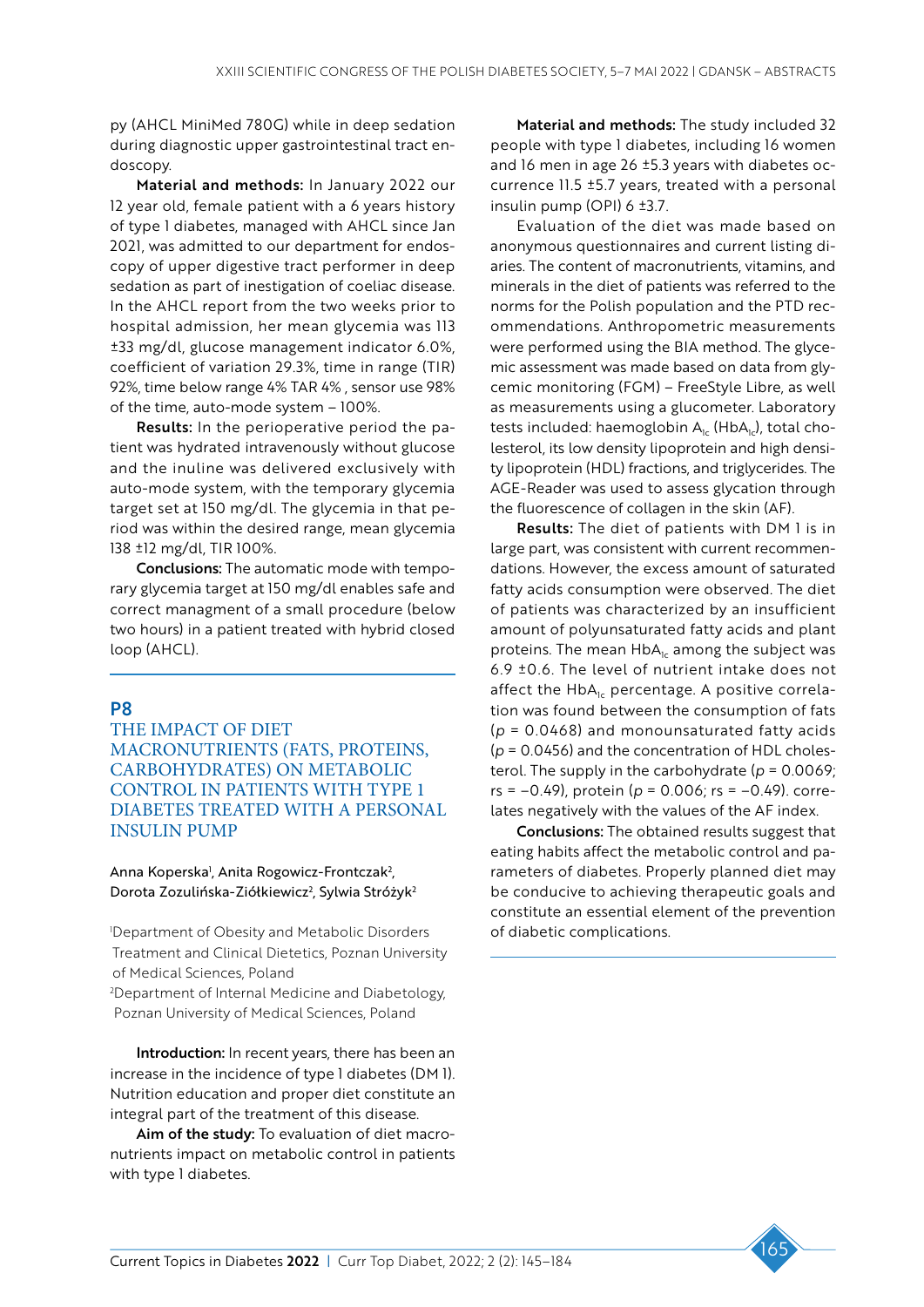# P9 HIGHER NDUFS8 SERUM LEVELS AND MITOCHONDRIA TURNOVER CORRELATE WITH BETTER INSULIN SENSITIVITY IN TYPE 1

Justyna Flotyńska', Daria Klause', Michał Kulecki', Aleksandra Cieluch<sup>1</sup>, Regina Pawlak-Chomicka<sup>2</sup>, Dorota Zozulińska-Ziółkiewicz<sup>i</sup>, Aleksandra Uruska<sup>i</sup>

1 Department of Internal Medicine and Diabetology, Poznan University of Medical Sciences, Poland 2 Department and Clinic Hypertensjology Angiology and Internal Medicine, Poznan University of Medical Sciences, Poland

Aim of the study: Insulin resistance in type I diabetes mellitus (T1DM) is a common clinical problem combined with impaired course of the disease and poor prognosis. On the other side T1DM causes adverse changes in the mitochondria. On of features of proper function of mitochondria is their turnover. The NADH dehydrogenase [ubiquinone] iron-sulfur protein 8 (NDUFS8 protein) is a subunit of Complex I and plays an important role in the mitochondrial function. NDUFS8 serum concentration probably reflects the turnover of mitochondria. The aim of the study was to evaluate the presence NADH dehydrogenase [ubiquinone] iron-sulfur protein 8 serum level as a marker of Complex I and the relationship with insulin resistance in type 1 diabetes.

Material and methods: Participants were adults with T1DM, recruited during 1 year (2018–2019). NDUFS8 protein serum concentration was measured using the ELISA test. Insulin resistance was evaluated with indirect marker estimated glucose disposal rate (eGDR). The group was divided on the base of median value of eGDR (higher eGDR – better insulin sensitive).

Results: The study group consisted of 12 women and 24 men, aged 39.5 (28.0–46.5) years with the duration of the disease 22 (15–26) years and haemoglobin  $A<sub>1c</sub>$  8.35 (6.92–9.78)%. Medians of eGDR and NDUFS8 protein concentration were 7.6 (5.58–8.99) mg/kg/min and 2.25 (0.72–3.81) ng/ml, respectively. The group with higher insulin sensitivity had higher NDUFS8 protein serum concentration, lower WHR, body mass index and they were younger. A negative correlation was observed between NDUFS8 protein serum concentration and WHR ( $rs = -0.35$ ,  $p = 0.03$ ), whereas a positive correlation was observed between NDUFS8 protein serum concentration and eGDR (rs = 0.43, *p* = 0.008). Multivariate linear regression confirmed a significant association between insulin sensitivity and better mitochondrial function (β = 0.54, *p* = 0.003), independent of age, duration of diabetes and smoking.

Conclusions: Higher NDUFS8 protein serum concentration, which reflects better mitochondrial turnover, is associated with higher insulin sensitivity among adults with T1DM.

# P10

# HYPOTHALAMIC-PITUITARY-ADRENAL AXIS IN PATIENTS WITH TYPE 1 DIABETES AND RECURRENT HYPOGLYCEMIA

#### Lidia Kania<sup>1,2</sup>, K. Wiszniewski<sup>2</sup>, E. Franek<sup>1,2</sup>, M. Walicka<sup>1</sup>

1 Department of Internal Diseases, Endocrinology and Diabetology, Central Clinical Hospital of the Ministry of Interior and Administration in Warsaw, Poland

2 Mossakowski Clinical Research Institute, Polish Academy of Sciences, Warsaw, Poland

Aim of the study: Hypoglycemia is the most common complication of type 1 diabetes treatment. Impaired secretion of counterregulatory hormones (including cortisol) in response to hypoglycemia has been demonstrated in these patients. The aim of our study was to assess whether hypothalamic-pituitary-adrenal axis dysfunction could be related to hypoglycemia in patients with type 1 diabetes.

Material and methods: Continuous ambulatory glucose monitoring was conducted for 5 days in 60 patients with type 1 diabetes treated with intensive functional insulin therapy. Two subgroups were identified with episodic and recurrent hypoglycemia, respectively. Basal cortisol and ACTH secretion and ACTH-stimulation test were assessed in all patients.

Results: There were no significant differences in the morning (13.0  $\pm$ 2.8 vs. 13.1  $\pm$ 3.9  $\mu$ g/dl) and evening  $(4.3 \pm 1.8 \text{ vs. } 4.3 \pm 2.7 \text{ µg/dl})$  cortisol and ACTH (30.8 ±18.0 vs. 29.3 ±13.7 and 10.7 ±7.5 vs. 11.1 ±6.1 pg/ml, respectively) concentrations, in daily urinary cortisol excretion (118.2 ±67.9 vs. 112.2 ±63.7 µg/24 h) and in cortisol concentrations 30 and 60 minutes after stimulation with synthetic ACTH (21.0 ±2.9 vs. 22.2 ±4.6 and 24.4 ±3.0 vs. 26.0 ±5.7 µg/dl, respectively) between the groups.

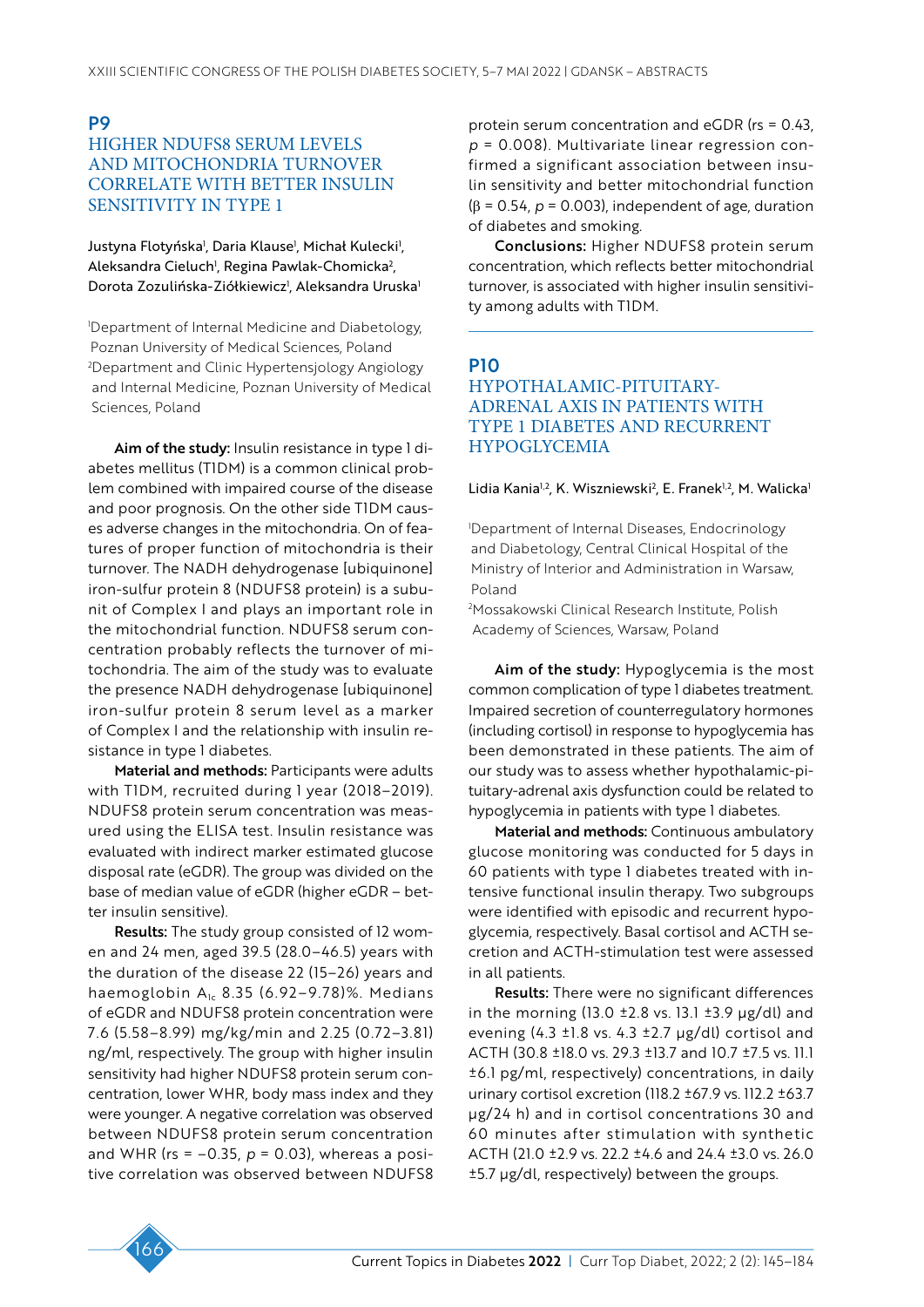Conclusions: Recurrent hypoglycemia is not related to impaired ACTH or cortisol secretion. Thus, routine diagnostic for subclinical hypocortisolemia in patients with hypoglycemia seems to be unnecessary, unless there are other reasons like signs or symptoms of adrenal insufficiency.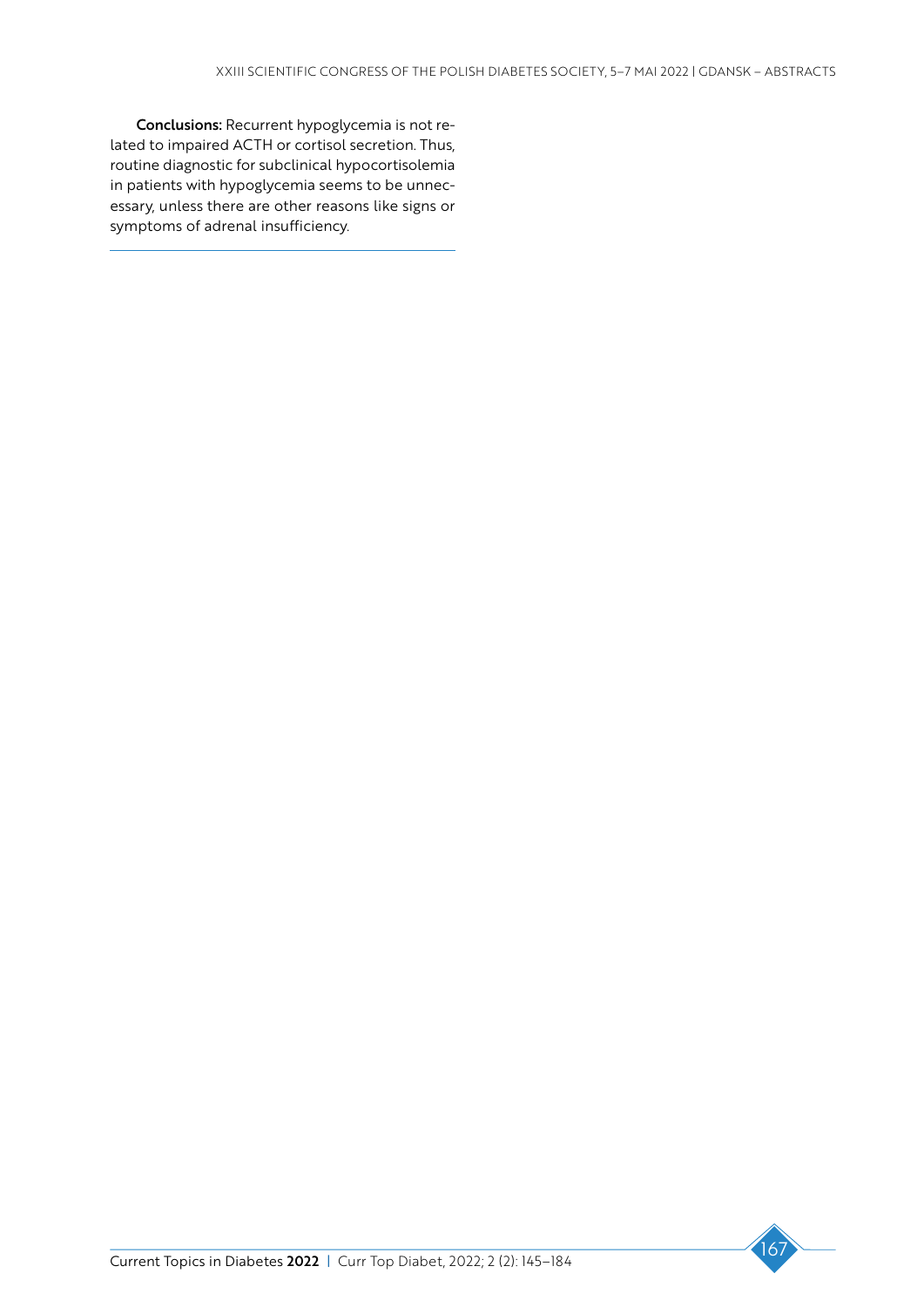### POSTER SESSION 3 Chairs: Piotr Molęda, Katarzyna Nabrdalik

# P11

# EXPERIENCES OF THE DIABETES TEAM FROM THE SWEET NETWORK BENCHMARKING (2019–2021)

#### Ewa Ledwoń', Krystyna Gębuś-Dinter<sup>2</sup>, Sławomir Rak<sup>2</sup>, Agata Chobot<sup>3</sup>

1 Department of Pediatrics, University Clinical Hospital in Opole; Institute of Health Sciences, University of Opole, Poland 2 Department of Pediatrics, University Clinical Hospital in Opole, Poland 3 Department of Pediatrics, Institute of Medical Sciences, University of Opole, Poland

Introduction: Benchmarking is a low-cost tool that allows a comparative analysis of the strategy presented by a given medical facility with other similar facilities. Its result serves as the basis for improvement. An example of international benchmarking in diabetology is the SWEET Network.

Aim of the study: To present the benefits and difficulties of participating in benchmarking based on the experience of the multidisciplinary diabetes team.

Material and methods: Description of own experiences of the diabetes team of the Pediatrics Department and the Diabetes Clinic for Children of the University Hospital in Opole – from 2019 the reference center of the SWEET network.

Results: Joining the international SWEET project (127 reference centers from around the world, including 6 from Poland) made it possible to formulate and undertake further goals to be achieved, set priorities and focus on action, as well as creating and updating a list of tasks and team activities. Checklists for repetitive activities were developed. Data from comparative analyzes with other centers and own previous results are obtained from the SWEET database every 6 months and allow for real checking of the results of our work and updating the directions of the team's activities; evaluation by reviewing activities and strategies. Entering data into the standardized international SWEET database allows to easily identify patients who, for example, did not come for an appointment in the last year or did not have the required follow-up tests performed. Thanks to the benchmarking, we noticed significantly higher lipid profile parameters in our patients compared to other centers and we increased the activities of the entire team in this area, achieving gradual improvement of results. The difficulty reported by the team is the hospital's failure to implement the automation of data transfer from the hospital system to the SWEET database.

Conclusions: Participation in benchmarking involves assessing the diabetes team with numerous advantages and benefits that outweigh certain difficulties. The work of the team and the quality of diabetes care are reflected in the benchmarking results that allow to compare the obtained results to other reference centers around the world, as well as their evolution over time.

# P12

THE IDENTIFICATION OF PREDICTIVE TRANSCRIPTOMIC BIOMARKERS FOR POSTPARTUM GLUCOSE INTOLERANCE IN PATIENTS WITH GESTATIONAL **DIABETES** 

Andrzej Zieleniak<sup>i</sup>, Monika Zurawska-Kliś<sup>2</sup>, Katarzyna Cypryk<sup>2</sup>, Lucyna Woźniak<sup>1</sup>, Marzena Wójcik<sup>1</sup>

1 Institute of Structural Biology, Medical University of Lodz, Poland

2 Department of Internal Medicine and Diabetology, Medical University of Lodz, Poland

Introduction: Gestational diabetes (GDM) is associated with a great risk of abnormal glucose tolerance (AGT) in women after delivery. From a clinical perspective, it is therefore important to identify non-invasive biomarkers that could predict postpartum AGT already during diabetic pregnancy, in order to implement prevention programs.

Aim of the study: This study aimed to identify the predictive transcriptomic biomarkers for AGT recognized at 1 year following delivery among Caucasian women after GDM, and to determine the optimal cut-off expression values of the studied genes for diagnosing postpartum AGT.

Material and methods: The study consisted of 28 patients with diagnosed GDM at 24–28 weeks of gestation at a 1 year follow-up (pGDM). Among the pGDM subjects, 18 sustained normal glucose

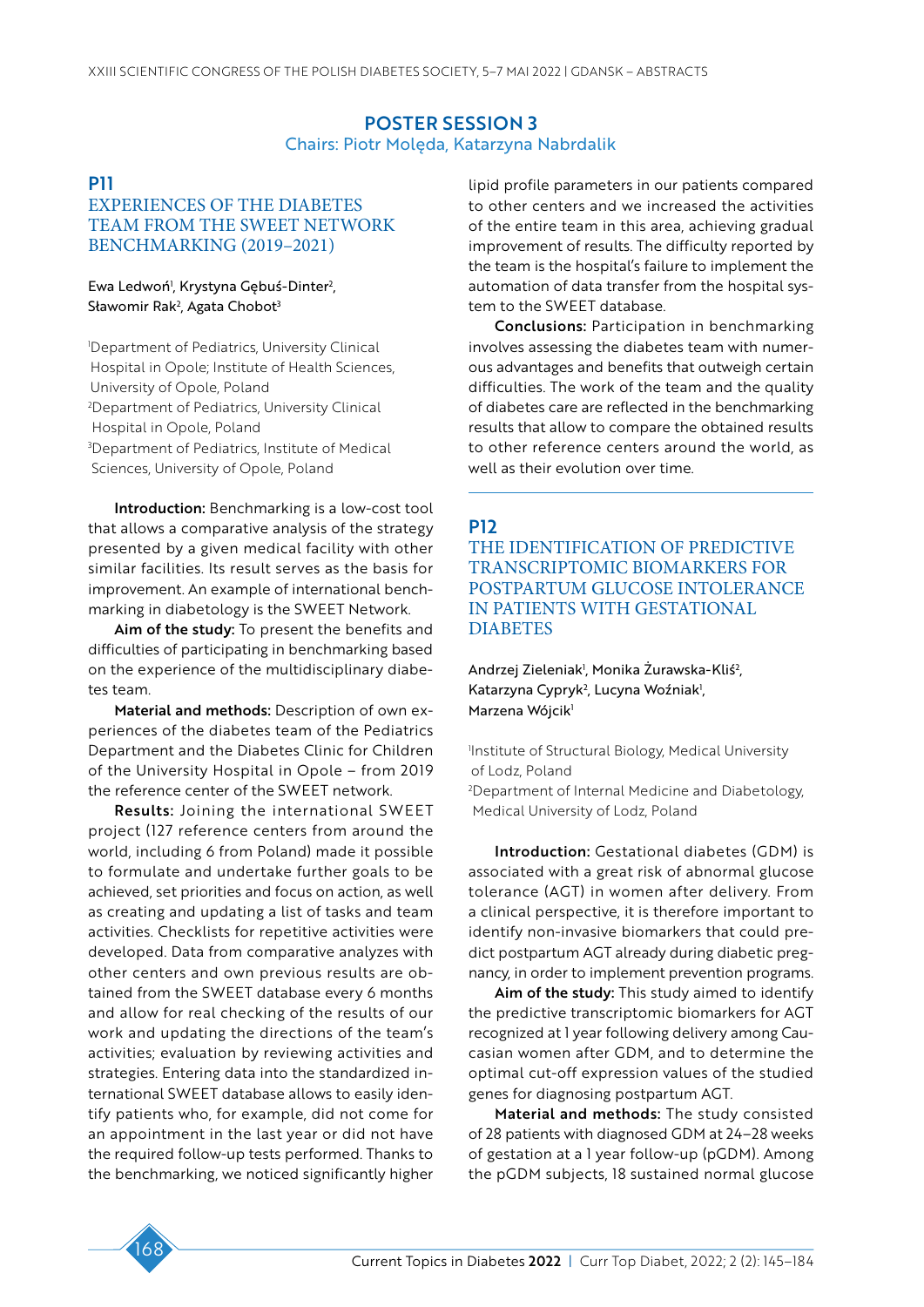tolerance (NGT) and 10 developed AGT, which included 9 prediabetes women (8 IFG + 1 IGT) and 1 T2DM women. The expression of the selected metabolic- and inflammation-related genes (ADORA1, ADORA2A, ADORA2B, ADORA3, INSR, IRS1, IRS2, MAPK8, SIRT1, XBP1, IL-6, IL-8, IL-10, IL-13, IL-18, TNFA, RELA) was examinated in leukocytes of pregnant women. The receiver operating characteristic (ROC) curves and the area under the ROC curve (AUC) calculation were applied to estimate the prognostic value of the aforementioned genes. The optimal cut-points were identified using the Youden method.

Results: The results of the ROC curve analysis indicated that the expression for INSR, IL8, IL13 and TNFA (AUC = 0.72, *p* = 0.0217; AUC = 0.75, *p* = 0.0260; AUC = 0.73, *p* = 0.0193; and AUC = 0.76, *p* = 0.0089; respectively) separately showed a fair accuracy for predicting AGT at 1 year follow-up among women affected by GDM. However, the AUC of the combination of the expression results for the four genes was 0.87, which was significantly higher than that of each single gene  $(p = 0.0000)$ .

Conclusions: Combined expression of INSR, IL8, IL13 and TNFA during pregnancy complicated with GDM could be considered promising novel predictive biomarker for AGT at a 1 year follow-up although its predictive value still needs to be verified by a large sample size.

### P13

# A MAXIMAL RESPIRATORY EXCHANGE RATIO IN CHILDREN AND ADOLSESCENTS WITH TYPE 1 DIABETES

#### Filip Wołoszyn<sup>1</sup>, Magdalena Sowa-Kućma<sup>1</sup>, Artur Mazur2

1 Department of Human Physiology, Institute of Medical Sciences, Medical College of Rzeszow University, Rzeszow, Poland 2 Department of Pediatrics and Pediatric Endocrinology and Diabetes, Medical College of Rzeszow University, Poland

Introduction: Children with type 1 diabetes require an individual attitude and education related to physical activity [1]. The Cardiopulmonary Exercise Test provides repeatable and measurable data on the cardiorespiratory system and metabolism [2, 3]. The Respiratory Exchange Ratio (RER or R) is

a peak gas exchange factor, which shows the rate of exhaled carbon dioxide (VCO<sub>2</sub>) to the uptake of oxygen  $(VO<sub>2</sub>)$  [4]. It is assessed on the basis of the analysis respiratory gases, assuming generally on the values of 0.8–1.0 for fats and 1.0 for carbohydrates [5].

Aim of the study: To determine the maximum respiratory exchange ratio in children and adolescents with type 1 diabetes and to indicate the moment when cells only use carbohydrates to generate energy.

Material and methods: The study included a total of 83 children and adolescents diagnosed with type 1 diabetes from all over Poland, with particular emphasis on the Mazowieckie and Podkarpackie voivodeships. The study group consisted of 50 boys and 33 girls aged 9–18 years (mean  $\pm$ SD = 13.87 ±2.6).

The study was performed using portable gas analyzer Cortex MetaMax 3B\_R2 and cycloergometer. Before starting the main study, all participants were required to warm up without load for 4 minutes with a constant speed of 60–80 rpm. After this period, the initial load of 25 W was determined. Successively, the resistance was increased linearly by 15 W/min with the constant maintenance of the pealing cadence, similarly to the warm-up. The test was conducted to the refusal.

Results: Statistical analysis showed a significant advantage of children (65.85%) with dominated fat burning (RER < 1) compared to the use of carbohydrates 34.15% (RER > 1). The mean RER in the entire study group was  $0.96$  (SD =  $\pm$ 0.09). There was a correlation between the respiratory quotient and age ( $r = 0.485$ ), and the content of adipose tissue ( $r = -0.210$ ). On the other hand, no correlation between RER and gender, height, weight or body mass index were observed.

Conclusions: Our findings suggest that children and adolescents with type 1 diabetes in the majority are unable to use carbohydrates in high-intensity exercise exceeding the Respiratory Exchange Ratio equal to or above the value of 1. The data suggest that the subjects were largely unable to tolerate exercise, when anaerobic changes were dominated.

Funding statement: The study was supported by funds of the Medical College of Rzeszow University.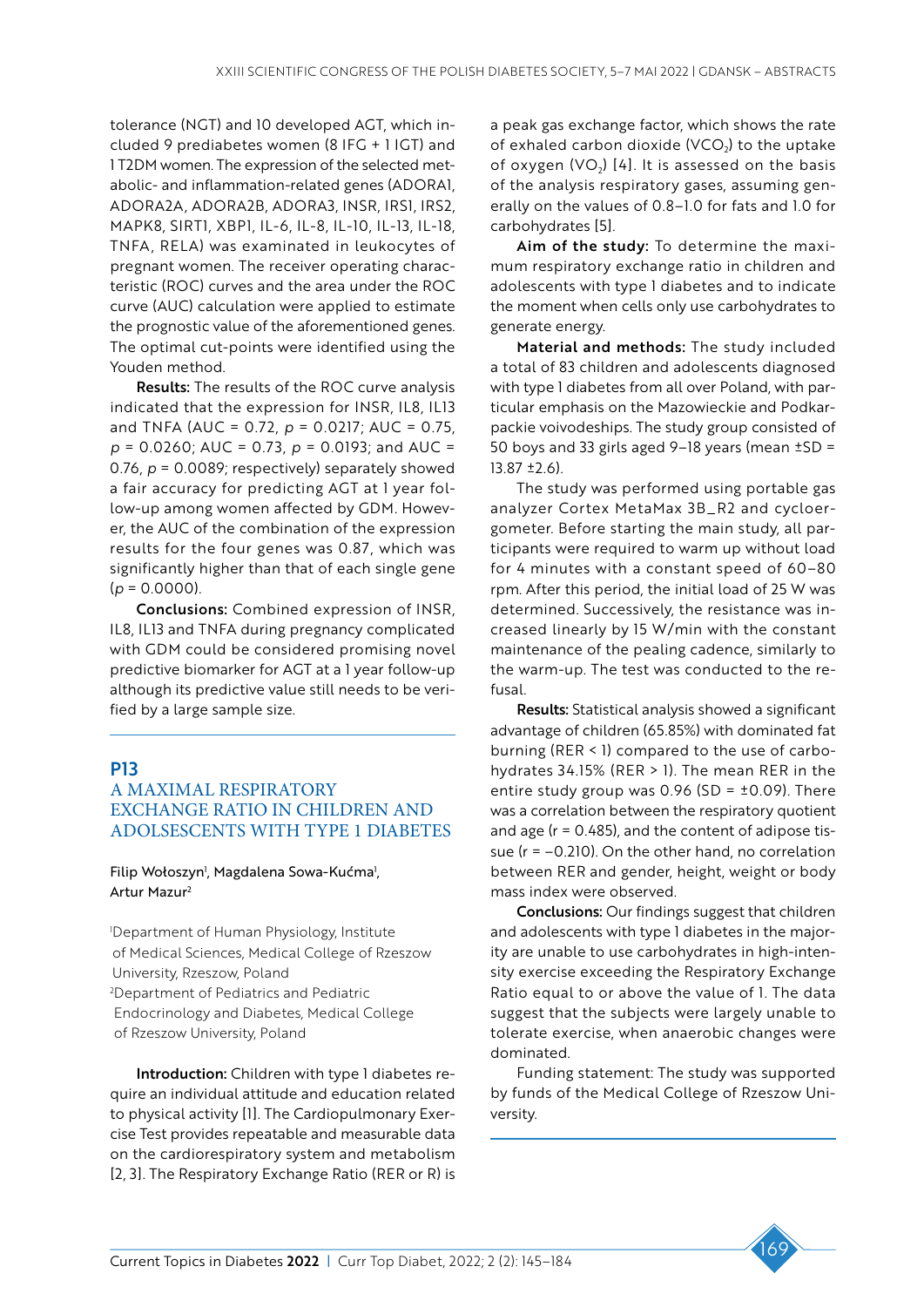# P14 A COMPARISON OF THE CLINICAL CHARACTERISTICS, GLYCEMIC CONTROL AND POST-PARTUM FOLLOW-UP RATE OF WOMEN WITH GESTATIONAL DIABETES DURING THE COVID-19 PANDEMIC IN 2020 AND 2021

#### Magdalena Wilk<sup>ı</sup>, Radosław Dziedzic<sup>2</sup>, Maciej Małecki<sup>ı</sup>

1 Department of Metabolic Diseases, Jagiellonian University Medical College, Cracow, Poland 2 Student's Scientific Group, Department of Metabolic Diseases, Jagiellonian University Medical College, Cracow, Poland

Introduction: Since the beginning of 2020, health care systems worldwide have been struggling with the COVID-19 pandemic. Women with GDM require complex, continuous specialized care from the moment of diagnosis, during pregnancy and after childbirth. Over the past two years the model of care for pregnant women has had to adapt to the prevailing epidemiological conditions while maintaining high diagnostic, treatment and control standards.

Aim of the study: To compare the clinical characteristics, glycemic control and post-partum follow-up rate of women with gestational diabetes during the COVID-19 pandemic in 2020 and 2021.

Material and methods: Retrospective analysis of medical records of the outpatient clinic at the Department of Metabolic Diseases and Diabetology, University Hospital in Cracow. Comparison was made between the periods of March–May 2020 (wave I) and March–May 2021 (wave III). The postpartum control of these patients until December 2021 was also analyzed.

Results: When patients treated during wave I (*n* = 69) vs. wave III (*n* = 107) were compared, there were no differences in patients' age 32.5 ±4.8 vs. 31.9  $\pm$ 4.9 years ( $p = 0.3$ ), week of pregnancy at GDM diagnosis 21.7 ±8.2 vs. 20.9 ±8.4 weeks (*p* = 0.5) or in pre-pregnancy body mass index 25.7 ±5.0 vs. 26.6 ±6.5 kg/m2 (*p* = 0.6). Patients treated in 2020 were more likely to use telemedicine consultations 36% vs. 18% of all visits (*p* = 0.001). Patients did not differ in results in the OGTT test (0 min: 4.9 ±0.5 vs. 5.1 ±0.6 mmol/l, *p* = 0.1; 60 min: 9.2 ±2.2 vs. 9.2 ±1.9 mmol/l, *p* = 0.9; 120 min: 7.9 ±1.9 vs. 7.6 ±1.8 mmol/l, *p* = 0.4). The mean fasting self-control glucose did not differ 4.8 ±0.3 vs. 4.8 ±0.3 mmol/l (*p* = 0.6) but we observed a worse mean postprandial glycemia result in patients treated in 2020 vs. 2021, 6.6 ±0.8 vs. 6.3  $\pm$ 0.7 mmol/l ( $p = 0.03$ ), respectively. Patients in 2021 were more likely to receive insulin therapy, 73.8% vs. 60.9% in 2020, *p* = 0.07 (Cramer's V test 0.14), but they did not differ in week of starting the treatment 22.2 ±9.3 vs. 20.9 ±8.9 weeks, *p* = 0.5. Patients rarely reported for postpartum check-ups, 26% in 2020 and 20.5% in 2021, *p* = 0.4.

Conclusions: As compared to the COVID-19 wave I period in 2020, the insulin treatment of GDM women during wave III in 2021 was initiated more frequently and lower postprandial glycaemia was observed. Moreover, teleconsultation was used less frequently. The alarming information is that in both 2020 and 2021 patients reported for the recommended postpartum check-ups in a similar low percentage.

# P15

THE RELATIONSHIP BETWEEN SELECTED NEW BIOMARKERS OF CARDIOVASCULAR DISEASE AND INTIMA-MEDIA THICKNESS VALUE IN YOUTHS WITH DIABETES TYPE 1 CO-EXISTING WITH EARLY MICROVASCULAR COMPLICATIONS

Joanna Peczyńska<sup>1</sup>, Bożena Klonowska<sup>2</sup>, Artur Bossowski', Barbara Głowińska-Olszewska'

1 Department of Paediatrics, Endocrinology, Diabetology with Cardiology Subdepartment, Medical University of Bialystok, Poland 2 Department of Clinical Pediatrics ,University of Warmia and Mazury in Olsztyn, Poland

Introduction: Recent years have confirmed the importance of "new biomarkers", their usefulness in estimating the risk and explaining not fully understood pathogenesis of cardiovascular disease. In type 1 diabetic patients (T1D), vascular complications develop extremely early, resulting in reduced life expectancy. The aim of our study was to assess intima-media thickness (cIMT) of common carotid arteries and the occurrence of classical atherosclerosis risk factors together with selected new biomarkers of cardiovascular diseases (hsCRP, adiponectin, myeloperoxidase, NT-proBNP peptide, vitamin D) in youths with T1D, recognised in screening tests to present early stages of microvascular complications (VC).

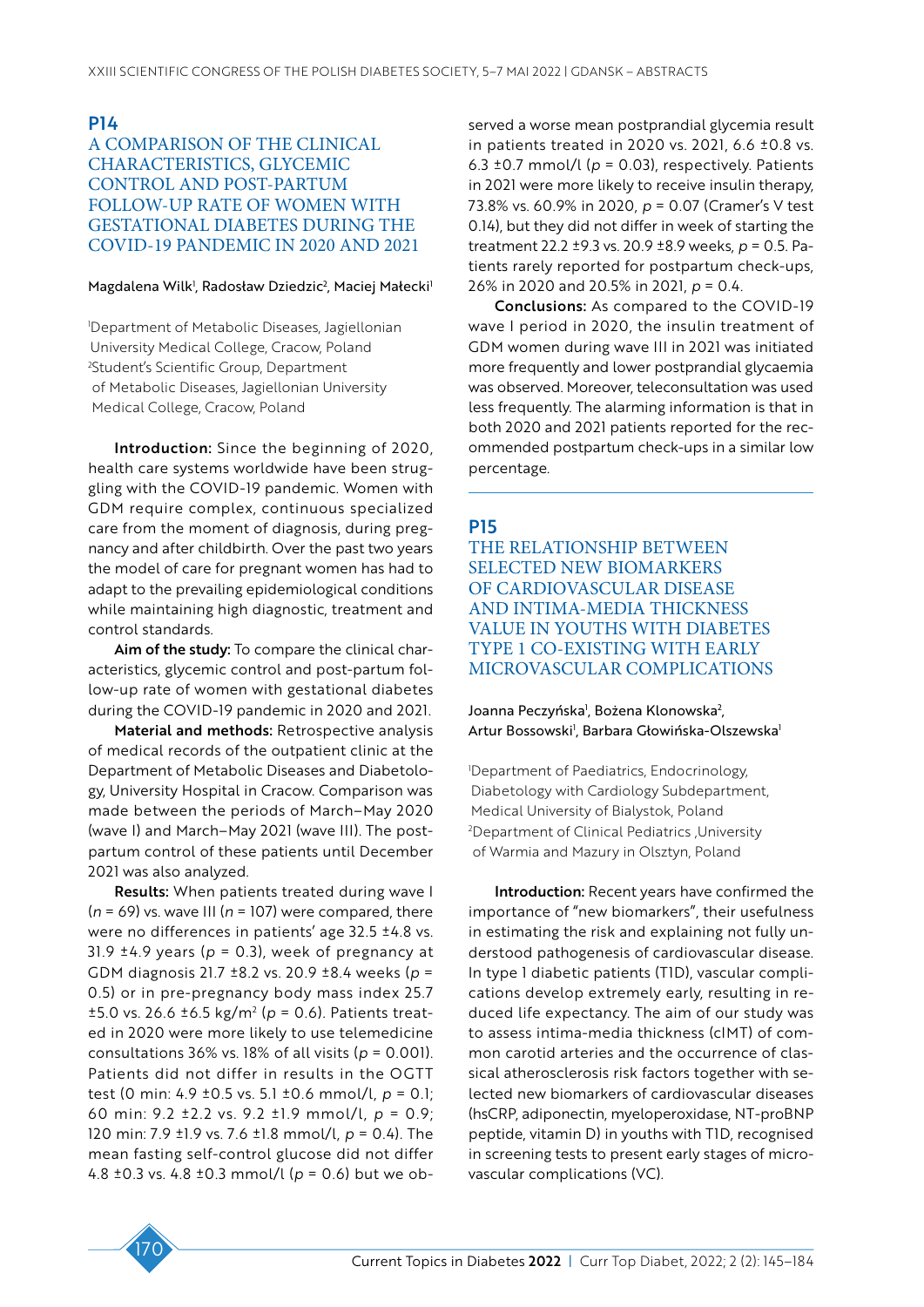Material and methods: The study included 50 adolescents and young adults with T1D, mean age 17.1 ±3.3 years, with diabetes duration of 10.3 ±3.3 years, including 20 patients with T1D and VC(+), and 30 patients with no additional diseases: T1D and VC(–). The control group consisted of 22 healthy volunteers (C). The study analyzed mean haemoglobin  $A_{1c}$  (Hb $A_{1c}$ ) value from all years of disease, body mass index (BMI), blood pressure, lipids, new biomarkers of atherosclerosis, and cIMT of common carotid arteries.

Results: In the group with T1D and VC(+) significantly higher BMI was found: 23.07 ±4 vs. 21.28  $\pm$ 2.9 in group with TID and VC(-) and 19.65  $\pm$ 2.4 kg/m2 in group (C) (p=0.003). Waist circumference was highest in the group with T1D and VC(+) 78.4 ±9 vs. 75.1 ±7.6 in group T1D and VC(–) vs. 69.0 ±7.4 cm in group C (*p* < 0.001). The mean value of HbA<sub>1c</sub> was higher in group T1D and  $VC(+)$ : 9.8% than in group T1D and VC(–): 8.5% (*p* < 0.001). Lipids and blood pressure values were highest in VC(+) group too. Significantly higher concentration of hsCRP, NT-proBNP and lower vitamin D were observed in T1D and VC(+) in comparison to T1D and VC(–) and the control group. The IMT in the TID and  $VC(+)$ group was 0.49 mm and was insignificantly higher to the T1D and VC(–) group (0.46 mm), but higher than in healthy controls: 0.41 mm (*p* < 0.001). Intima-media thickness correlated significantly positively with  $HbA_{1c}$ , hsCRP, NT-pro-BNP, and negatively with vitamin D level.

Conclusions: Youths with T1D coexisting with early recognised microvascular complications present many abnormalities in classical and new cardiovascular risk factors. Among the "new biomarkers" of atherosclerosis, most important for estimating the risk of macroangiopathy seem hsCRP, vitamin D<sub>3</sub>, and NT-proBNP peptide. Greater risk of developing early cardiovascular disease depends primarily on metabolic control.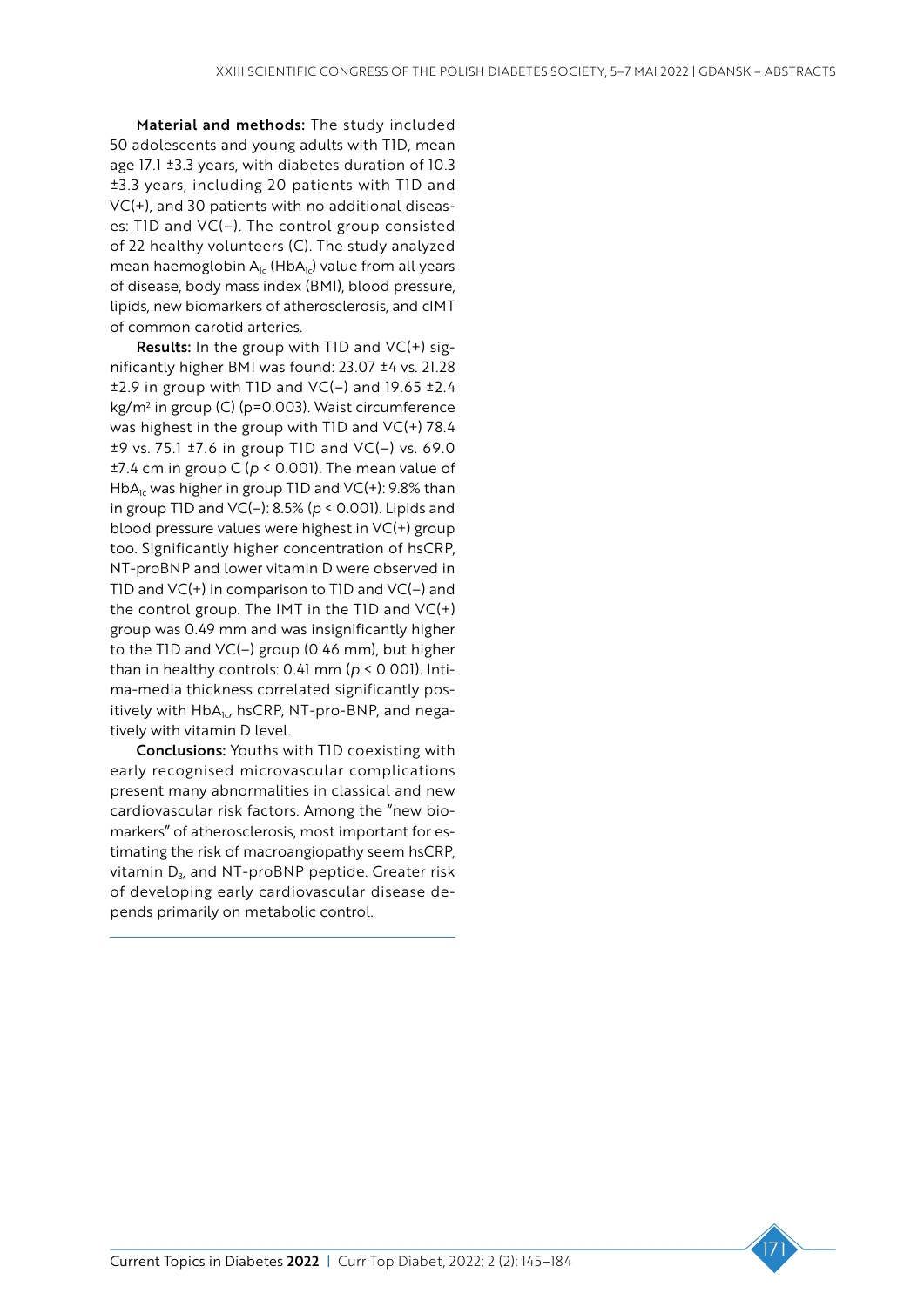### POSTER SESSION 4 Chairs: Beata Matyjaszek-Matuszek, Małgorzata Myśliwiec

# P16

# ASSESSMENT OF HYPOGLYCEMIA IN PATIENTS WITH TYPE 1 DIABETES IN CLINICAL PRACTICE: IS MEDICAL ANAMNESIS SUFFICIENT?

#### Lidia Kania1,2, K. Wiszniewski<sup>2</sup>, E. Franek<sup>1,2</sup>, M. Walicka<sup>1</sup>

1 Department of Internal Diseases, Endocrinology and Diabetology, Central Clinical Hospital of the Ministry of Interior and Administration in Warsaw, Poland

2 Mossakowski Clinical Research Institute, Polish Academy of Sciences, Warsaw, Poland

Aim of the study: Hypoglycemia is an important limiting factor in the efficacy and the safety of diabetes management. Hypoglycemia, not only severe, has numerous health, psychological and social consequences. Standards of management of a patient with type 1 diabetes include a history of hypoglycemia at each visit to the doctor's office. The aim of this study was to determine whether the assessment of the occurrence of hypoglycemia based on medical anamnesis is sufficiently sensitive and specific in comparison with the assessment of objective data obtained during ambulatory continuous blood glucose monitoring.

Material and methods: The study included 60 patients with type 1 diabetes. The subjects completed questionnaires concerning the occurrence of hypoglycemia episodes and awareness of hypoglycemia (auctorial questionnaires – 2 or more hypoglycemia per week was defined as recurrent hypoglycemia). Diabetes control was assessed in all patients by haemoglobin  $A_{1c}$  (Hb $A_{1c}$ ) and time in range (TIR) and continuous ambulatory glucose monitoring (CGM) was conducted for 5 days (2 or more hypoglycemia during the monitoring (5 days in an outpatient setting) were considered as recurrent hypoglycemia.

Results: Based on the medical anamnesis, 33 people with recurrent and 27 people with episodic hypoglycemia were identified. Patients with severe hypoglycemia accounted for 42.4% of the group with recurrent hypoglycemia. Severe hypoglycemia didn't occur in patients with episodic hypoglycemia. Duration of diabetes was longer in patients reporting recurrent hypoglycemia (17 vs. 8 years,  $p = 0.004$ ). There were no significant differences in diabetes control (assessed with  $HbA<sub>1c</sub>$ and TIR) between the two groups. The analysis of the CGM records revealed recurrent hypoglycemia in 48 of 60 subjects (80% vs. 55% according to the medical history). Medical anamnesis as a diagnostic test for the incidence of recurrent hypoglycemia, compared to CGM was characterized by the specificity of 91.7% and a sensitivity of 66.7%.

Conclusions: The sensitivity of the medical history in detecting hypoglycemia is low. The objective methods, such as ambulatory continuous blood glucose monitoring is needed to evaluate the prevalence of hypoglycemia in patients with type 1 diabetes.

# **P17**

FREQUENCY SCANNING CORRELATES NOT ONLY WITH GLYCEMIC INDICES BUT ALSO WITH FEAR OF HYPOGLYCEMIA IN TYPE 1 DIABETES PATIENTS USING IS-CGMS

Jerzy Hohendorff<sup>1,2</sup>, Przemyslaw Witek<sup>1,2</sup>, Michał Kania<sup>1,2</sup>, Maria Sudoł<sup>3</sup>, Katarzyna Hajduk<sup>3</sup>, Adam Stępień<sup>3</sup>, Katarzyna Cyganek<sup>1,2</sup>, Beata Kieć-Wilk<sup>1,2</sup>, Tomasz Klupa<sup>1,2</sup>, Maciej T. Małecki<sup>1,2</sup>

1 Department of Metabolic Diseases, Jagiellonian University Medical College, Cracow, Poland 2 Department of Metabolic Diseases and Diabetology, University Hospital in Cracow, Poland 3 Students' Scientific Group at the Department of Metabolic Diseases, Jagiellonian University Medical College, Cracow, Poland

Introduction: Frequency scanning with intermittently scanned CGMS (is-CGMS) is associated with glycemic indices. No data is available for its association with fear of hypoglycemia (FOH), a well-known factor affecting quality of life and glycemic control in type 1 diabetes (T1DM).

Aim of the study: To analyze the association of scanning frequency with glycemic indices and FOH in T1DM patients using is- CGMS.

Material and methods: T1DM patients using is-CGMS were eligible. Clinical data, Ambulatory Glucose Profile reports were obtained from medical records. FOH was assessed using Hypoglycemia Fear Survey II (HFS II).

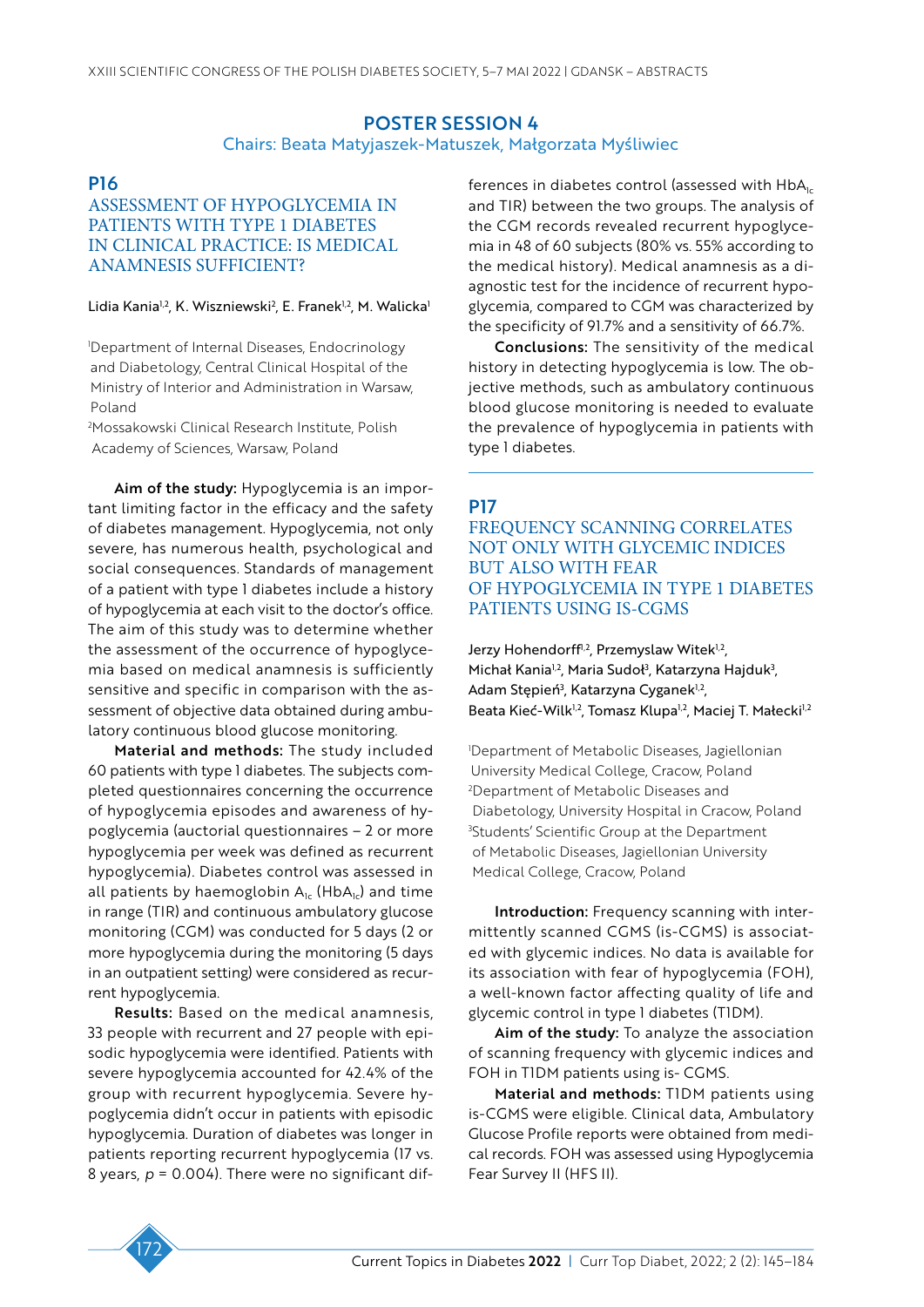Results: 58 female and 19 male patients participated in the study, 38 were treated with insulin pump, 39 with multiple daily injections. Their mean age was 34.1 ±10.2 years and T1DM duration 14.7 ±12.0 years. Mean glycemic indices were as follows: mean glucose – 155.8 ±29.8 mg/dl; glucose management indicator (GMI) – 53.3 ±7.5 mmol/ mol; time in range (TIR) – 66.4 ±17.8%; TB70 – 4.5 ±4.1%; TB54 – 0.6 ±1.2%; TA180 – 29.2 ±17.9%; TA250 – 9.6 ±10.4%; % coefficient of variation (CV) – 36.7 ±8.3. The average scanning frequency was 13.8 ±7.8 scans/d. Mean HFS II scores were 16.1 ±7.2 and 18.7 ±12.2 in behavior and worry subscale, respectively. Correlation was found between scanning frequency and mean glucose, GMI, TIR, TB70, TA180, TA250, % CV, and for the first time HFS II – B ( $p$  < 0.05 for all statistics).

Conclusions: In summary, we have confirmed associations between higher scanning frequency and better glycemic indices. Moreover, we have found negative correlation of scanning frequency and FOH. This constitutes a new argument for advising T1DM patients frequent scanning when using is-CGMS.

# P18

# DOES NODULAR GOITER INCREASES A RISK OF NEUROVASCULAR COMPLICATIONS IN ADULT PATIENTS WITH TYPE 1 DIABETES?

Anita Rogowicz-Frontczak<sup>1</sup>, Bogusz Falkowski<sup>2</sup>, Dorota Zozulińska-Ziółkiewicz<sup>1</sup>

1 Department of Internal Medicine and Diabetology, Poznan University of Medical Sciences, Poland 2 Provincial Hospital in Poznan, Poland

Introduction: Recently, several studies have been published on the association between impaired glucose metabolism and thyroid volume and the presence of thyroid nodules. To date, the occurrence of thyroid nodules has not been established in type 1 diabetes (T1DM).

Aim of the study: To assess the relationship between nodular goiter and the clinical feature and occurrence of chronic T1DM complications.

Material and methods: The study population comprised 126 consecutive European Caucasian participants T1DM including 57 (45.2)% men. Median participants` age was 31 (IQR: 26–36) years and T1DM duration was 14 (IQR: 9–18) years. In the study

group, 46 (36.5)% participants were diagnosed with at least one neurovascular complication [retinopathy – 43 (34.4)%, diabetic kidney disease – 11 (8.7)%, autonomic neuropathy – 12 (10)% and peripheral neuropathy 12 (10)%]. Neck ultrasonography (US) was performed. A thyroid nodule was defined as a lesion with a diameter large than 3 mm.

Results: Thyroid nodules were found in 18 patients (14)%. We found no statistically significant differences in smoking status, haemoglobin  $A_{1c}$  $(HbA_{1c})$ , body mass index (BMI), waist/hip ratio (WHR), thyroid lobes volumes, indicators of insulin sensitivity like the estimated glucose disposal rate, visceral fat index (VFI) in the study group vs. patients without thyroid nodules. Nonetheless, patients with thyroid nodules, as compared with control group were older [43.5 (35–57) vs. 30 (25–35) years; *p* = 0.0002], with women prevalence [78% vs. 51% of women; *p* = 0.03] and had longer T1D duration [19.5 (15–31) vs. 13 (9–17) years; *p* = 0.001], had lower free triodothyronine (FT3) [2.76 (2.66– 2.89) vs. 3.09 (2.82–3.36) pmol/l; *p* = 0.004] and lower estimated glomerular filtration rate [83.39 (75.84–104.72) vs. 99.16 (89.10–111.09) ml/s/1.73 m2 ; *p* = 0.01] Occurrence of neurovascular complications in all [(61.1 vs. 32.4)%, *p* = 0.02], autonomic [(26.7 vs. 7.6)%, *p* = 0.04] and peripheral neuropathy [(33.3 vs. 4.6)%, *p* = 0.001] was higher in group of patients with thyroid nodules. Multivariate linear logistic regression analysis indicated thyroid nodules (odds ratio [OR], 27.73; 95% confidence interval [CI]: 1.68–458.88; *p* = 0.02], diastolic blood pressure (DBP) [OR, 1.20; 95% CI: 1.00–1.44; *p* = 0.04] and T1D duration [OR], 1.17; 95% CI: 1.02– 1.32;  $p = 0.02$  as predictors of peripheral neuropathy occurrence after adjustment for sex, age,  $HbA_{1c}$ , BMI, systolic blood pressure (SBP), FT3.

Conclusions: Occurrence of thyroid nodules in adults with type 1 diabetes was associated with a higher incidence of neurovascular complications.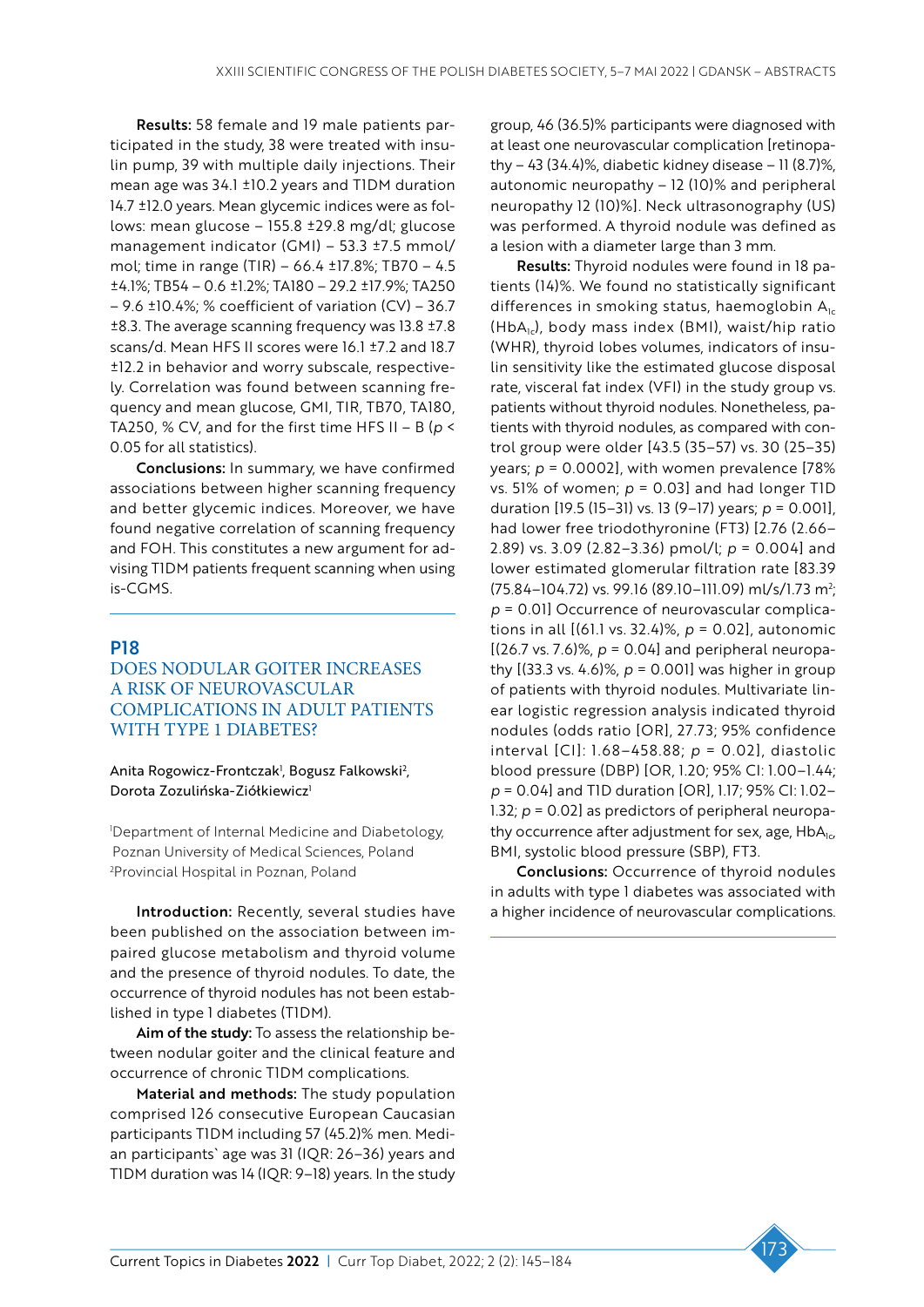# P19 DIABETIC NEUROPATHY – THE DIAGNOSTIC MULTICENTER STUDY USING THE "KARTA BADANIA – 4Z"

#### Beata Stepanow<sup>i</sup>, Elżbieta Krupińska<sup>2</sup>, Beata Polarczyk<sup>3</sup>, Agata Polarczyk<sup>4</sup>

 Diabetes Education Association, Poland Jan Dlugosz University in Czestochowa, Poland ALL Medic Usługi Edukacyjno-Pielęgniarskie Poradnia Diabetologiczna, Czarnkow, Poland Pharmaceutical Department, Poznan University of Medical Sciences, Poland

Introduction: Diabetic neuropathy is the most significant risk factor in the development of Diabetic Foot Syndrome. Chronic hyperglycaemia causes damage to the peripheral nervous system, that leads to dysfunction of thin nerve fibers (hypaesthesia, hemihypalgesia hemithermoanaesthesia) and coarse fibres (proprioception disorders, areflexia). In type 2 diabetes neuropathic changes can appear before diagnosing the disease. A patient should be examined for diabetic neuropathy at the time of diabetes diagnosis. In type 1 diabetes patient can be examined for diabetic neuropathy after 5 years from diagnosis, provided that there are no symptoms.

Aim of the study: To examine the occurence of diabetic neuropathy in a group of people with diabetes, learn about their knowledge and habits regarding foot care practices using the "Karta badania – 4Z''.

Material and methods: Diagnostic test based on the original project ''Karta badania – 4Z'' was carried out on the group of 168 with diabetes after obtaining their written consent, in 13 cities in Poland. Diagnostics was done using 4Z rule – Zobacz (see) (footwear, socks, gait), Zbierz wywiad (gather medical history) (course of treatment, type of diabetes, knowledge level, health behaviors), Zrób badanie (conduct a medical examination) (foot clinical examination), Zalecenia (recommendations) (education with handing the results and reccomendations over to the attending physician was included in an individual card: ''Neuropatia cukrzycowa – Karta badania"). In a specialist medical examinations were used: monofilament, Rydel-Seiffer tuning fork, and a device called THIP-THERM, neurotips.

Results: Patients over age of 56 with type 2 diabetes and fasting blood glucose level above 130 mg/dl, with no medical records of disorders related to feet were the most numerous study group (82.6%). 60% has never been educated about prevention of Diabetic Foot Syndrome, the rest has been informed about its prevention mostly by a nurse (63.4%) or a doctor (28%). Respondents claimed that they should i.a.: soak feet in warm water (29.9%), walk barefoot (15.6%), warm up feet using a heating pad (10.2%), use pumice (26.3%). 40% of the respondents was diagnosed with diabetic neuropathy.

Conclusions: The diagnostic multicenter study has shown the occurence of diabetic neuropathy in 40% of the respondents. Low level of knowledge regarding proper foot care is the reason re-education is needed. The "Karta Badania – 4Z'' used in the research is a basis for further actions that will eventually lead to the creation of standarized questionnaire.

# P20

CLINICAL COURSE, TREATMENT RESULTS AND THE ROLE OF SELECTED LABORATORY AND CLINICAL PARAMETERS OF INFLAMMATION IN THE DIAGNOSIS OF BONE INFLAMMATION IN PATIENTS WITH DIABETIC FOOT SYNDROME

Karolina Wolnik-Piernicka, Anna Korzon-Burakowska

Department of Hypertension and Diabetology, Medical University of Gdansk, Poland

Introduction: Foot ulcers and associated infections are a common complication of diabetes and can lead to amputation of the limb. The infection that initially develops within soft tissues spreads over time, involving adjacent bones. Early diagnosis of osteitis can be difficult due to an initial lack of radiological changes. To date, it has not been determined which of the laboratory parameters of bone inflammation better correlates with this complication.

Aim of the study: To determine the role of selected laboratory parameters of inflammation in the diagnosis of bone inflammation in patients with foot ulceration, to assess the osteitis risk factors in the analyzed group of patients and to evaluate the course and results of treatment.

Material and methods: The study included 100 patients with diagnosed type 1 or type 2 dia-

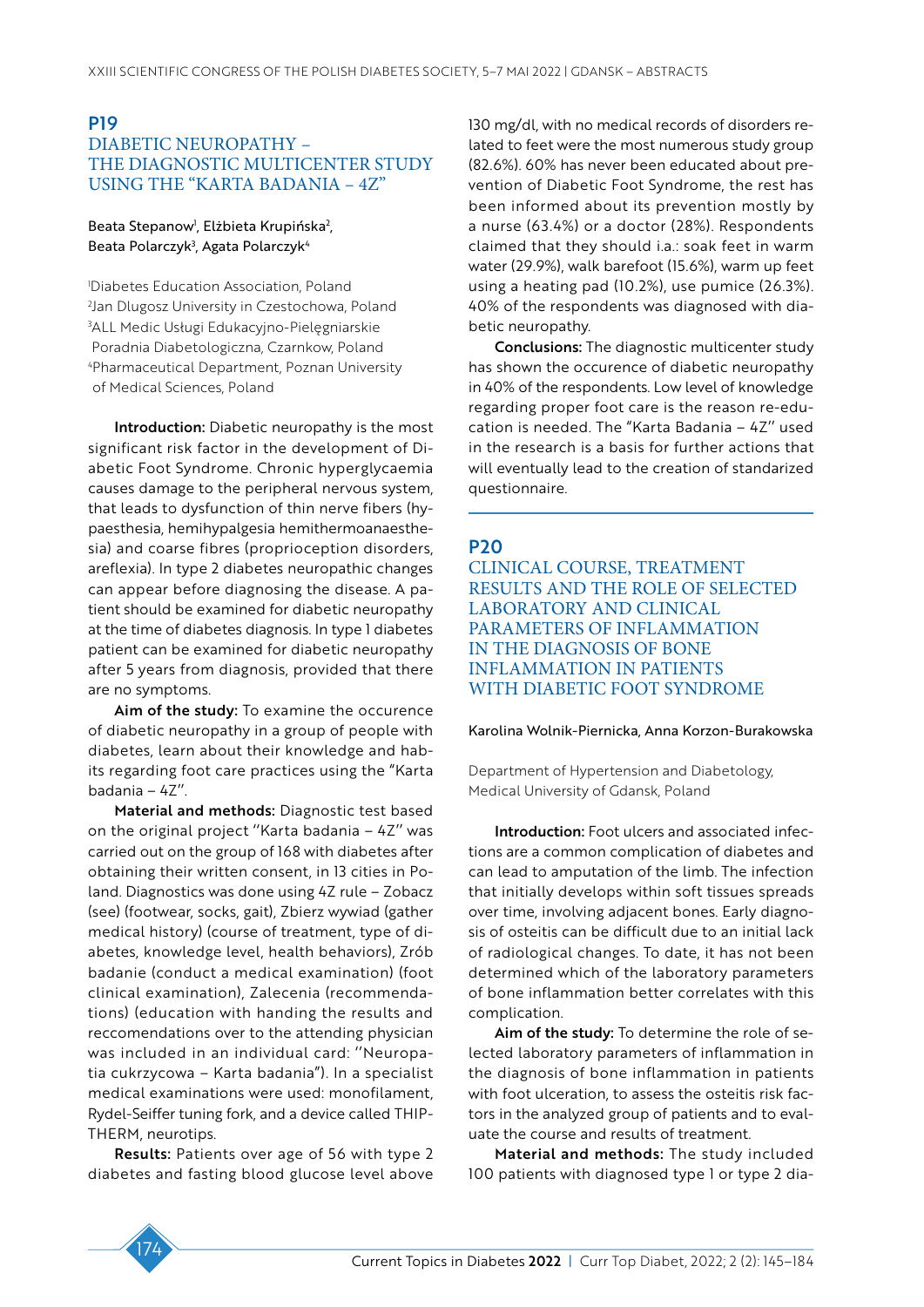betes and the presence of foot ulcers with clinical and laboratory signs of infection. Patients were divided into two groups, followed by osteomyelitis and no signs of inflammation. In the course of the study, parameters such as gender, patient's age, duration of diabetes, haemoglobin  $A<sub>1c</sub>$  level, time span of the wound and its surface and location, type of diabetic foot, presence of bone penetration, level of selected inflammatory parameters in blood serum and microbiological test results. Type and duration of antibiotic therapy were taken into account. The results of the treatment were analyzed. Statistica 13.3 was used for statistical calculations.

Results: During the course of the study, there was no effect of diabetes duration, age and gender on the presence of inflammatory features. However, higher CRP and ESR values were noted in the group with osteitis. Bone penetration was more common in the osteitis group. There were no differences in the duration of the wound in the two groups of patients, however, there was a correlation between the duration of the wound and its surface area. Wound healing was more often observed in the group without signs of inflammation. In both groups of patients amputations were observed.

Conclusions: Osteomyelitis in patients with diabetic foot syndrome is a significant clinical problem. This aspect is considered to be one of the most difficult and controversial in the widely understood management of infections. The analysis of the study results contributed to the discussion on the role of conservative therapy in comparison to early surgical intervention. Early diagnosis and optimal treatment are essential factors in reducing both morbidity and mortality.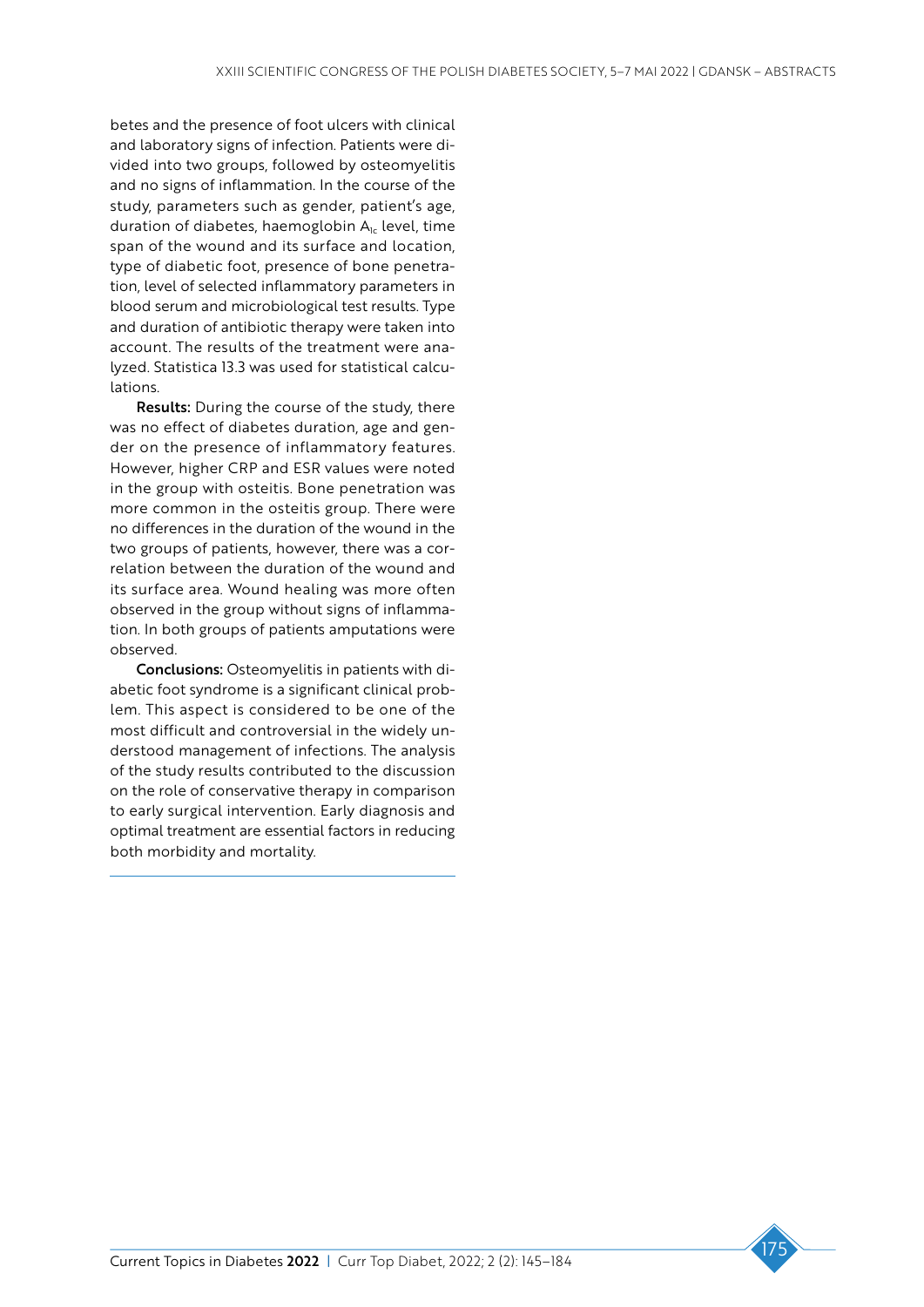### POSTER SESSION 5 Chairs: Beata Mianowska, Piotr Fichna

# P21 TYPE 1 DIABETES MELLITUS AS A ADVERSE EVENT OF CANCER IMMUNOTHERAPY (ICI)

#### Anna Jeznach-Steinhagen<sup>1</sup>, Iwona Ługowska<sup>2</sup>, Anna Dawidowska2

1 Department of Clinical Dietetics, Medical University of Warsaw, Poland 2 Early-Phase Clinical Trials Unit, Maria Sklodowska-Curie National Research Institute of Oncology in Warsaw, Poland

Immunotherapy has been integrated as part of routine cancer care. Monoclonal antibodies targeting cytotoxic T-lymphocyte antigen-4 (CTLA-4, Ipilimumab), programmed cell death protein 1 (PD-1, nivolumab, pembrolizumab) or its ligand (PD-L1) are used in melanoma, lung, urethral, head and neck, renal cancer with significant improvement of patients survival. However, a broad spectrum of autoimmune adverse events may occur.

Upon immunotherapy, t-cell reactivation may also affect normal cells causing side events with features similar to autoimmune diseases. If side events of grade ≥ 3 acc. Common Toxicity Criteria Adverse Events accurse it is mandatory to stop the therapy. The most common side events are fatigue, rash/vitiligo, pneumonitis, colitis, and those related to endocrine systems (thyroiditis, hypophysitis, adrenalitis) and diabetes. The most commonly reported endocrine events are thyroiditis, which is irreversible, requires hormone supplementation, enable continuing the therapy and is linked with a better outcome.

Immunotherapy-induced type 1 diabetes mellitus (T1DM) is extremely rare (< 1%) and is potentially life-threatening. Oncological patients treated with combination therapy of anti-PD-1 and anti-CTLA-4 can develop a particular pattern of T1DM, with very rapid onset within a few weeks after starting therapy. Type 1 diabetes mellitus is an effect of rapid β-cell destruction, is present usually with ketoacidosis, very high glucose level (400–900 mg/dl),  $A<sub>1c</sub>$  haemoglobin level between 6.9–10% and C-peptide level is detected, or sometimes is normal with rapid decreased. Anti-glutamic acid decarboxylase, anti-islet cell, and insulin antibodies are rare. The median onset of T1DM is three to six months of therapy.

Collaboration between specialists, as well as patient education, for early diagnosis and supportive care, is necessary. It is suggested that glucose levels should be regularly monitored during ICI treatment. The exact pathophysiologic mechanism and predictive biomarkers have not yet been established.

# P22

# GLP-1 RECEPTOR AGONISTS AND A RISK OF THYROID CANCER – A REVIEW OF CURRENT KNOWLEDGE

#### Olga Wajtryt, Marek Dedecjus

Department of Nuclear Medicine and Endocrine Oncology, Maria Sklodowska-Curie National Research Institute of Oncology in Warsaw, Poland

Glucagon-like peptide-1 receptor agonists (GLP-1RAs) during the last decade have become one of the most important groups of drugs for the treatment of type 2 diabetes, followed by obesity and coexisting metabolic disorders.

Immunohistochemical studies have shown the presence of GLP-1 receptors not only in the pancreas, gastrointestinal tract but also in the heart, kidney, brain, C cells of the thyroid gland suggesting pleiotropic effects of GLP-1. Thanks to reports we know of significant cardioprotective and nephroprotective effects with few side effects. Other reports suggest the possibility of using GPL-1 analogs in the treatment of further disease, e.g. prediabetes, NAFLD, but also in neurodegenerative diseases. With so many possibilities of using this group of drugs in long-term and high-dose therapy, it is necessary to conduct research on their safety. Among the mentioned important side effects there was also information regarding the risk of thyroid cancer. During initial preclinical studies in animal models, high expression of GLP-1 receptors in calcitonin-secreting parafollicular C cells was demonstrated in rodents; their activation led to calcitonin synthesis, parafollicular cell hyperplasia, proliferation, formation of hyperplasia, and adenomas with increased risk of medullary carcinoma. In contrast to rodents in monkeys having significantly fewer C cells, there was no significant expression of GLP-1R receptors. An important

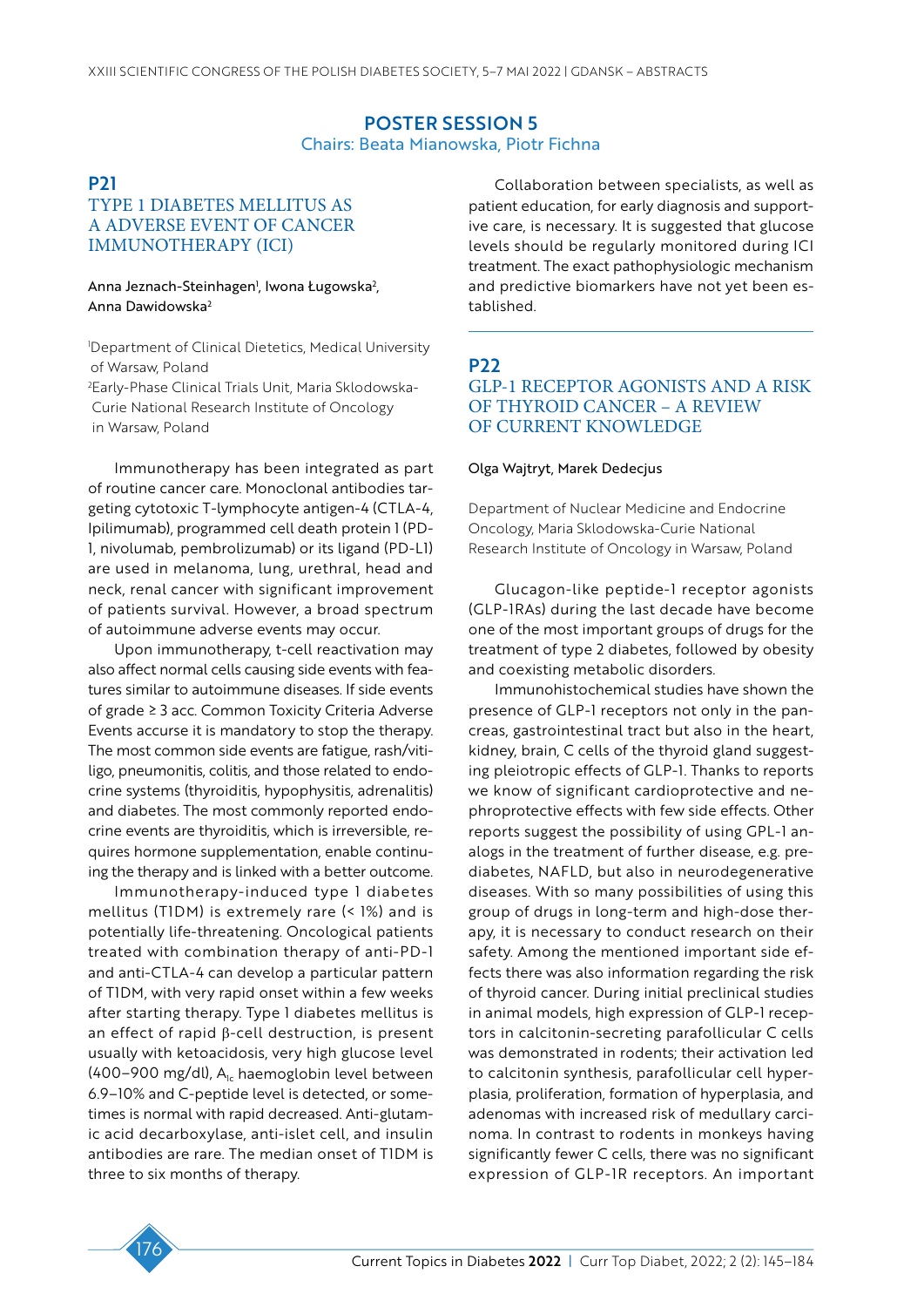question, then, was whether the findings in various animal models could be extrapolated to human treatment? We now know that GLP-1 expression on thyroid cells is species-specific; moreover, the drug doses used in preclinical animal studies were tens of times higher than the maximum doses. The contraindications issued by the FDA for GLP1- RA are a history of medullary thyroid cancer and a family history of medullary thyroid cancer and MEN-2 syndrome. Consistently, the FDA does not recommend calcitonin monitoring or thyroid ultrasound in patients treated with GLP-1 RA. Data from clinical trials of GLP-1 analogs – CVOT s such as – LEADER and SUSTAIN have not shown an association with an increased risk of thyroid cancer, including medullary cancer. However, the FDA obliges to monitor the incidence of MTC up to 15 years after the introduction of the drugs, so the result will be known around 2035–2037.

The work is a review of the literature from the initial preclinical data to the current publications about the risk of thyroid cancer during the treatment of GLP-1RA.

# P23

COMPARISON OF TWO MODELS OF INSULIN THERAPY USED DURING HOSPITALIZATION IN A PATIENT WITH ORGANIC BRAIN INJURY AND TYPE 1 DIABETES MELLITUS

### Marek Kowrach, Alicja Wiśniewska, Dominika Cichońska-Musioł

Department of Internal Medicine, Endocrinology and Diabetology, Medical University of Warsaw, Poland

Introduction: Preferred algorithm regimen for inpatient insulin treatment is the model of intensive insulin therapy. The aim of this model is

to achieve target glucose concentrations below < 180 mg% and to reduce the risk of hypoglycemia.

Aim of the study: The analysis was done to compare the effectiveness of basal bolus treatment with treatment with 3 insulin injections of insulin mixtures in the morning and evening and a rapid-acting analogue at lunch during two close in time hospitalizations of the same patient

Material and methods: The analysis performed was retrospective and included clinical and laboratory characteristics of the two hospitalizations.

Results: A 69-year-old patient with a history of alcohol abuse, organic brain damage, and suspected normotensive hydrocephalus was hospitalized several times in the Department due to hyperglycemia up to 700 mg%, with or without ketoacidosis. The periods of hospitalization lasted up to two weeks, the interval between stays was 6–10 days. Difficulties of insulin therapy at home were mainly due to the patient's noncompliance and refusal to take insulin. During one of the hospitalizations, a 4-injection regimen was used: insulin lispro before main meals and NPH insulin before bedtime, during the second stay 3 injections with mixed insulin preparations aspart 50/70 and 30/70 and insulin aspart for dinner. Daily insulin doses averaged 39 and 31 units for the two regimens compared. Glycemic control in the range of 100–250 mg% was more frequently achieved for the 4-injection regimen compared with the 3-injection regimen 70.5% vs. 45.7% . Hypoglycemia was also significantly less frequent 0% vs. 7.1%, and intravenous glucose administration was necessary for 5.4% of blood glucose determinations for the 3-injection regimen only. A comparison of the two hospitalizations is shown in the Table 4.

Conclusions: Inpatient use of a 4-injection regimen compared with a 3-injection algorithm containing insulin mixtures is associated with better glycemic control, lower rates of hypo- and hyperglycemia. Skipping an insulin dose in the 4-injection

|  | Table 4. A comparison of the two hospitalizations |
|--|---------------------------------------------------|
|  |                                                   |

|                        | Hospitalizations 1 (4 injections)<br>76 glucose measurements | Hospitalizations 2 (3 injections)<br>70 glucose measurements |
|------------------------|--------------------------------------------------------------|--------------------------------------------------------------|
| Daily insulin dose [j] | $39.3 \pm 10.1$                                              | $31.3 \pm 8.4$                                               |
| Mean glucose [mg%]     | $207 \pm 88$                                                 | $213 + 99$                                                   |
| Glucose 250-400 [mg%]  | 20.2                                                         | 35.7                                                         |
| Glucose > 400 [mg%]    | 4.05                                                         | 4.2                                                          |
| Glucose < $70$ [mg%]   | $\Omega$                                                     | 7.1                                                          |
| Glucose 100-250 [mg%]  | 70.2                                                         | 45.7                                                         |
| Glucose <i>i.v.</i>    | $\Omega$                                                     | 7.1                                                          |
| Insuline dose omission | 5.4                                                          | 8.1                                                          |

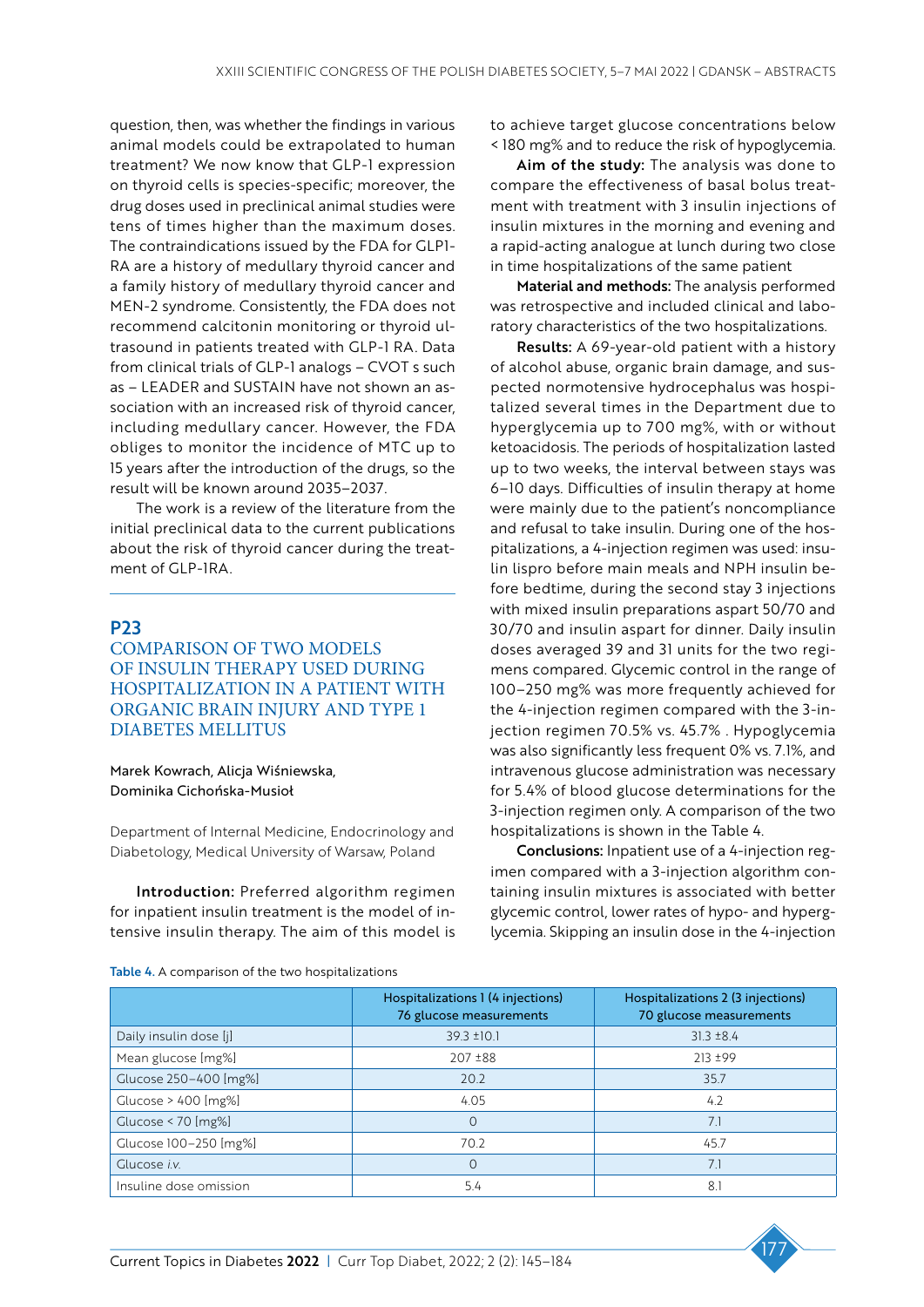regimen caused less adverse metabolic effects, although treated as an error occurred with quite high frequency during both hospitalizations.

# P24

DIFFERENTIATION OF DIABETES ASSOCIATED WITH EXOCRINE PANCREAS DISEASE AND TYPE 2 DIABETES BASED ON ANTHROPOMETRIC AND METABOLIC PARAMETERS

Anna Juza, Lilianna Spirodek-Kołodziej, Mariusz Partyka, Krzysztof Gutkowski, Mariusz Dąbrowski

Clinical Provincial Hospital of Frederic Chopin No. 1 in Rzeszow, Rzeszow, Poland

Introduction: Pancreatic cancer (PC), despite its low incidence, is a diagnostic challenge due to the lack of typical symptoms and specific biological markers, which delays its diagnosis and hinders radical treatment. Chronic pancreatitis (CP), which is also often mildly symptomatic, predisposes to PC development. In pancreatic diseases impaired carbohydrate metabolism is frequent. In case of PC, it may be its only early manifestation.

Aim of the study: To compare anthropometric and metabolic parameters of patients with pancreatic disease associated diabetes and patients with type 2 diabetes (T2DM).

Material and methods: The study included 123 patients of the Department of Gastroenterology

| Table 5. Characteristic of the studied population |  |  |
|---------------------------------------------------|--|--|
|                                                   |  |  |





*AUC – area under curve*

and Diabetic Clinic of the Provincial Clinical Hospital No. 1 in Rzeszow: 55 patients with PC, 33 with CP and 35 with T2DM. 26 patients with PC and 18 with CP had diabetes (24 and 2 had prediabetes, respectively). Gender, age, body mass index (BMI), fasting glucose, insulin, C-peptide (with HOMA-IR calculation), adrenomedulin, adiponectin and creatinine levels were analyzed and estimated glomerular filtration rate (eGFR) was calculated. The

| <b>Parameters</b>        | T <sub>2</sub> DM<br>$(n = 35)$ | $PC + CP$<br>$(n = 44)$ | p-value | PC.<br>$(n = 26)$ | <b>CP</b><br>$(n = 18)$ | p-value PC<br>vs. CP |
|--------------------------|---------------------------------|-------------------------|---------|-------------------|-------------------------|----------------------|
| Sex                      |                                 |                         |         |                   |                         |                      |
| Women (n)                | 21                              | 16                      | 0.062   | 14                | $\overline{2}$          | 0.010                |
| Men $(n)$                | 14                              | 28                      | 0.062   | 12                | 16                      | 0.010                |
| Age [years]              | $60.7 \pm 6.9$                  | $60.0 \pm 9.7$          | 0.828   | $65.5 + 4.7$      | $52.1 \pm 9.8$          | 0.001                |
| BMI [kg/m <sup>2</sup> ] | 30.83 ±5.21                     | 25.11 ±4.87             | 0.001   | $25.87 \pm 5.43$  | 24.00 ±3.81             | 0.214                |
| Fasting glucose [mg/dl]  | 128.4 ±35.9                     | 130.0 ±51.7             | 0.341   | $118.9 \pm 40.1$  | 145.9 ±62.7             | 0.104                |
| C-peptide [ng/dl]        | $5.16 \pm 2.43$                 | $2.46 \pm 1.26$         | 0.001   | $2.59$ ±1.27      | $2.26 \pm 1.24$         | 0.407                |
| Insulin [µIU/ml]         | 33.58 ± 23.69                   | $11.06 \pm 9.12$        | 0.001   | $8.71 \pm 6.73$   | $14.44 \pm 11.10$       | 0.061                |
| <b>HOMA-IR</b>           | 10.70 ±9.94                     | $3.70 + 3.25$           | 0.001   | $2.79 + 2.39$     | $5.00 \pm 3.92$         | 0.026                |
| Adrenomodulin [ng/dl]    | $0.63 \pm 0.38$                 | $0.41 \pm 0.25$         | 0.004   | $0.33 \pm 0.18$   | $0.54 \pm 0.28$         | 0.004                |
| Adiponectin [µg/ml]      | $8.28 \pm 4.01$                 | 13.08 ±7.20             | 0.001   | $14.27 \pm 8.06$  | $11.14 \pm 5.17$        | 0.294                |
| Creatinine [mg/dl]       | $0.85 \pm 0.27$                 | $0.72 \pm 0.47$         | 0.001   | $0.68 \pm 0.16$   | $0.78 \pm 0.72$         | 0.390                |
| eGFR $[mVmin/1.73 m2]$   | 85.14 ±19.24                    | 100.53 ±21.60           | 0.001   | 94.18 ±13.94      | 109.71 ± 27.27          | 0.001                |

*CP – chronic pancreatitis, PC – pancreatic cancer, T2DM – type 2 diabetes* 

*Results presented as mean ±SD. Significant differences between the groups are highlighted in bold.*

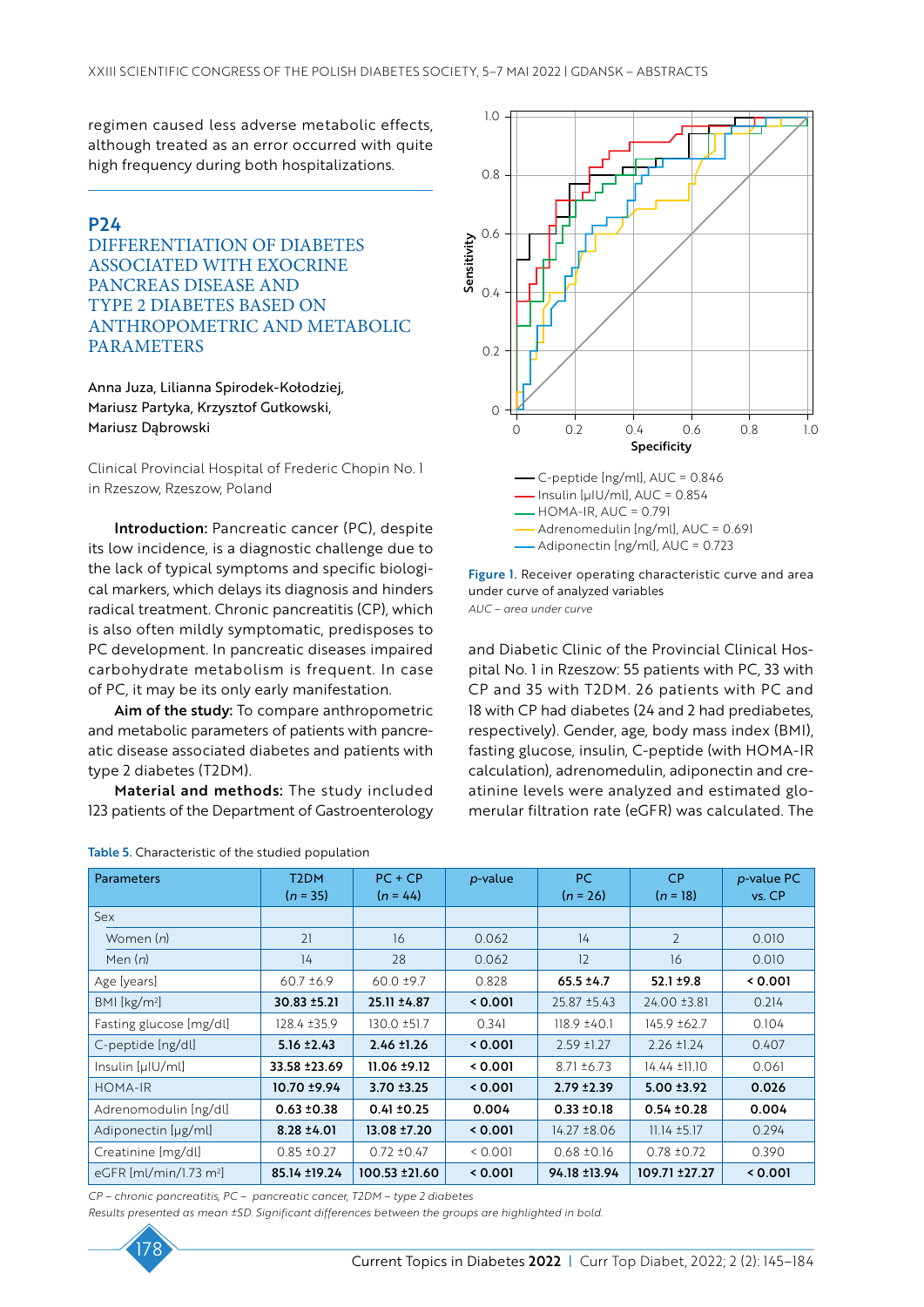obtained results were used to evaluate the usefulness of these parameters in differentiating "classic" T2DM from diabetes in the course of PC and CP.

Results: Patients with PC and CP were mainly men, while T2DM patients were mainly women, but the difference was not significant (Table 5). Patients with PC and CP had significantly lower BMI, insulin and C-peptide levels, and lower HOMA-IR with comparable fasting glycemia. Significant differences were also revealed for the adrenomedulin, adiponectin and creatinine levels, and eGFR value. In the receiver operating characteristic curve, the largest area under curve (AUC) was found for insulin and C-peptide (Figure 2) (both *p* < 0.0001). The optimal cut-off points for identifying diabetic patients with pancreatic pathology (the highest sum of sensitivity and specificity) were < 12.00 µIU/ml for insulin level and < 3.45 ng/ml for C-peptide. Such values were found for 6 people with T2DM, 22 with PC and 11 with CP (insulin), and 8 people with T2DM, 21 with PC and 15 with CP (C-peptide). Inversely, the adiponectin level  $\leq$  11.00  $\mu$ g/ml may indicate T2DM, although this parameter has a lower discriminating power. We found also that 50% of patients with adrenomodulin levels < 0.49 ng/ml had PC (Table 5).

Conclusions: The analysis showed the greatest usefulness of fasting insulin or C-peptide concentration for identification of diabetes associated with pancreatic pathology. Older age, low insulin and adrenomodulin levels better identify patients with PC, while low levels of C-peptide identify patients with CP.

# P25

# NEWLY DIAGNOSED DIABETES AS THE FIRST SYMPTOM OF ECTOPIC CUSHING'S SYNDROME

Agnieszka Wojciechowska-Luźniak<sup>1</sup>, Anna Migda<sup>1</sup>, Łukasz Działach<sup>1</sup>, Maria Maksymowicz<sup>2</sup>, Przemysław Witek<sup>1</sup>

1 Department of Internal Medicine, Endocrinology and Diabetology, Medical University of Warsaw, Poland 2 Maria Sklodowska-Curie National Research Institute of Oncology in Warsaw, Poland

Introduction: Pre-diabetes is present in 20–30% and diabetes mellitus in 30–40% of patients with Cushing's syndrome. Ectopic Cushing's syndrome accounts for 10–15% of all cases.

Aim of the study: We present a case of a patient with newly diagnosed diabetes in the course of ectopic Cushing's syndrome.

Material and methods: Medical data were obtained during multiple outpatient visits and hospitalizations.

Results: A 31-year-old female presented to the emergency department with a chief complaint of high blood glucose levels. She reported a 3-week history of fatigue, muscle weakness, headaches, and generalized swelling. Physical examination revealed peripheral edema, high blood pressure (170/100 mm Hg), and tachycardia (170 beats/min). Initial workup showed hyperglycemia (478 mg/dl) and metabolic alkalosis with hypokalaemia (2.5 mmol/l). Treatment with hypokalemia repletion, antihypertensive treatment, and intensive insulin therapy were implemented. Although aggressive treatment was started, with 60–70 units of insulin daily, satisfactory blood glucose levels were not achieved. Given the overall clinical presentation and resistance to initiated treatment, aggressive Cushing's syndrome was suspected. Based on laboratory and imaging findings, a diagnosis of Cushing's syndrome was made (Table 6).

Despite the constant modification of insulin doses, target values of blood glucose levels have not been accomplished. After continuous infusion of etomidate followed by left-sided adrenalectomy, rapid improvement of glycemic control has been

Table 6. A diagnosis of Cushing's syndrome

| Glucose [mg/dl]                         | 4.78                                                                                                                                   |
|-----------------------------------------|----------------------------------------------------------------------------------------------------------------------------------------|
| C-peptide [ng/dl]                       | 227                                                                                                                                    |
| $Anti-GAD$                              |                                                                                                                                        |
| $HbA_{\text{lc}}$ [%]                   | 7.9                                                                                                                                    |
| Cortisol 7:0 a.m. [µg/dl]               | 7298                                                                                                                                   |
| Cortisol 12:00 a.m. [µg/dl]             | 69.17                                                                                                                                  |
| ACTH [pg/ml]                            | 963.7                                                                                                                                  |
| Free urinary cortisol<br>$[\mu$ g/24 h] | 115875                                                                                                                                 |
| Chromogranin A [ng/ml]                  | 1385.0                                                                                                                                 |
| CT of the chest, abdomen<br>and pelvis  | Left adrenal mass measuring<br>$80 \times 56 \times 39$ mm infiltrating<br>the diaphragm                                               |
| <b>Pituitary MRI</b>                    | No pathology                                                                                                                           |
| <sup>18</sup> F-FDG-PET/CT              | Metabolically active lesion<br>of the left adrenal gland and<br>multiple active bone lesions<br>suggestive of metastatic<br>malignancy |
| <b>HDDDST and CRH tests</b>             | Negative                                                                                                                               |

*CT – computed tomography, GAD – glutamic acid decarboxylase, MRI – magnetic resonance imaging*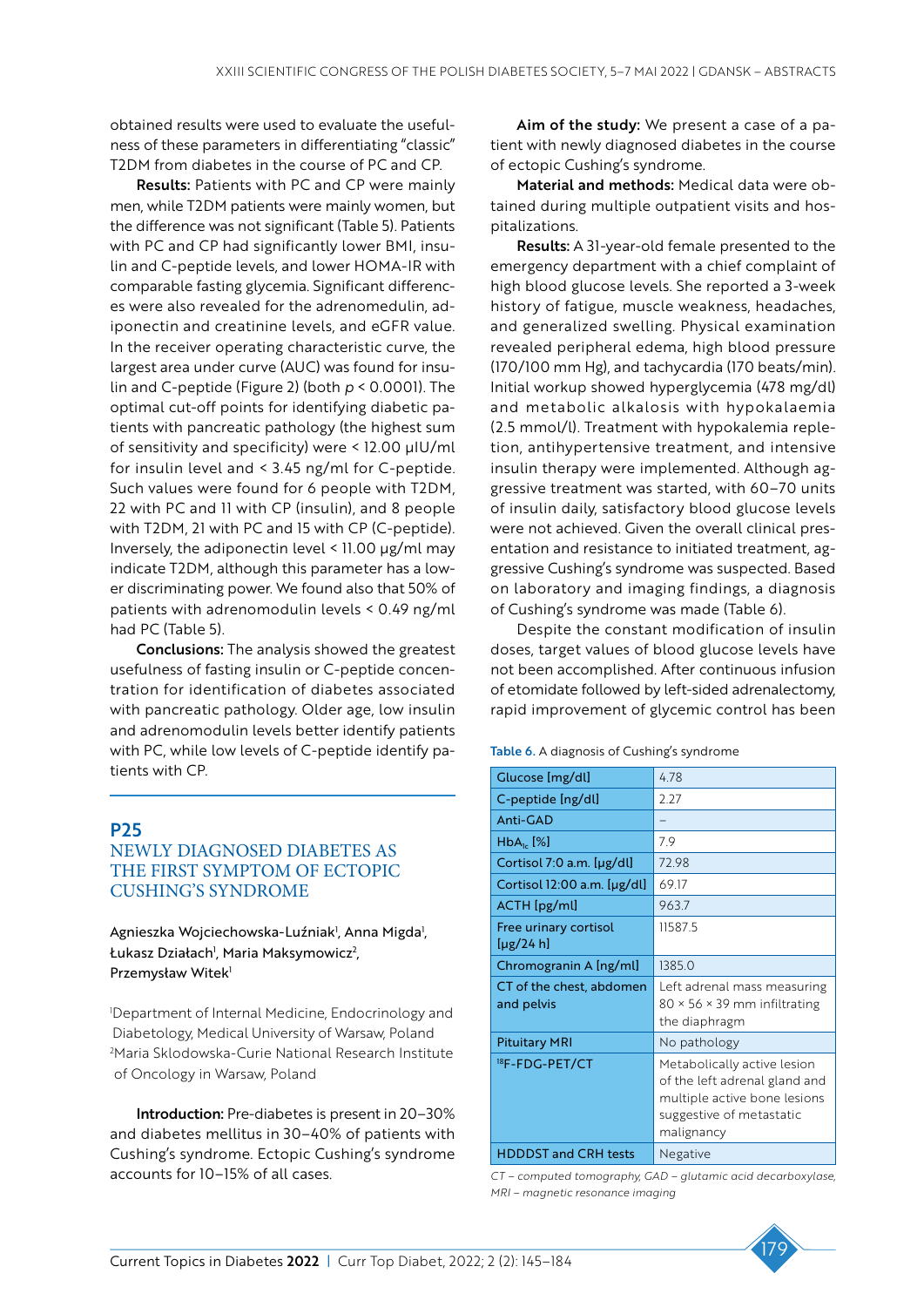noted. Overall, treatment was modified and optimal glycemic control was balanced with a diabetic diet. A follow-up (8 weeks) whole-body PET/CT with 18F-FDG revealed a 42 × 33 mm lesion in the anterior mediastinum. Due to the local invasion, only a partial resection was performed. Histopathology revealed a thymic large cell neuroendocrine carcinoma with an atypical thymic carcinoid component. Thymectomy was followed by mediastinal radiotherapy and chemotherapy with the ADOC regimen. Currently, diabetes is treated with a diabetic diet and metformin.

Conclusions: Ectopic Cushing's syndrome presents with severe arterial hypertension, diabetes, and hypokalemic alkalosis. It requires quick diagnosis and appropriate treatment. The patient has been under diabetes, endocrine, and oncological follow-up for almost 3 years. Nevertheless, the prognosis is poor, due to the natural progression of the disease and high incidence of recurrence.

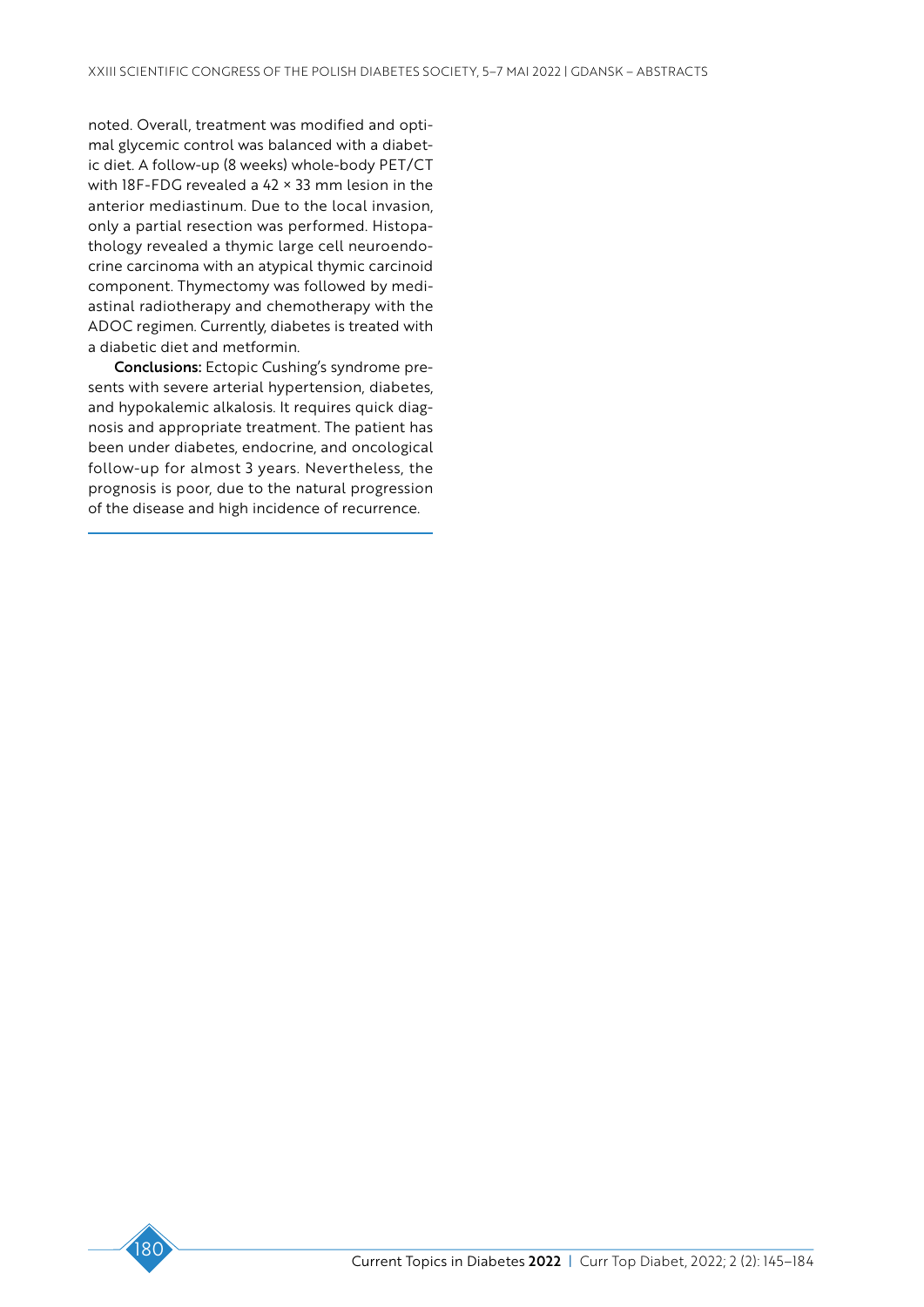# POSTER SESSION 6 Chairs: Piotr Liszkowski, Elżbieta Orłowska-Kunikowska

### P26

# FIVE YEARS HAVE PASSED AS ONE DAY – THE AVAILABILITY OF DIABETES CLINICS NOW AND THEN ...

#### Szymon Suwała, Roman Junik

Department of Endocrinology and Diabetology, Ludwik Rydygier Collegium Medicum UMK in Bydgoszcz, Poland

Introduction: Diabetes mellitus is an incurable disease that requires great discipline on both: the patient and the doctor. In some cases, it is necessary for the patient to be referred from primary care to a diabetes clinic – then the waiting time for a visit to such a clinic becomes important.

Aim of the study: To assess the waiting time of adult patients to visit a diabetes clinic and availability of medical services in this area, as well as to compare the obtained results with the results of the study assessing the availability of diabetes clinics in 2017.

Material and methods: The study used data taken from the official database of National Health Fund – diabetes clinics were selected from which to treat adult patients on a stable state. The obtained data were subjected to statistical analysis.

Results: There are currently 714 diabetes clinics for adult patients in Poland (–26 compared to 2017). Most (118) clinics are located in the Silesian Voivodeship (–12 compared to 2017). The total number of patients waiting for an appointment at a diabetes clinic is 55,000 patients nationwide (+21,000 compared to 2017). The nationwide median waiting time for an appointment at a diabetes clinic is 95 days (+40 days compared to 2017) – the shortest waiting time is in the Lodz Voivodeship (74 days), and the longest in the Kuyavian-Pomeranian Voivodeship. Province (182 days). Data as of February 5, 2022 – complete and updated data will be presented during the Congress.

Conclusions: Availability to diabetes clinics in Poland is varied and the average waiting time for an appointment is about 3 months. Unfortunately, compared to the state from 5 years ago, this availability has worsened, hence it is justified to consider actions that could lead to an improvement in this situation.

# P<sub>27</sub> CITIES CHANGING DIABETES IN POLAND

Małgorzata Gałązka-Sobotka<sup>1</sup>, lwona Kowalska-Bobko<sup>2</sup>, Monika Zamarlik<sup>2</sup>, Maciej Polak<sup>2</sup>

1 Lazarski University, Warsaw, Poland 2 Faculty of Health Sciences, Jagiellonian University Medical College, Cracow, Poland

International studies show that people living in cities are nearly twice as likely to suffer from diabetes as rural dwellers. The situation is similar in Poland, where over 65% of people affected by diabetes live in the city. Cities influence how people live, eat and spend their free time. The development of the agglomeration, its dynamics and pace contribute to a change in the lifestyle of the inhabitants, which also translates into the development of civilization diseases. School is an important place to promote health, proper eating habits and physical activity. The quality of school activities is influenced by the knowledge, personal behaviour and attitudes of teachers.

To establish the level of knowledge about diabetes among teachers from Cracow and Warsaw. Other motivations were to learn about teachers' opinions on overweight, to get data about their lifestyle (based on their subjective evaluation), as well as information about their experiences with type 1 diabetes among students. The study was carried out in cities because, according to the data, this is where the highest percentage of diabetes cases is.

In order to obtain the above-mentioned information, an online questionnaire was conducted, provided to teachers by City Halls. 3061 people from Cracow and 1190 from Warsaw participated. The highest rate of correct answers to the topic of diabetes was recorded in the 46–55 age group. In general, teachers have the least amount of information on the causes and symptoms of diabetes, as well as on the management of hyperglycemia and hypoglycemia.

With age, the problem of obesity increases (the highest dynamics is observed in the 35–45 age group), as well as regular physical activity and diet (the highest in the age groups 44–55 and over 55). The youngest teachers are the most critical and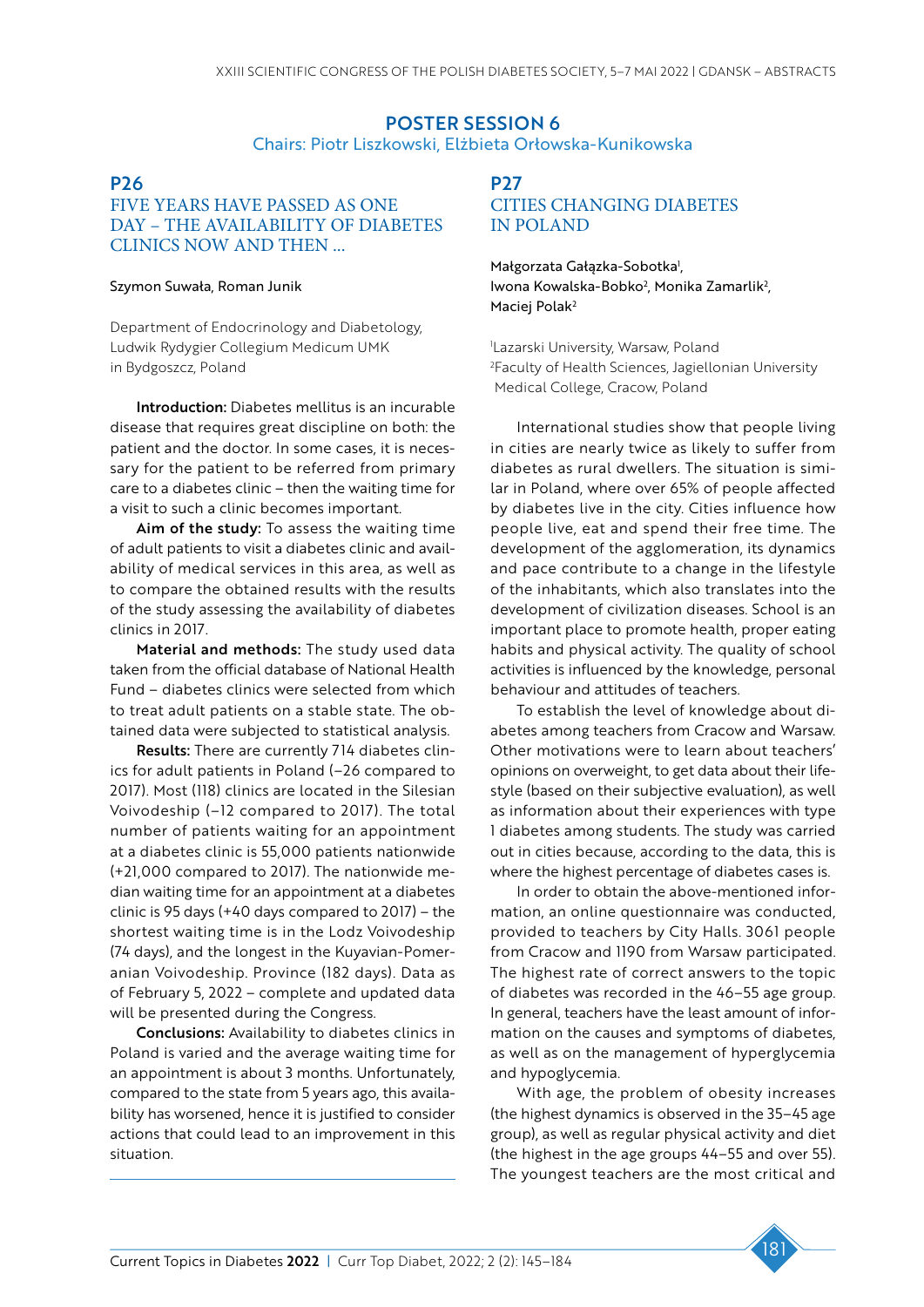the least active in pro-health activities undertaken by schools. Teachers aged 46–55 are the most satisfied with the above-mentioned activities. It is also the group that had the most contact with students with type 1 diabetes. Teachers aged over 55 were most often involved in taking care of them.

The data from the study show that the school is a very important place for health promotion. Teachers' competences should be regularly improved and they should be actively involved. System and local government interventions as well as interventions carried out directly in educational institutions are needed.

# P28

PSYCHOLOGICAL PARAMETERS AND QUALITY OF LIFE IN PATIENTS WITH TYPE 1 DIABETES MELLITUS UNDERGOING TRANSITION FROM MULTIPLE DAILY INJECTION AND SELF-MONITORING OF BLOOD GLUCOSE TREATMENT DIRECTLY TO MiniMed™ 780G ADVANCED HYBRID CLOSED LOOP SYSTEM

Katarzyna Cyranka<sup>,</sup>, Bartłomiej Matejko<sup>2</sup>, Anna Juza<sup>3</sup>, Beata Kieć-Wilk<sup>2</sup>, Sabina Krzyżowska<sup>2</sup>, Maciej T. Małecki<sup>2</sup>, Tomasz Klupa<sup>2</sup>

1 Department of Psychiatry, Jagiellonian University Medical College, Cracow, Poland 2 Department of Metabolic Diseases, Jagiellonian University Medical College, Cracow, Poland 3 Clinical Provincial Hospital of Frederic Chopin No. 1 in Rzeszow, Rzeszow, Poland

Introduction: Evaluation whether transition from multiple daily injections (MDI) and self-monitoring of blood glucose (SMBG) directly to Mini-Med™ 780G advanced hybrid closed loop (AHCL) system has an impact on psychological well-being and quality of life of the patients.

Material and methods: Two-center, randomized controlled, parallel group study was performed. 41 type 1 diabetes mellitus (T1DM) patients managed with MDI/SMBG at baseline were randomized either to AHCL or MDI/SMBG groups. 37 participants (20 in AHCL and 17 in the MDI/SMBG groups) completed the study (age 40.3 ±8.0 years; duration of diabetes 17.3 ±12.1 years; haemoglobin  $A<sub>1c</sub>$  7.2 ±1.0). Ten standardized psychological questionnaires were used.

Results: At baseline, the level of stress in the patients was higher than in general population (g.p.) (M16.62, ±7.50; M22.14, ±4.27; *p* = 0.000). However, their coping strategies were significantly more effective (Active coping, Planning, Positive reframing, Acceptance, Humor etc.). Type 1 diabetes mellitus patients had significantly higher level of self-efficacy than g.p. (M27.32, ±5.32; M31.08 ± 2.99; *p* = 0.000). Only women aged 41–54 had higher level of state anxiety than g.p. (M47.80, ±9.78, M39.50 ±9.27, *p* = 0.034). Patients in our study significantly more accepted their illness than patients with diabetes from g.p. (M 24.81, ±7.09; M32.17, ±5.96; *p* = 0.000) but they feel that their health does not depend on them as much as it is expressed by people from g.p. (M24.81, ±7.09; M32.17, ±5.96; *p* = 0.000). In the course of the study the AHCL group reported an increase in their QoL in 4 scales: feeling well (2.3; CI: 0.1–4.6; *p* = 0.042); working (2.8; CI: 0.7–4.9; *p* = 0.012); eating (3.1; CI: 0.8–5.4, *p* = 0.011); doing normal things (2.8; CI: 0.2–5.4; *p* = 0.0343). The level of anxiety decreased in AHCL group (–6.8; CI: –11.8 to –1.8 *p* = 0.009), (–1.4; CI: –2.5 to –0.3; *p* = 0.013); (–3.5; IC: –6.5 to –0.5; *p* = 0.022). The AHCL group patients became more emotion-oriented in stressful situations (1.1; C:  $-2.2$ ;  $-0.0$  p; 0.043) and significantly less self-blaming after 3 months of the study (–0.5; C: –0.9; –0.09; *p* = 0.020).

Conclusions: The results indicate that transitioning from MDI/SMBG treatment to AHCL in patients naïve to technology may significantly improve psychological well-being and quality of life of the patients within 3 months. The rapidity of these changes suggests that they may be related to the significant improvement in glycemic outcomes.

#### P29

# THE PERCEPTION OF BODY WEIGHT BY PERSONS WITH TYPE 2 DIABETES AND DIAGNOSED OVERWEIGHT AND OBESITY

#### Ewa Kostrzewa-Zabłocka

Diabetes Clinic, Independent Public Provincial Specialist Hospital of Chełm, Poland

Introduction: The perception of one's own body is determined by both cultural and social factors. Changes taking place in a given society

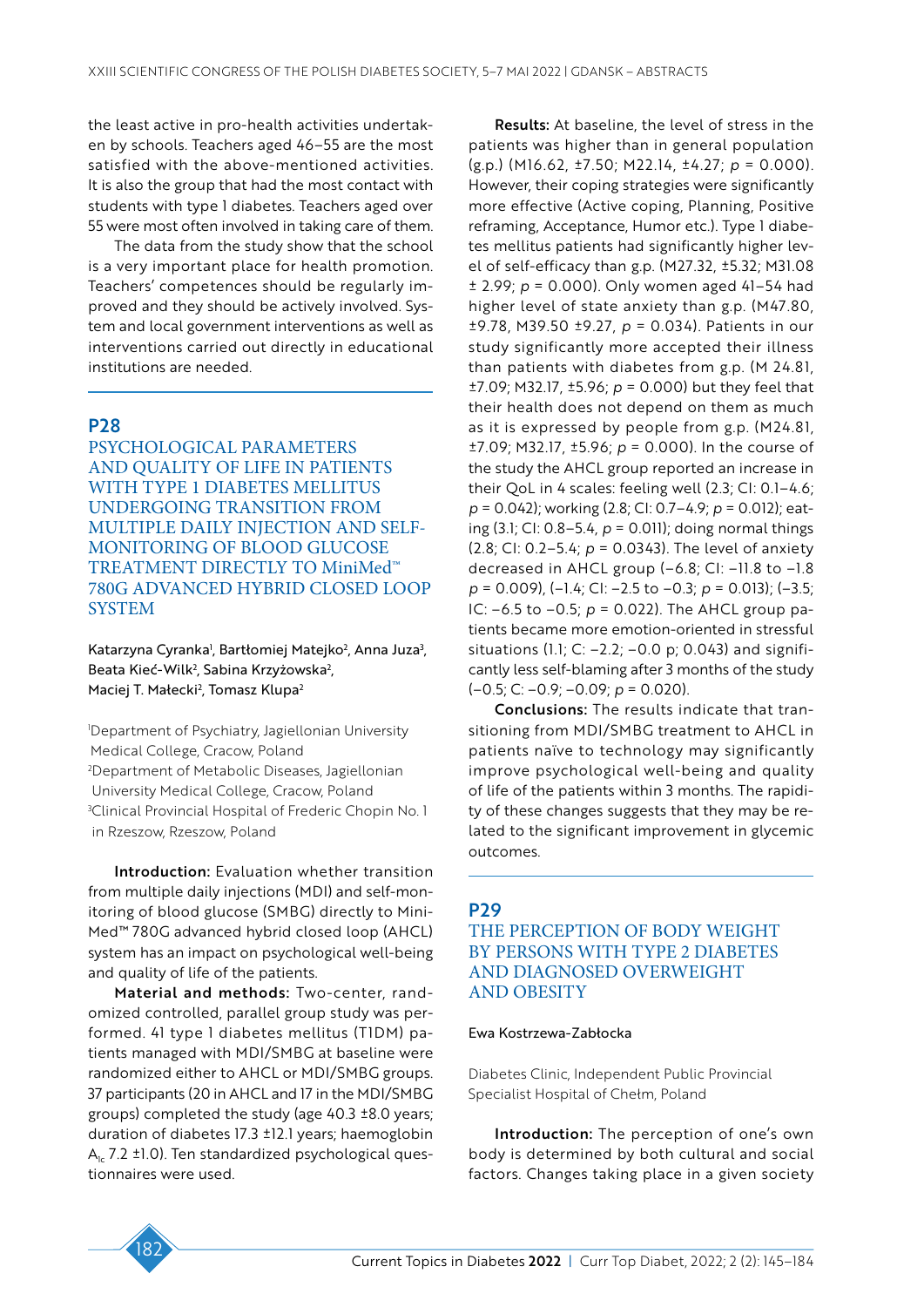and culture undergo a specific evolution.

Aim of the study: The study was aimed at assessing the perception of weight, body size and body dissatisfaction in adults with type 2 diabetes, normal weight, overweight and obesity.

Material and methods: In the diagnosis of the perception of one's own body, the information on weight and height provided in the data sheet was taken into account, and the body mass index (BMI) value for each respondent was calculated in order to compare this index with the figure illustrating the body structure (Stunkard (FRS)) in the questionnaire. In the survey, the respondents indicated a drawing of a figure they identify with and which they would like to be most similar to. This allowed to determine whether the body image of people with type 2 diabetes was consistent with their actual appearance. The survey was conducted at the turn of November and December 2021 at the Diabetes Clinic in Chełm.

Results: The study involved 80 people with type 2 diabetes (48 women and 32 men). The patients' average age was 65 years and the BMI was 31.0. Most people (60%) lived in the countryside. The results of the proprietary study indicate that 5% of people with a normal BMI believed that they were underweight, and 15% were overweight. Among people diagnosed with overweight on the basis of BMI, 23% thought that they had a normal body weight, and 2% considered themselves obese. Among the obese (55%), only 3% considered their body weight normal, and 52% indicated that they were overweight. Most often, dissatisfaction with the body shape was expressed by women. The women claimed that they were dissatisfied with their appearance due to the higher BMI indicator evidencing their obesity (56%).

Conclusions: Overweight and obese people misjudged their own BMI and body size on Stunkard figure rating scale.

It is recommended for patients with type 2 diabetes to use psychological and educational help in order to gain knowledge on how to reduce their excess weight, maintain proper body weight, accept one's own difference, improve well-being and the ability to cope with stress, frustration and potential failures of the treatment process.

P30

# AIMING FOR THE CENTER OF BULLSEYE: THE DIABETIC CONSULTATION CHART. A SIMPLE, USER-FRIENDLY AND EFFECTIVE METHOD TO IMPROVE DIABETIC PATIENT OUTCOMES

# Gracjan Podgorski<sup>1</sup>, Aleksandra Podgorska<sup>2</sup>, Johanna Williams<sup>3</sup>

 Netcare, Greenacres Hospital, Port Elisabeth, South Africa User Experience Designer, London, UK Diabetic Educator, Greenacres Hospital, Port

Elisabeth, South Africa

Introduction: Evidence from prospective randomized clinical trials in patients with both type 1 and type 2 diabetes indicates that outcomes related to microvascular damage are related to glycemic control. Stress may have negative effects on health and patients with diabetes may be at increased risk. The experience of stress is associated with the release of counter regulatory hormones and energy mobilization, often resulting in elevated glucose levels. In addition, stress can disrupt diabetes control indirectly through effects on diet, exercise, and other self-care behaviors. Dealing with a very diverse diabetic patients' population (across language, literacy, education level, economic status, religion and cultural Introduction) makes achieving therapeutic goals more challenging. Interventions helping to overcome these obstacles are urgently needed.

Aim of the study: Measurement of hypoglycemia awareness, stress and glycosylated haemoglobin (HbA<sub>1c</sub>) level and impact of visual representation of results on patient behavior and glycaemia after 6 months intervention

Material and methods: Group of type 1 and type 2 diabetics were allocated to intervention vs. standard therapy (ratio 1:1) between 8 March 2020 and 9 February 2021. All patients were from single private practice (GP). 113 patients (16 type 1 and 97 type 2) were enrolled to the study but complete dataset was analyzed from 76 patients (9 type 1 and 67 type 2). Methods: diabetes consultations chart, Diabetes Distress scale 2 (DDS2), modified Clark and Gold score (source: King's College Hospital London).

Effect size calculation with tailed t-test and Cohen's effect size.